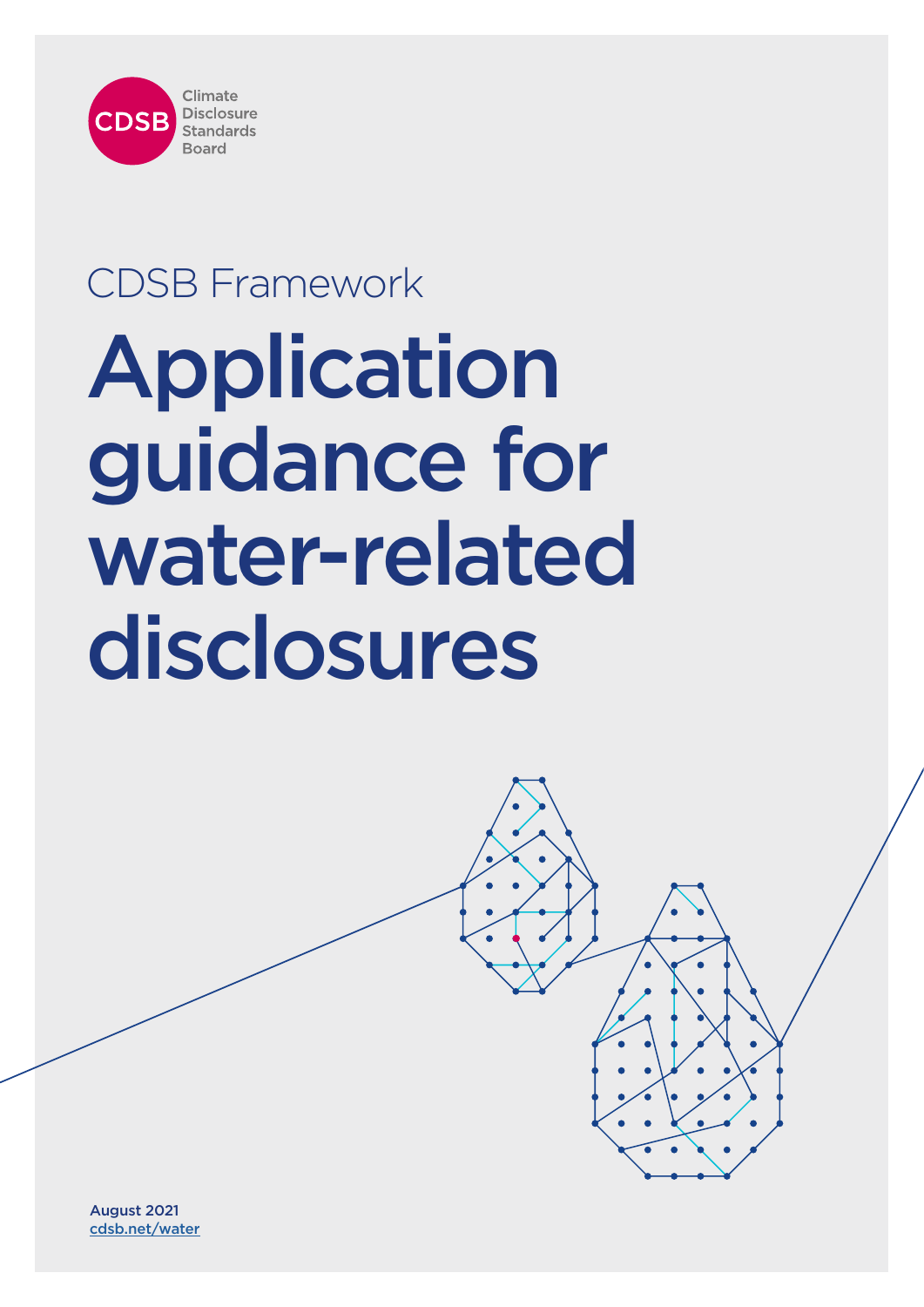# <span id="page-1-0"></span>About the Climate Disclosure Standards Board



The Climate Disclosure Standards Board  $(CDSB)$  would like to thank the member of the CDSB Technical Working Group Water-related disclosures and the CDP Security Team for their guidance and feedback on the content of this publication:

- Adam Leaver, Ecometrica
- Andrew Roby, FCDO UK
- Ariane Laporte-Bisquit, WWF Germa
- Junguo Liu, SUSTech
- Arnout van Soesbergen, PhD, UNEP
- Kata Molnar, Sustainalytics
- Ashok Chapagain, Pacific Institute
- Katarina Hammar, Nordea
- Atsushi Nishiwaki, Ono Pharmaceutic Co.,Ltd
- Katrin Gronemeier, GIZ
- Belynda Petrie, OneWorld Sustainable Investments
- Kazuhiro Teranishi, PhD, Sekisui Hous
- Bertil Abbing, Ecometrica
- Lisa Beauvilain, Impax Asset Manager
- Cate Lamb, CDP
- Marta Antonelli, PhD, CMCC
- Catherine Moncrieff, CDP
- Michael Alexander, Diageo
- Chisaki Ito, Sony Corporation
- Michael Becker, Nature Invest
- Chris Perry, Agricultural Water Management journal
- Michael J. Wilson, Diageo
- Colin Strong, WRI
- Miriam Denis Le Seve, CDP
- Daniel Crewe, CDP
- Mitsuhiro Yonehara, Shionogi & Co.,
- David Greenall, VIRIDI
- Monika Freyman, Mercer
- David Parham, SASB
- Muriel Jaujou, Danone
- Debra Tan, CWR
- Nick Hepworth, Water Witness Intern
- Diana Bach, SCS Global Services

| n guidance for water-related disclosures |  |  |
|------------------------------------------|--|--|

| rd          | • Nick Martin, Antea Group; BIER                        |
|-------------|---------------------------------------------------------|
| ers<br>on.  | • Dieter Rothenberger, GIZ                              |
| Water       | • Nicole Dando, CDP                                     |
| eedback     | · Donna Laviolette, Xylem Inc.                          |
|             | • Paul Reig, Bluerisk                                   |
|             | • Eivind Fliflet, NBIM                                  |
|             | • Piet Klop, PGGM Investment                            |
| yne         | • Eliza Roberts, WSP USA                                |
| <b>WCMC</b> | • Rafael Camargo, WWF Germany                           |
|             | • Florence Brocard, Total S.A.                          |
|             | • Rami Narte, Nordic Agency for Sustainable<br>Impact   |
|             | • Fredrik Hellman, AstraZeneca                          |
| :al         | • Renata De Souza Leao, PhD, CDP                        |
|             | • Gemma James, PRI                                      |
| e           | • Ria Bakshi, Olam                                      |
|             | · Hans Buchholz, L'Oréal                                |
| sе          | • Rochi Khemka, World Bank (2030 WRG)                   |
|             | • James Dalton, IUCN                                    |
| ment        | · Scott McCready, Alliance for Water<br>Stewardship     |
|             | • Jayne Godfrey, PhD, Australian National<br>University |
|             | · Stephanie Hime, PhD, Little Blue Research<br>Ltd.     |
|             | • Jean Pierre Maugendre, SUEZ                           |
|             | • Taeko Suzuki, LIXIL                                   |
| gement      | · Jean-Christophe Bligny, PhD, Independent              |
|             | • Tatiana Fedotova, Independent                         |
|             | · Jed Youngs, BHP                                       |
|             | • Therese Rudebeck. PhD, SIWI                           |
|             | • Jehanne Fabre, Danone                                 |
|             | • Theresia Trommer, SBD Inc.                            |
| Ltd.        | · Jennifer Cogburn, BloombergNEF                        |
|             | • Tom Williams, WBCSD                                   |
|             | · Jens Hönerhoff, DEG                                   |
|             | • William Sarni, Water Foundry                          |
|             | · Jill Buckley, NRG Energy                              |
|             | • Yui Kamikawa, Coca-Cola Company                       |
| าational    |                                                         |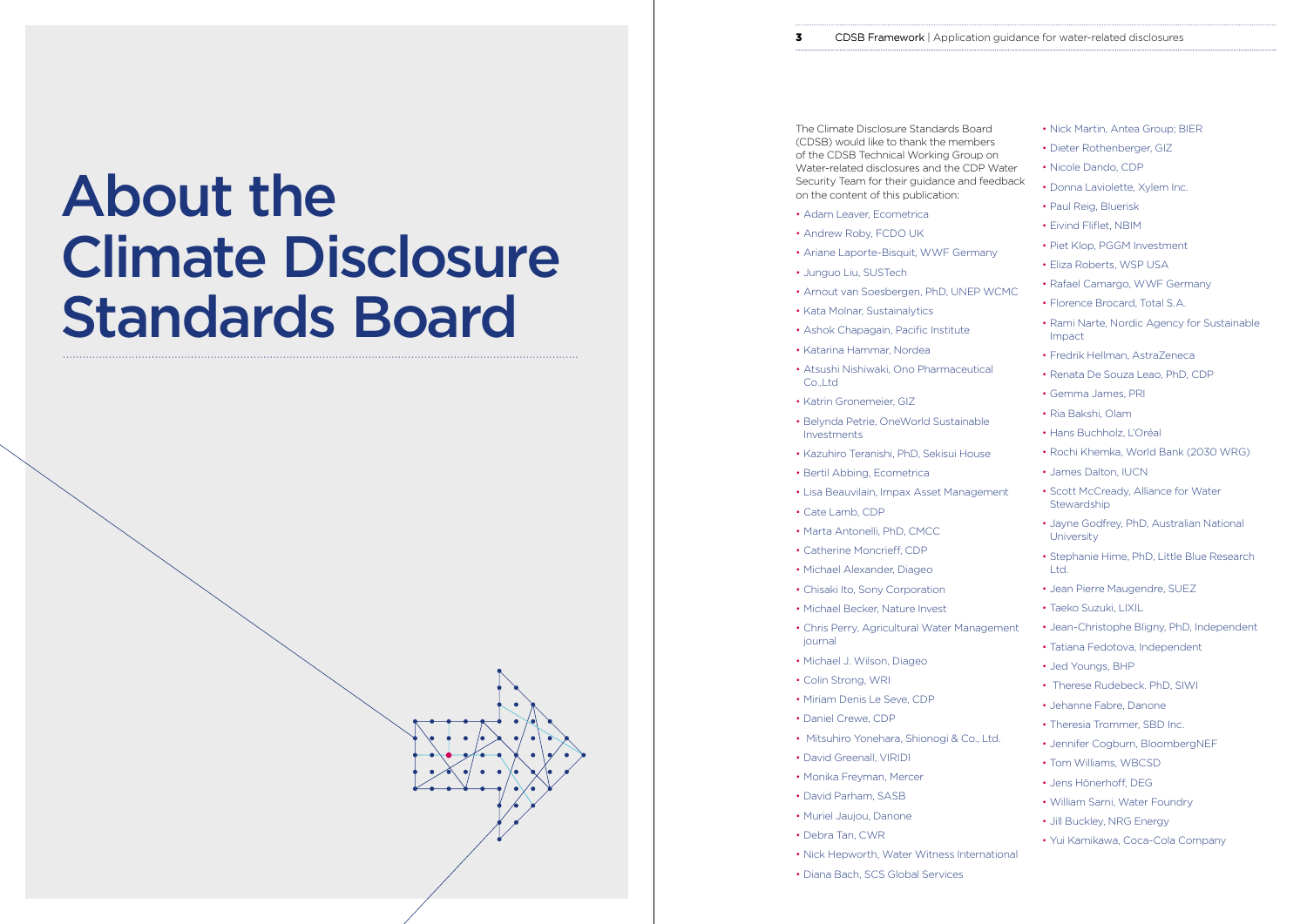**4** CDSB Framework | Application guidance for water-related disclosures

Copyright © 2021 Climate Disclosure Standards Board (CDSB) and CDP Worldwide. All rights reserved. Dissemination of the contents of this report is encouraged. Please give full acknowledgement of the source when reproducing extracts in other published work. All information in this report is provided without warranty of any kind, express or implied. The authors disclaim any responsibility for the information or conclusions in this report. The authors accept no liability for any loss arising from any action taken or refrained from being taken as a result of information contained in this report.

# **Contents**

About the Climate Disclosure Standards

## Chapter 1

The Climate Disclosure Standards Board (CDSB) is an international consortium of business and environmental NGOs. We are committed to advancing and aligning the global mainstream corporate reporting model to equate natural and social capital with financial capital.

We do this by offering companies a [framework for reporting environmental and](https://www.cdsb.net/framework)  [social information](https://www.cdsb.net/framework) with the same rigour as financial information. In turn this helps them to provide investors with decision-useful environmental information via the mainstream corporate report, enhancing the efficient allocation of capital. Regulators have also benefited from CDSB's compliance-ready materials. Recognising that information about natural, social and financial capital is equally essential for an understanding of corporate performance, our work builds trust and transparency needed to foster resilient capital markets. Collectively, we aim to contribute to more sustainable economic, social and environmental systems.

For more information, visit [cdsb.net](http://cdsb.net/), follow us on [Twitter](https://twitter.com/CDSBglobal), [LinkedIn](https://www.linkedin.com/company/cdsb/) and [YouTube](https://www.youtube.com/channel/UClc3fr91G4L-VAyeu_f43AA) and subscribe to our newsletter. Visit the **TCFD Knowledge** [Hub](https://www.tcfdhub.org/) for free e-learning online courses.

We welcome your input and discussions. If you would like to comment on this document, please contact us at [info@cdsb.net](https://mail.google.com/mail/?extsrc=mailto&url=mailto%3Ainfo%40cdsb.net).

## [About this guidance](#page-3-0)

|     | The CDSB Framework and the Ap            |
|-----|------------------------------------------|
| 1.1 | <b>CDSB Framework</b>                    |
|     | <b>1.1.1</b> Materiality                 |
| 1.2 | <b>Application Guidance</b>              |
|     | <b>1.2.1.</b> Water Application Guidance |
|     | Mainstreaming water Reporting            |
|     | Structure of the Water Guidance          |

| <b>1.</b> The CDSB Framework and the Application Guidance |  |
|-----------------------------------------------------------|--|
| <b>1.1</b> CDSB Framework                                 |  |
| <b>1.1.1</b> Materiality                                  |  |
| <b>1.2</b> Application Guidance                           |  |
| <b>1.2.1.</b> Water Application Guidance                  |  |
| <b>2.</b> Mainstreaming water Reporting                   |  |
| <b>3.</b> Structure of the Water Guidance                 |  |
|                                                           |  |

### [Chapter 2](#page-6-0)

## [Water and business](#page-6-0)

|  | Key characteristics |  |  |  |  |
|--|---------------------|--|--|--|--|
|  |                     |  |  |  |  |
|  |                     |  |  |  |  |

## 2. Water-related risks and opportunities

## Chapter 3

| Key characteristics                   |  |
|---------------------------------------|--|
| Water-related risks and opportunities |  |

## [Application guidance for water-related disclosures](#page-9-0)

|    |                  | Reporting expectations and important considerations                                                |
|----|------------------|----------------------------------------------------------------------------------------------------|
|    | 1.1              | Applying materiality                                                                               |
|    | 1.2 <sub>1</sub> | Providing contextualised and business-specific water-related<br>information and clarifying methods |
|    | 1.3 <sub>1</sub> | Reporting boundaries and period                                                                    |
|    | $1.4^{\circ}$    | Using existing disclosures and resources, and ensuring connert                                     |
| 2. |                  | Roadmap and checklist for water-related disclosures                                                |
| 3. |                  | Application guidance                                                                               |
|    |                  | <b>REQ-01</b> Governance                                                                           |
|    |                  | <b>REQ-02</b> Management's environmental policies, strategy and targe                              |
|    |                  | <b>REQ-03</b> Risks and opportunities                                                              |
|    |                  | <b>REQ-04</b> Sources of environmental impact                                                      |
|    |                  | <b>REQ-05</b> Performance and comparative analysis                                                 |
|    |                  | <b>REQ-06</b> Outlook                                                                              |
| 1. |                  | Basis for conclusions                                                                              |
|    |                  |                                                                                                    |

|    |                  | Reporting expectations and important considerations                                                | 19 |
|----|------------------|----------------------------------------------------------------------------------------------------|----|
|    | 1.1              | Applying materiality                                                                               | 19 |
|    | 1.2 <sub>1</sub> | Providing contextualised and business-specific water-related<br>information and clarifying methods | 19 |
|    | 1.3 <sub>1</sub> | Reporting boundaries and period                                                                    | 20 |
|    | 1.4              | Using existing disclosures and resources, and ensuring connectivity                                | 20 |
| 2. |                  | Roadmap and checklist for water-related disclosures                                                | 21 |
| 3. |                  | Application guidance                                                                               | 24 |
|    |                  | <b>REQ-01</b> Governance                                                                           | 24 |
|    |                  | <b>REQ-02</b> Management's environmental policies, strategy and targets                            | 27 |
|    |                  | <b>REQ-03</b> Risks and opportunities                                                              | 32 |
|    |                  | <b>REQ-04</b> Sources of environmental impact                                                      | 40 |
|    |                  | <b>REQ-05</b> Performance and comparative analysis                                                 | 45 |
|    |                  | <b>REQ-06</b> Outlook                                                                              | 47 |
| 4. |                  | Basis for conclusions                                                                              | 50 |
|    |                  |                                                                                                    |    |

## [Chapter 4](#page-25-0)  [Appendices](#page-25-0)

| <b>References</b>                        |
|------------------------------------------|
| <b>3.</b> Key resources                  |
| 2. Mapping of the CDSB Framework         |
| <b>1.</b> CDSB Framework - Guiding princ |

| s Board |  |
|---------|--|
|         |  |

| <b>References</b>                                                             |  |
|-------------------------------------------------------------------------------|--|
| <b>3.</b> Key resources                                                       |  |
| 2. Mapping of the CDSB Framework to the TCFD and water reporting standards 53 |  |
| 1. CDSB Framework - Guiding principles and reporting requirements             |  |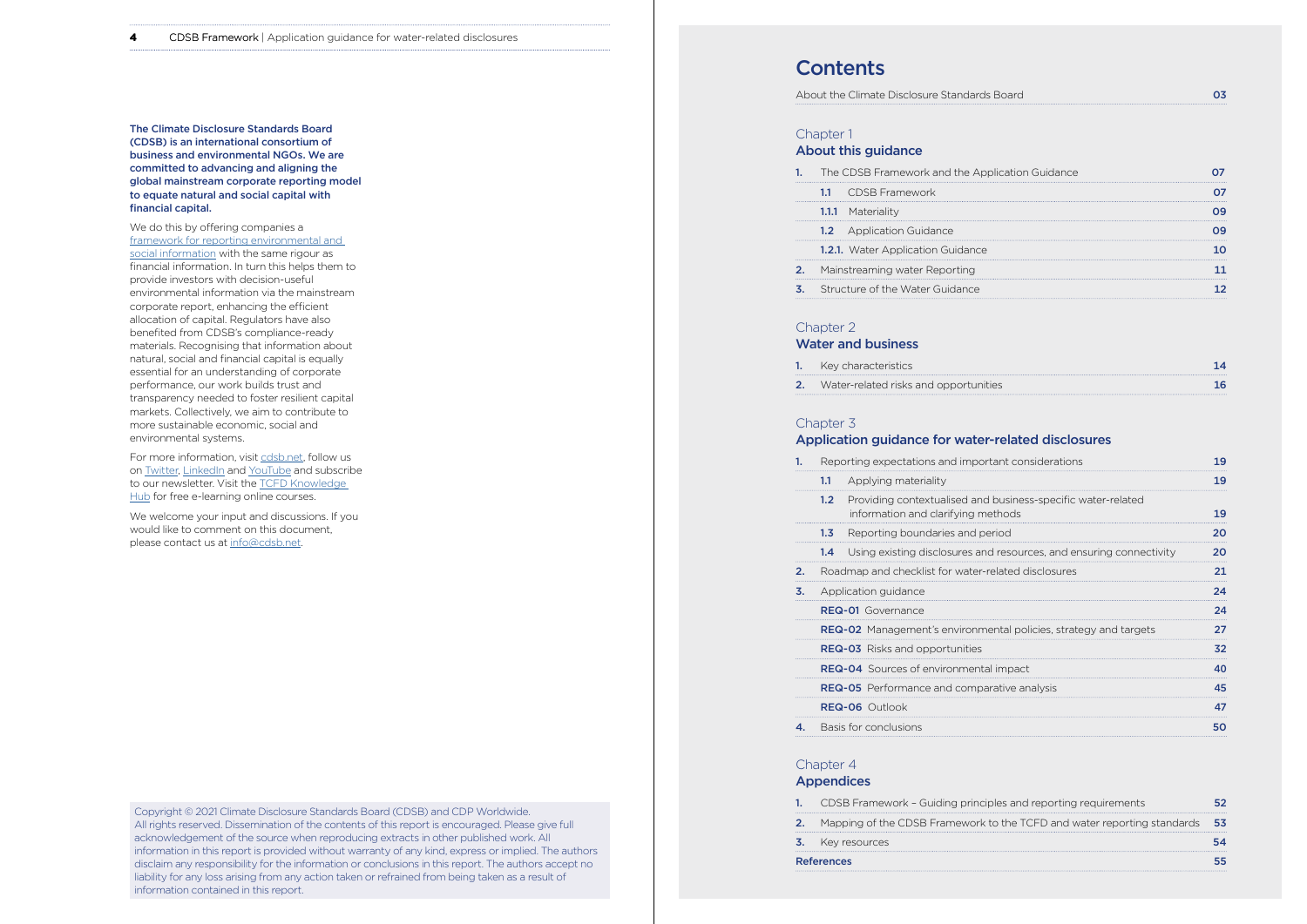# About this guidance



<span id="page-3-0"></span>Chapter 1 The CDSB Framework application guidance for the CDSB Framework application guidance for  $\Box$ water-related disclosures (the Water Guidance) has been produced by the CDSB to assist companies in the disclosure of water-related financial information in the mainstream report.<sup>a</sup> It is designed to supplement the CDSB Framework<sup>1</sup> for reporting environmental and climate change information (CDSB Framework) to investors. The Water Guidance offers companies a means of developing their reporting practices and ensuring that investors are receiving the material water-related information needed for effective capital allocation to drive the transition to a sustainable, resilient, and water secure economy. The intended users of this Guidance are organisations, both single companies and corporate groups, and in particular those responsible for financial, governance and sustainability reporting.

# 1. The CDSB Framework and the Application Guidance

### 1.1 CDSB Framework

The CDSB Framework is focused on reporting material environmental information in mainstream reports to investors. This built directly on the International Accounting Standard Board's (IASB's) Conceptual Framework2, applying financial reporting principles. CDSB's Framework has evolved over time, with the first version, the Climate Change Reporting Framework, released in 2010, focused on the risks and opportunities that climate change presents to an organisation's strategy, financial performance, and condition. In 2013 CDSB's Board agreed to expand the scope of the Framework beyond climate change and Greenhouse Gas (GHG) emissions to encompass environmental information and natural capital, with this revision published in 2015.

The CDSB Framework represented one of the main resources from which the recommendations of the Task Force on Climate-related Disclosure (TCFD)3, published in 2017, were drawn. Therefore, the CDSB Framework and its reporting principles and requirements are aligned with the TCFD recommendations [\(Table 3](#page-26-0)). TCFD has advanced the narrative on organisational board-level financial and risk management considerations of environmental impacts to the business, particularly those likely to result from climate change.

a Mainstream reports are the annual reporting packages in which companies are required to deliver their audited financial results under the corporate, compliance or securities laws of the country in which they operate, e.g. the annual report in the UK and the 10-K in the USA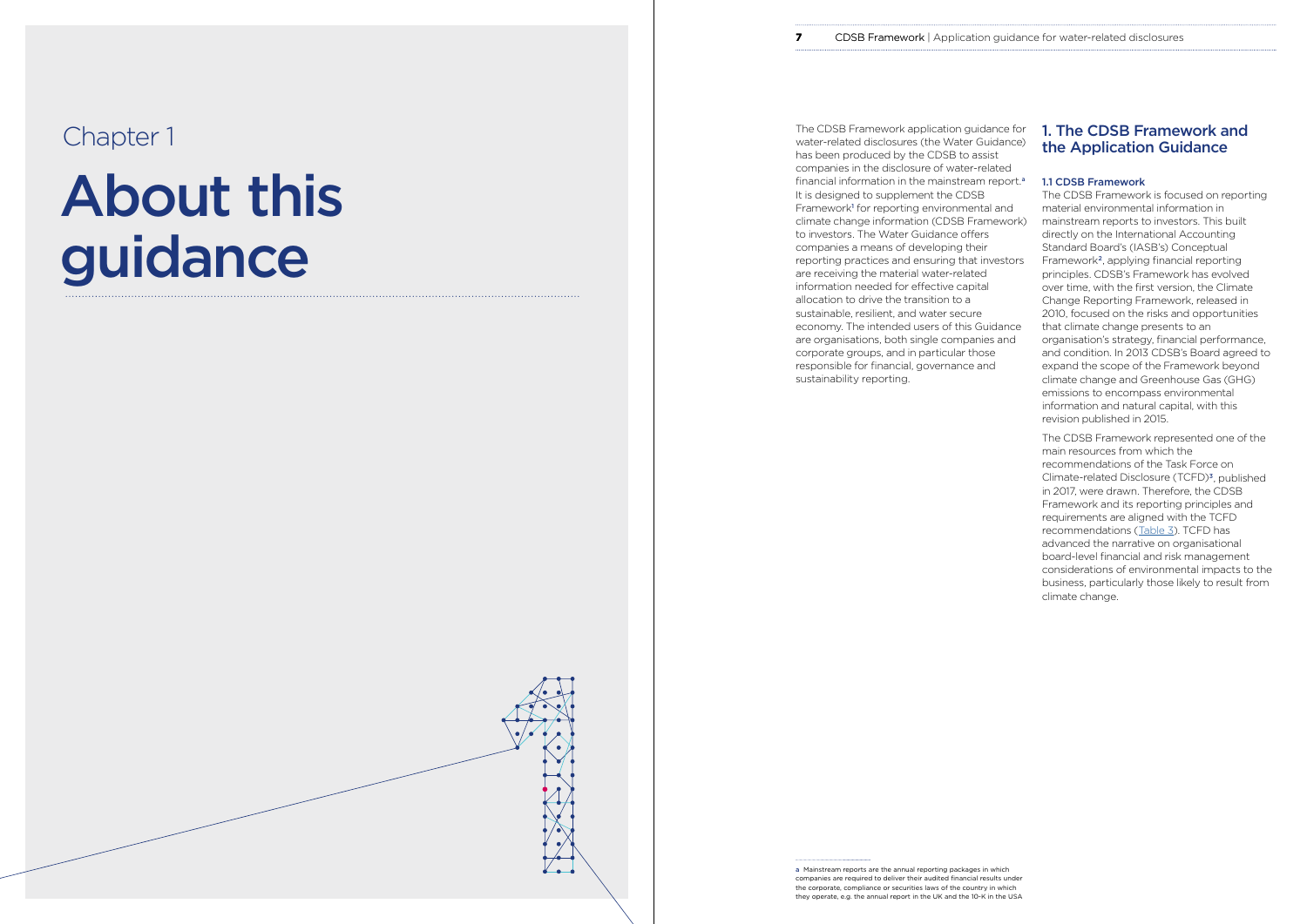<span id="page-4-0"></span>

Figure 1. Materiality of sustainability matters is dynamic, and the three forms of sustainability reporting are nested. The CDSB Framework and Water Guidance focus on sustainability matters that create or erode enterprise value. This figure is an adapted version from the publication [Reporting on enterprise value](https://29kjwb3armds2g3gi4lq2sx1-wpengine.netdna-ssl.com/wp-content/uploads/Reporting-on-enterprise-value_climate-prototype_Dec20.pdf) by CDP, CDSB, GRI, IIRC and SASB (IIRC and SASB have merged into the [Value Reporting Foundation](https://www.valuereportingfoundation.org/)).

| n guidance for water-related disclosures |  |
|------------------------------------------|--|
|                                          |  |

source of the emission factor standards methodologies, assumptions and tools used to determine contribution (destruction) to sustainable development

E.g., Trend and scenario analysis of water consumption, including sales-weighted water consumption of products. Companies and investors can thus understand the business levers available to change water consumption and the likely effect of improving performance on the company's enterprise value by reducing / avoiding remediation expenses or improved reputation thanks to the reduction of impacts on water resources

E.g., Monetary impact on the statement of profit or loss due to remediation expenses or fines related to regulation on water use

The Water Guidance is part of a series of CDSB Framework application guidance, which aims to extend the TCFD recommendations to natural capital. It is designed to support the intended users in applying the CDSB Framework to the natural capital elements of climate change, water, and biodiversity. Following the guidance on climate-related disclosures,<sup>5</sup> the Water Guidance is the second supplementary document that is designed to enhance the quality of disclosures for such material matters. Working in conjunction with the reporting principles and requirements of the CDSB Framework, each application guidance supports companies with developing clear, concise, consistent, and comparable disclosures, enhancing the decision-usefulness of their mainstream reporting on sustainability related financial matters to investors [\(Figure 2\)](#page-5-0). Given the interconnected nature of environmental topics, the Application Guidance documents are complementary with some overlapping sub-topics [\(Figure 2](#page-5-0)).

#### 1.1.1 Materiality

Principle 1 of the CDSB Framework states that information is material if:



- The impacts or results it describes are, due to their size and nature, expected to have a significant positive or negative impact on the company's financial condition and operational results and its ability to execute its strategy; or
- Omitting, misstating, or obscuring the information could reasonably be expected to influence the decisions that users of mainstream reports make on the basis of that mainstream report, which provides information about a specific reporting company.

The materiality of sustainability issues, including water, is dynamic on account of changing environmental conditions and their interactions with the business, and of the societal expectations.4 Therefore, depending on its materiality for a specific organisation at a given time, sustainability-related information falls under one of the three forms of distinct, but nested, reporting: sustainability reporting, sustainability-related financial disclosure, and financial accounting. Dynamic materiality means that the concerns of one stakeholder group may quickly become material for financial decision-makers (Figure 1). As such, the application of a range of standards and frameworks, such as the CDP questionnaire, GRI Standards, and the Capitals Coalition's Natural Capital protocol are important to ensure reciprocity and responsiveness in the reporting landscape (Figure 1). Given the dynamic nature of these issues, companies should regularly reassess the materiality of sustainability matters to their business and reflect this selection in the sustainability-related financial disclosures (and financial accounting) included in their mainstream report.

Sustainability reporting via various

## 1.2 Application Guidance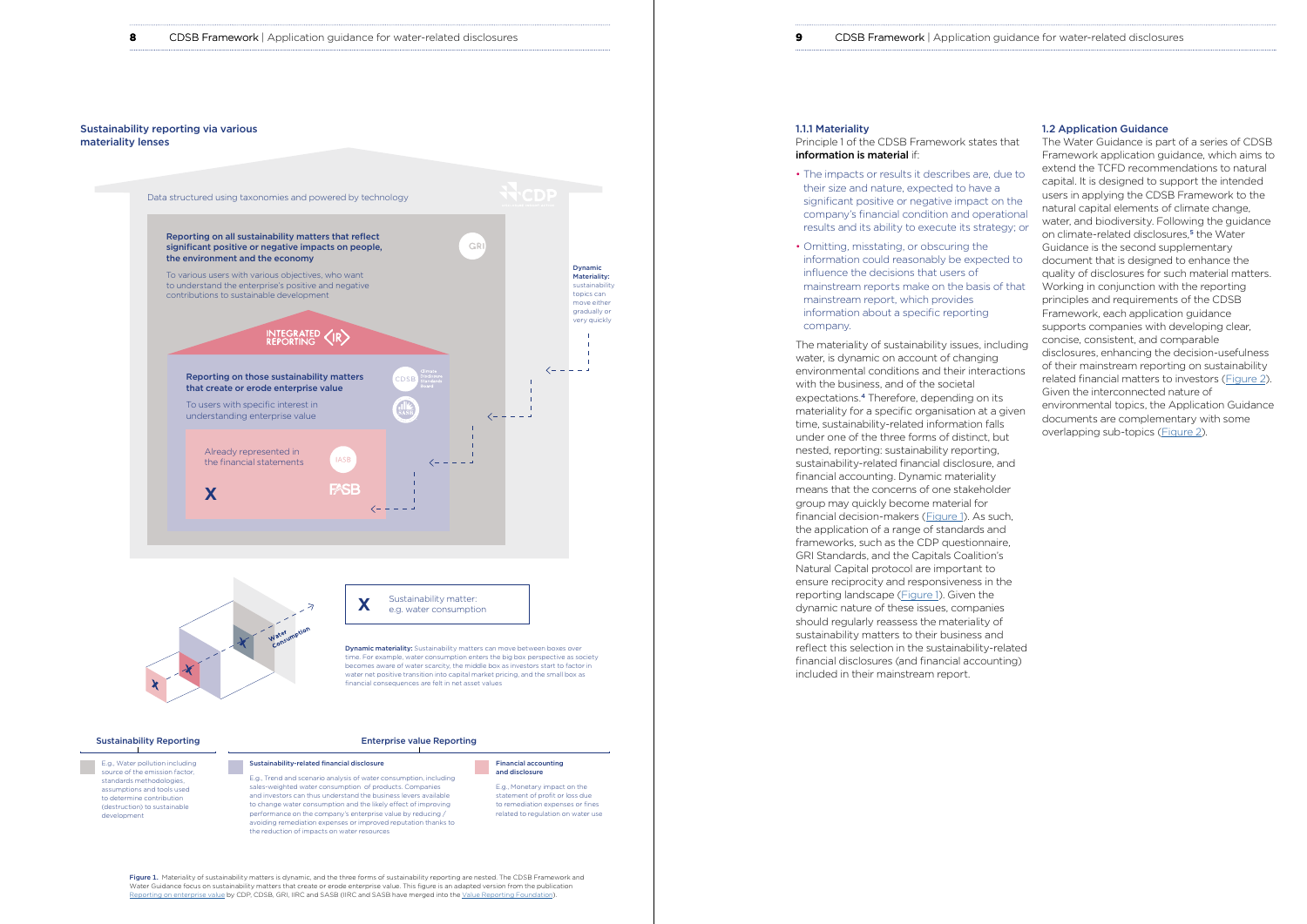b For example, EU initiatives related to the Corporate Sustainability [Reporting Directive,](https://ec.europa.eu/info/business-economy-euro/company-reporting-and-auditing/company-reporting/corporate-sustainability-reporting_en) to the [EU Taxonomy Regulation](https://ec.europa.eu/info/business-economy-euro/banking-and-finance/sustainable-finance/eu-taxonomy-sustainable-activities_en), and to the [Sustainable Finance Disclosure Regulation](https://eur-lex.europa.eu/legal-content/EN/TXT/?uri=CELEX:32019R2088), announcement of mandatory adoption of TCFD by national regulators (e.g. New Zealand, UK, Hong Kong, Switzerland), developments and publications by the [IFRS](https://www.ifrs.org/content/dam/ifrs/project/sustainability-reporting/ed-2021-5-proposed-constitution-amendments-to-accommodate-sustainability-board.pdf) and [FASB,](https://www.fasb.org/cs/ContentServer?c=Document_C&cid=1176176379917&d=&pagename=FASB%2FDocument_C%2FDocumentPage) in particular, the intention to establish a new board for setting sustainability reporting standards that meet the needs of the capital markets (the [International Sustainability Standard Board\)](https://www.ifrs.org/news-and-events/news/2021/03/trustees-announce-strategic-direction-based-on-feedback-to-sustainability-reporting-consultation/).

# reporting

International initiatives such as the Sustainable Development Goals (SDGs) and the Planetary Boundaries<sup>6</sup> highlight water resources and ecosystems as essential for the sustainability of natural and socio-economic systems. Within these initiatives, direct water-related considerations include (but are not limited to) clean water and sanitation (SDG 6), life below water (SDG 14), and ocean acidification and freshwater use, respectively. Additionally, water plays a pivotal role in tackling hunger (SDG 2) and gender equality (SDG 5), promoting responsible consumption and production (SDG 12), climate action (SDG 13), and life on land (SDG 15), as well as in biosphere integrity and in the adaption to climate change (in Planetary Boundaries).

Existing sustainability reporting organisations and initiatives provide standards, guidelines, and recommendations on corporate water reporting, but none provide specific nonsectoral recommendations for mainstream reports like the TCFD recommendations have done on climate-related financial risks and opportunities.

<span id="page-5-0"></span>

With a growing understanding of the significant risks environmental issues can pose to the stability of the financial system and to broader society, an increasing number of regulators are prioritising environmental and climate-related disclosures<sup>b</sup> in an effort to drive climate action and to mitigate environmental impacts and related risks.

Businesses are already experiencing the financially-material impacts related to the competition for water resources and its associated degradation of ecosystems, 7, 8, 9, 10, 11, 12 representing a risk to greater financial and societal systems. Investors are reacting<sup>13, 14</sup> by collating corporate water-related data and including it in their portfolio risk assessment,<sup>15, 16</sup> by creating investment funds dedicated to water, and developing initiatives aimed at raising awareness of water-related risks and opportunities.<sup>17</sup>

The **scope** of the Water Guidance covers water-related information to be included in the mainstream report with a focus on water (1) governance; (2) policies, strategies and targets and related management; (3) risks and opportunities; (4) sources of environmental impact; (5) performance and comparative analysis; and (6) outlook. Additionally, this Guidance focuses on the quantity and quality of freshwater resources (both surface and groundwater). Preliminary reporting elements addressing issues regarding biodiversity and aquatic (fresh- and non-freshwater) ecosystems loss and degradation are also provided. For additional resources on disclosure of water-related information, such as reporting templates, please visit [www.cdsb.net/water](http://www.cdsb.net/water).

Figure 2. The relationship of the CDSB Framework for reporting environmental and climate change information, the Water Guidance and other guidance in the series. The dashed lines between Application Guidance documents illustrate their interconnected nature and the presence of overlapping topics.

taken by heavily water-reliant sectors, such as beverage<sup>18</sup> and mining<sup>19</sup>, more work is needed to ensure that reporting on material waterrelated financial issues in mainstream reports is of sufficient quality and detail to support decision-making by investors and other stakeholders, as the TCFD recommendations encouraged for climate. Additionally, given ongoing initiatives on the interactions between business and natural capital and related corporate disclosure,<sup>c</sup> it appears that there could be a policy response that constitutes mandatory corporate disclosure, focusing on water as a core element.

At present, there is an information deficit for investors and other stakeholders on the reporting of material water-related financial risks and opportunities in mainstream corporate reports.20, 21, 22, 23 This shortfall in high quality, decision-useful material water-related financial information means that investors are unable to allocate capital that can effectively instigate change and enforce resilience across economies and societies.

This Guidance aims to fill the information gap and to prepare companies to new regulations by illustrating how the CDSB Framework can be applied to water-related reporting in mainstream reports through the integration of elements from existing water reporting standards and frameworks, and alignment with the TCFD recommendations.

#### 1.2.1. Water Application Guidance

The objective of the Water Guidance is to support organisations in (1) embarking on the necessary process of identifying and assessing water-related financial information for mainstream reporting, including risks and opportunities; and (2) preparing high-quality disclosures that enable users of mainstream reports to assess material water-related financial information.

By aligning with the main water-related reporting standards and frameworks (see [Table 3](#page-26-0)), this Guidance helps organisations in:

- 1. Integrating water-related financial information in mainstream reports;
- 2.Minimising the reporting burden and/or avoiding the need for additional data collection; and
- 3.Communicating an enhanced understanding and awareness of water-related issues and their links to natural capital.

c For example: [Science-Based Target Network](https://sciencebasedtargets.org/), [Business for nature](https://www.businessfornature.org/), [EU](https://ec.europa.eu/info/business-economy-euro/company-reporting-and-auditing/company-reporting/corporate-sustainability-reporting_en)  [Corporate Sustainability Reporting Directive,](https://ec.europa.eu/info/business-economy-euro/company-reporting-and-auditing/company-reporting/corporate-sustainability-reporting_en) IFRS and International [Sustainability Standards Board,](https://www.ifrs.org/projects/work-plan/sustainability-reporting/) and the [Taskforce on Nature-related](https://tnfd.info/)  [Financial Disclosures \(TNFD\)](https://tnfd.info/)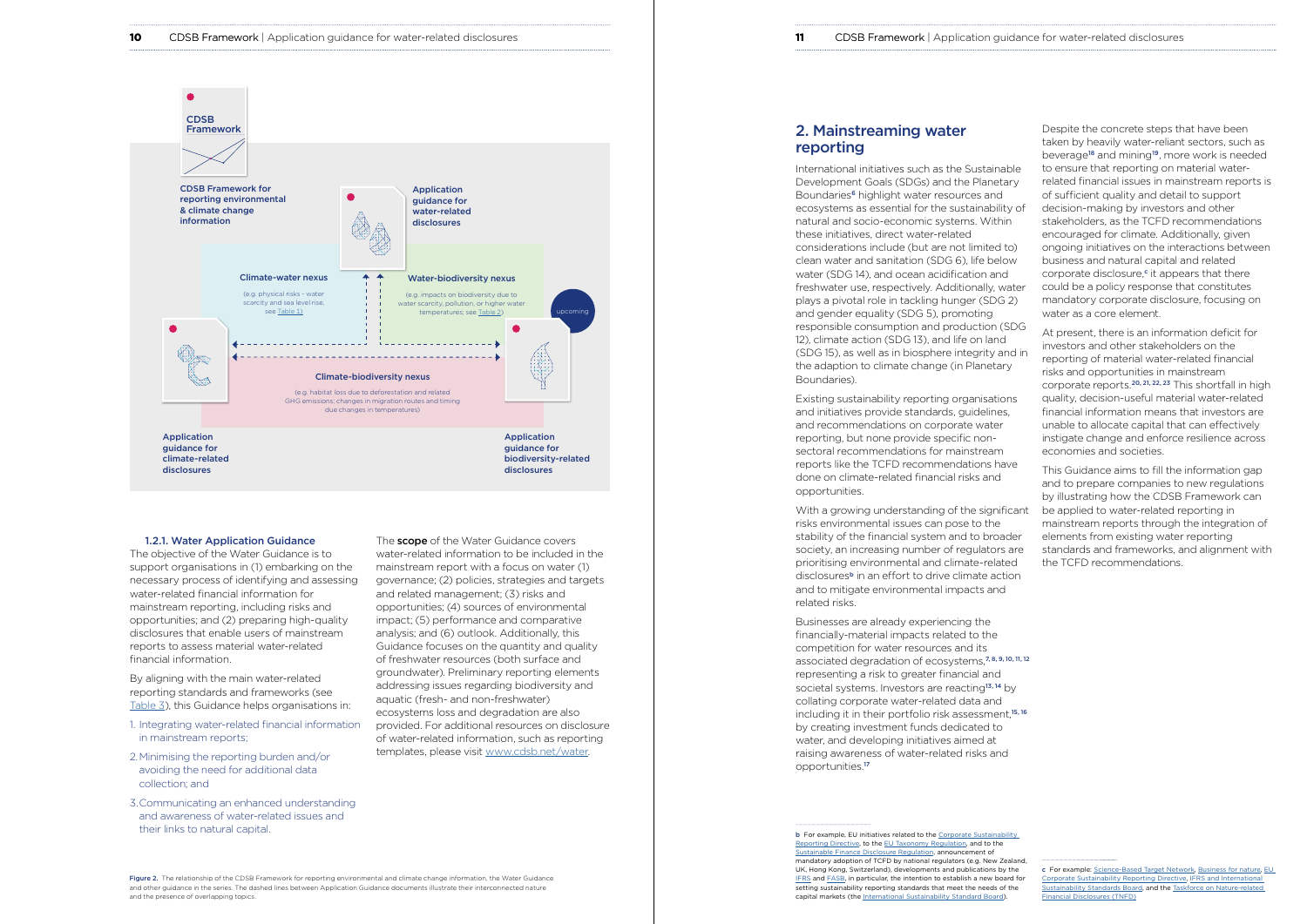#### <span id="page-6-0"></span>**12** CDSB Framework | Application guidance for water-related disclosures

# **3. Structure of the Water** In addition, the Water Guidance provides:<br> **Guidance** Chapter 2 **Guidance**

# Water and business



The Water Guidance is designed around the first six reporting requirements of the CDSB Framework [\(Appendix 1](#page-26-0)):

- REQ-01 Governance
- REQ-02 Management's environmental policies, strategies and targets
- REQ-03 Risks and opportunities
- REQ-04 Sources of environmental impact
- REQ-05 Performance and comparative analysis
- REQ-06 Outlook

These six reporting requirements set out the key content elements for reporting material environmental information in the mainstream report. For each of the six reporting requirements, the Water Guidance provides:

- A checklist including suggestions for making effective water-related disclosures;
- Detailed reporting suggestions and guidance to complement the CDSB reporting requirements in relation to water-related issues;
- A selection of external resources to assist companies in developing their mainstream water reporting; and
- Explained examples of good practice in mainstream water reporting.

In addition, the Water Guidance provides:

- An overview of the significance of water to businesses, explaining the importance of water-related risks, and highlighting the key characteristics of water resources and ecosystems and their importance to corporate reporting (see [Chapter 2](#page-7-0)).
- Reporting expectations on material and contextual water-related disclosures from companies and provides further considerations covering aspects of the reporting principles and the remaining six requirements of the CDSB Framework (see [Reporting expectations and important](#page-9-0)  [considerations\)](#page-9-0).
- A table mapping the TCFD Recommendations and water-related reporting frameworks and standards with the reporting requirements of the CDSB Framework [\(Appendix 2](#page-26-0)).
- A list of additional resources for preparing effective water-related disclosures [\(Appendix 3](#page-27-0)).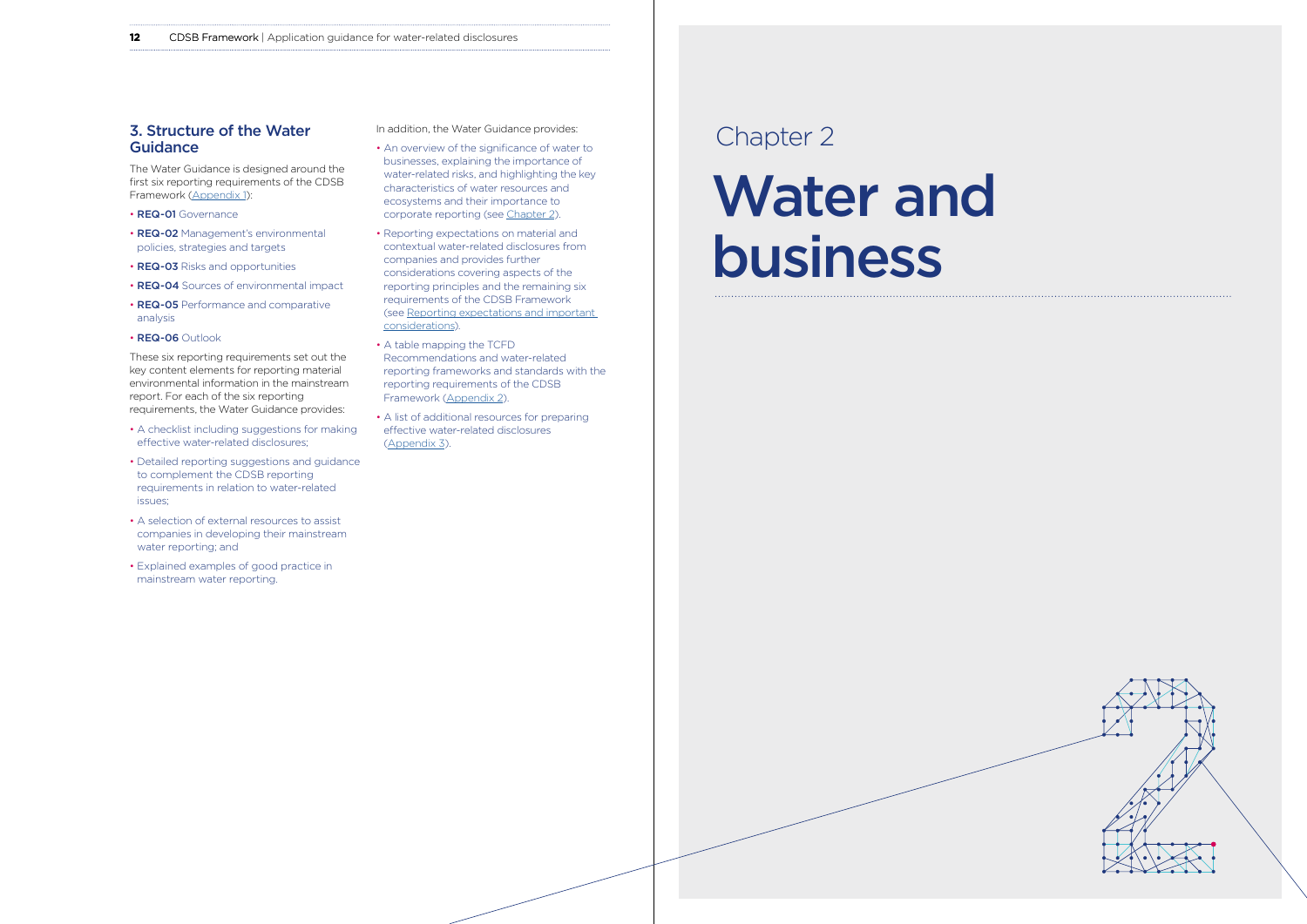**14** CDSB Framework | Application guidance for water-related disclosures **15** CDSB Framework | Application guidance for water-related disclosures

Water is a key resource for our livelihood. recognised by the United Nations as a human right. It is used for drinking, agricultural production, and cooling processes, as well as for natural processes such as

evapotranspiration from vegetation. But water is a finite resource that different water users share and compete for to fulfil their needs and purposes. In a given area, a water basin,<sup>d</sup> the competition for water can be exacerbated by a multitude of natural and anthropogenic factors that affect water supply and/or demand, including (but not limited to): demographics, industrial and agricultural activities, pollution, and climate change.

by directing actions through their operations and/or supply chains, but also at the wider water basin scale.<sup>31</sup> Withdrawals, consumption, and discharge impact the functionality of natural ecosystems and the socio-economic conditions of local communities within basins. Therefore, corporate water strategies and **policies** should target and foster improvements through pollution reduction and increased efficiency for operational water use but also incorporate a water basin approach, tackling water as a shared resource and considering the local environmental, regulatory, and socioeconomic context through engaging with other stakeholders<sup>e</sup> where possible.

These water-related characteristics and dynamics pose risks to businesses. Water-related risks are ranked at the top of global environmental and societal risks<sup>24, 25</sup> and businesses are increasingly experiencing significant financial impacts associated with those risks.26, 27, 28, 29, 30 Water resources are fundamental for **businesses**, whether it be as an input to production processes and/or a destination for wastewater, for instance. For this reason, water-related risks entail potential damages for organisations' operations, reputation, legal, and financial performance, and should be reflected in the financial statements and notes to the financial statements. Nevertheless, **businesses can play** a pivotal role in mitigating water-related risk

# 1. Key Characteristics

The interactions between water and business are characterised by key aspects that are important for organisations to properly comprehend and consider as they seek to understand water-related risks and opportunities, develop and implement adequate strategies, and select material water-related information to be included in their mainstream reports. In particular, organisations should consider:

Secondly, given the globalised nature of value chains, water dependencies, impacts, risks, and opportunities are often most significant outside the organisation's fences. Water issues may affect the entire lifecycle in the value chain, from water use for raw materials to waste management. For this reason, companies should **include their value chains in the** assessment of water-related dependencies, impacts, risks, and opportunities.

- Site-specificity of water issues;
- Value chain in water-related assessments, i.e. from supply chain to customers;<sup>f</sup>
- Engagement and cooperation with stakeholders in water management; and
- Multifaceted and interconnected nature of water risks and issues.

Finally, water-related issues are **multi-faceted** and interconnected. Companies can rely on different types of water resources and ecosystems (e.g. freshwater, seawater) and can interact with water in different ways, from consumptive (e.g. irrigation) to nonconsumptive use (e.g. hydropower), and pollution.

The **main water-related issues** can be classified as follows:

- Too Little Water insufficient quantity to meet the demand of all users, which includes infrastructure, distribution, and access issues;
- Too Much Water excessive volumes of water in terms of flooding or extreme and intense weather; and
- Polluted/Dirty Water water is polluted or otherwise altered to a state that makes it inappropriate for its intended use.

Firstly, water dependencies, impacts, risks and opportunities are **site specific**, whether they occur in an organisation's operations or along its value chain. The water-related context in a given location, or more specifically in a given water basin,<sup>9</sup> concerns not only the physical status of water resources, in terms of quantity, quality, and time patterns (e.g. seasonality), but also (1) water-related infrastructures and their management; (2) social conditions, including community traditions and livelihoods; (3) economic conditions, such as water-related productivity, employment, and income; (4) governance and regulation addressing water management; (5) geopolitical dimensions (e.g. in transboundary basinsh); and (6) ongoing regional cooperation initiatives.

Collaborative action, and engagement with value chain stakeholders at the basin scale is fundamental for effective water management<sup>i</sup> and water stewardship (see [Appendix 3](#page-27-0)). Single actions at the operational level (e.g. to increase water efficiency) do not improve the status of water resources if other water users within the same basin are degrading the water resources and ecosystems, and/or regulators are not implementing basin plans or regulating water use and discharge.

In addition to the interconnection of water systems, availability and quality of water resources also depends on other environmental systems such as climate, land cover and use, and on socio-economic factors, for example in regions where there is a significant lack of access to water resources. Developing effective and resilient water strategies therefore requires companies to consider many dynamic and interconnecting systems.

f The [Biological Diversity Protocol](https://www.nbbnbdp.org/uploads/1/3/1/4/131498886/bdp_final_080321.pdf) first recognises three major parts of the value chain: (1) Direct operations (gate-to-gate), which cover activities over which your business holds ownership or control; (2) Upstream (cradle-to-gate), which covers the activities of suppliers; (3) Downstream (gate-to-grave), which covers activities linked to the purchase, use, reuse, recovery, recycling, and final disposal of your business' products and services.

i Description of Integrated Water Resources Management framework and principles-based approach and process are available from: [https://www.gwp.org/en/GWP-CEE/about/why/what-is](https://www.gwp.org/en/GWP-CEE/about/why/what-is-iwrm/#:~:text=Integrated%20Water%20Resources%20Management%20(IWRM,vital%20ecosystems%20and%20the%20environment)[iwrm/#:~:text=Integrated%20Water%20Resources%20Management%20](https://www.gwp.org/en/GWP-CEE/about/why/what-is-iwrm/#:~:text=Integrated%20Water%20Resources%20Management%20(IWRM,vital%20ecosystems%20and%20the%20environment) [\(IWRM,vital%20ecosystems%20and%20the%20environment](https://www.gwp.org/en/GWP-CEE/about/why/what-is-iwrm/#:~:text=Integrated%20Water%20Resources%20Management%20(IWRM,vital%20ecosystems%20and%20the%20environment).

<span id="page-7-0"></span>

| n guidance for water-related disclosures |  |
|------------------------------------------|--|
|                                          |  |

d Basin or catchment: the area of land that drains all the streams and precipitation to a common outlet such as the outflow of a reservoir, mouth of a bay, or any point along a stream channel (e.g. river). It includes associated groundwater areas and may include portions of water bodies, such as lakes or rivers. Catchment areas are also referred to as watersheds, (drainage) basins (or sub-basins).

e Those who have an interest or "stake" in water resources and in the outcome of any water management plan or policy. These include individuals, other organisations or interest groups, such as local communities, and regulators. Environment and natural ecosystems are water-related stakeholders since they require water to function and provide the ecosystem services to our society (Loucks et al., 2017; Alliance for Water Stewardship, 2019)

g Basin or catchment area is the appropriate scale to assess and manage water since it represents the hydrological units or/and hydrogeological units (the limits of both units could be different, due to underground structure) within which stress conditions occur.

h Transboundary basins are basins of transboundary waters, that is, of any surface waters (notably rivers, lakes) or groundwaters which mark, cross or are located on boundaries between by two or more states. Available from: [https://unstats.un.org/sdgs/metadata/files/](https://unstats.un.org/sdgs/metadata/files/Metadata-06-05-02.pdf) [Metadata-06-05-02.pdf](https://unstats.un.org/sdgs/metadata/files/Metadata-06-05-02.pdf)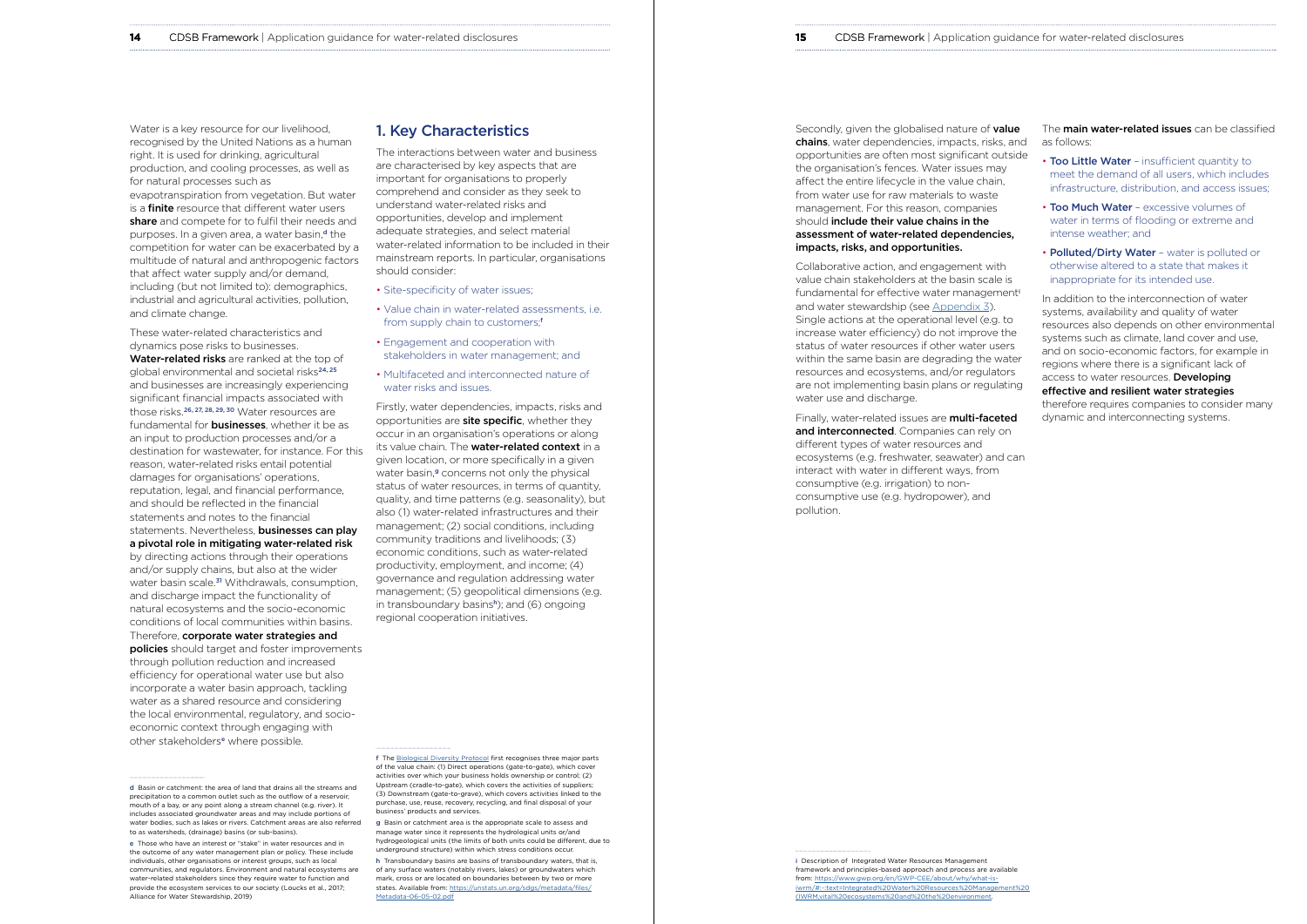<span id="page-8-0"></span>

# 2. Water-related risks and opportunities

## Organisations can experience different types of financial water-related risks and

opportunities, such as: physical, reputational, policy and legal (or regulatory), technological, and market risk. Physical risks are linked to the quantity of available water, as well as water that is unfit for use (e.g. contaminated from pollution) or inaccessible. This category includes risks posed to businesses from impacts on water resources and on other environmental systems and processes, such as climate change. Physical risks therefore encapsulate the increased likelihood and severity of extreme water-related weather events, contamination of water bodies, sealevel rise, permanent changes in precipitation patterns, expansion and exacerbation of water stress, ecosystem change and biodiversity loss, for instance. Additionally, corporates may face risks linked to the transition to a water secure future, including: the impact of regulation on withdrawals and effluents (regulatory), shifts in market preferences (**market**) and stakeholders' perceptions of a organisation's impact on water resources (reputational), and the impact of new technologies (technological). Addressing water-related risks can turn into business opportunities and related financial benefits linked to, for example, improved water efficiency, development of new products and services, and foster the conservation and restoration of ecosystems the organisation relies on through the engagement of and collaboration with stakeholders.

Additionally, water-related risks are linked to other environmental issues, such as land use and climate change. For instance, waterrelated impacts linked to climate change have begun to materialise through more frequent floods, droughts, and registered storms, alongside rising sea levels,<sup>37</sup> and will continue to materialise whichever climatic trajectory the world follows.<sup>38</sup> Considering such aggregated risks, including interlinkages between water and other environmental and socio-economic risks, is critical to drive business continuity and resilience to future scenarios.

Finally, all these types of risks can be caused by both (1) the organisation's **specific business** and the water dependencies and impacts of its operations or value chain and/or (2) or by the context<sup>32, 33, 34, 35, 36</sup> in which its activities are located, i.e. both due to mismanagement of other water users (e.g. excessive water pollution) and to socio-economic conditions in the basin of operation, such as political instability ([Table 1\)](#page-16-0).





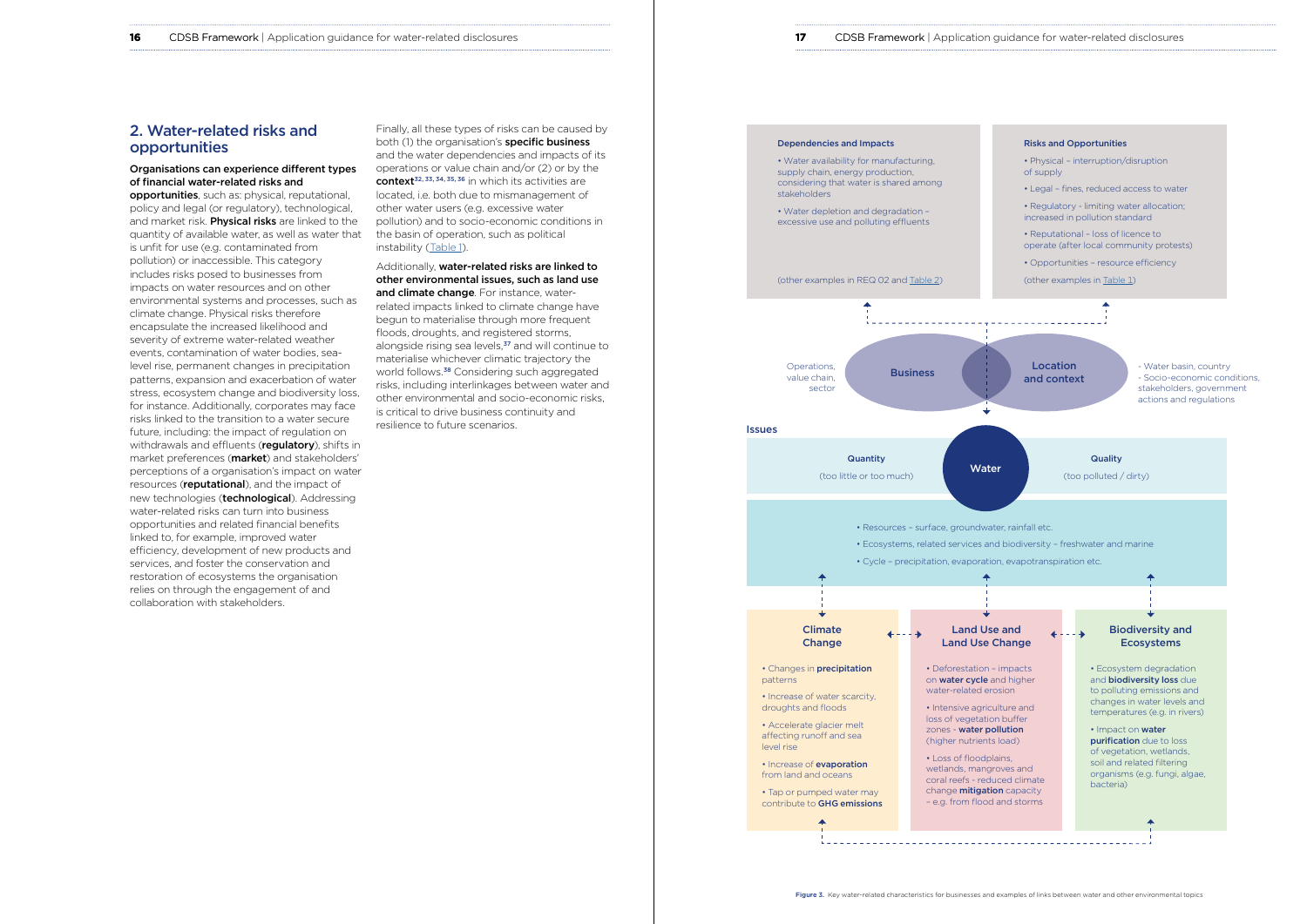# <span id="page-9-0"></span>Chapter 3

# Application guidance for water-related disclosures



# 1. Reporting expectations and important considerations

The following section illustrates the application of the first six reporting requirements of the CDSB Framework to water-related disclosures. First, though, a number of clarifications on the reporting expectations and related outcomes, and considerations regarding the guiding principles and remaining reporting requirements of the CDSB Framework are provided.

## 1.1 Applying materiality

The reporting practices of this Guidance should be applied and disclosed against, like all information for the mainstream report, only when the information is deemed material by the organisation (see [section 1.1.1 Materiality\)](#page-4-0). This means, in practice, that **not all the** suggested reporting practices offered in this Guidance will necessarily be applicable for inclusion in the mainstream report of all companies that have deemed water material. Details on the approach and factors applied in determining materiality and in the selection of the water-related information included in the mainstream report represent useful information for investors. If water is not deemed material a brief explanation of the reason behind this outcome is needed.

Additionally, REQ-11 of the CDSB Framework encourages companies to include a statement of conformance, setting out the extent that the principles and reporting requirements of the CDSB Framework have been applied. In doing so, companies are expected to state the outcome of applying the relevance and materiality principle.

## 1.2. Providing contextualised and businessspecific water-related information and clarifying methods

Disclosures should provide the reader with succinct and concise water-related contextual information specific to the reporting organisation. The organisation should:

• Focus on reporting those activities and outputs that are likely to impact the availability and quality of water for the organisation itself and/or for others, where the impacts from those activities and outputs are likely to affect the reporting organisation's ability to operate its business model and execute its strategy, as stated in the CDSB Framework;

## • Emphasise and report details on hotspot areas<sup>i</sup> affected by critical levels of water-related risks<sup>k</sup> (see [Table 1](#page-16-0)) and where organisation's sites, suppliers or markets are located to address the site-specificity of water-issues. When material, such reporting details should explain how an organisation is prioritising or what it is doing differently to

tackle water-related issues in these hotspot areas other than in less critical areas, and this can represent decision-useful information for report users. Such details show that an organisation has:

- Understood the geographic-specificity of water-related issues;
- Analysed the water-related status and risks of its operations and value chain and classified them according to different levels of risk (see [Tools for assessing](#page-19-0)  [water-related status and risks for](#page-19-0)  [support\)](#page-19-0); and
- Identified hotspot areas (e.g. affected by "high" or "very/extremely high" risks) and potentially defined specific goals, targets, and established management mechanisms.

The geographic detail of such disclosures can cover either hotspot areas (e.g. different levels of water risk), water basin, country, or specific site, and the choice depends on the materiality assessment of the organisation (e.g. site-specific details can be disclosed for big mining sites that are material for the overall organisation, for instance due to productivity or reputation).

• Clearly describe the assessment methods used, e.g. definition of hotspot areas, assumptions and reasons for inclusion in the mainstream report. Additionally, since several water-related terms are not uniquely defined and evolve over time, it is good practice to provide definitions of the water-terms used in the mainstream report and reference to external resources to avoid misinterpretation.

organisation's and government's water management; it does not include factors such as floods and effects of climate change. Scarcity reflects the physical abundance of freshwater; it is a function of the water use/demand relative to water available in a given area. There are other physical water-related risks, such as flooding and drought, as well as regulatory and reputational risks that may affect an organisation.

j The term *hotspot areas* will be used in Water Guidance for those areas that have been identified as priorities by the organisation. k Water risks embed both water stress and scarcity. Water stress includes water availability, quality, and accessibility, which are also affected by the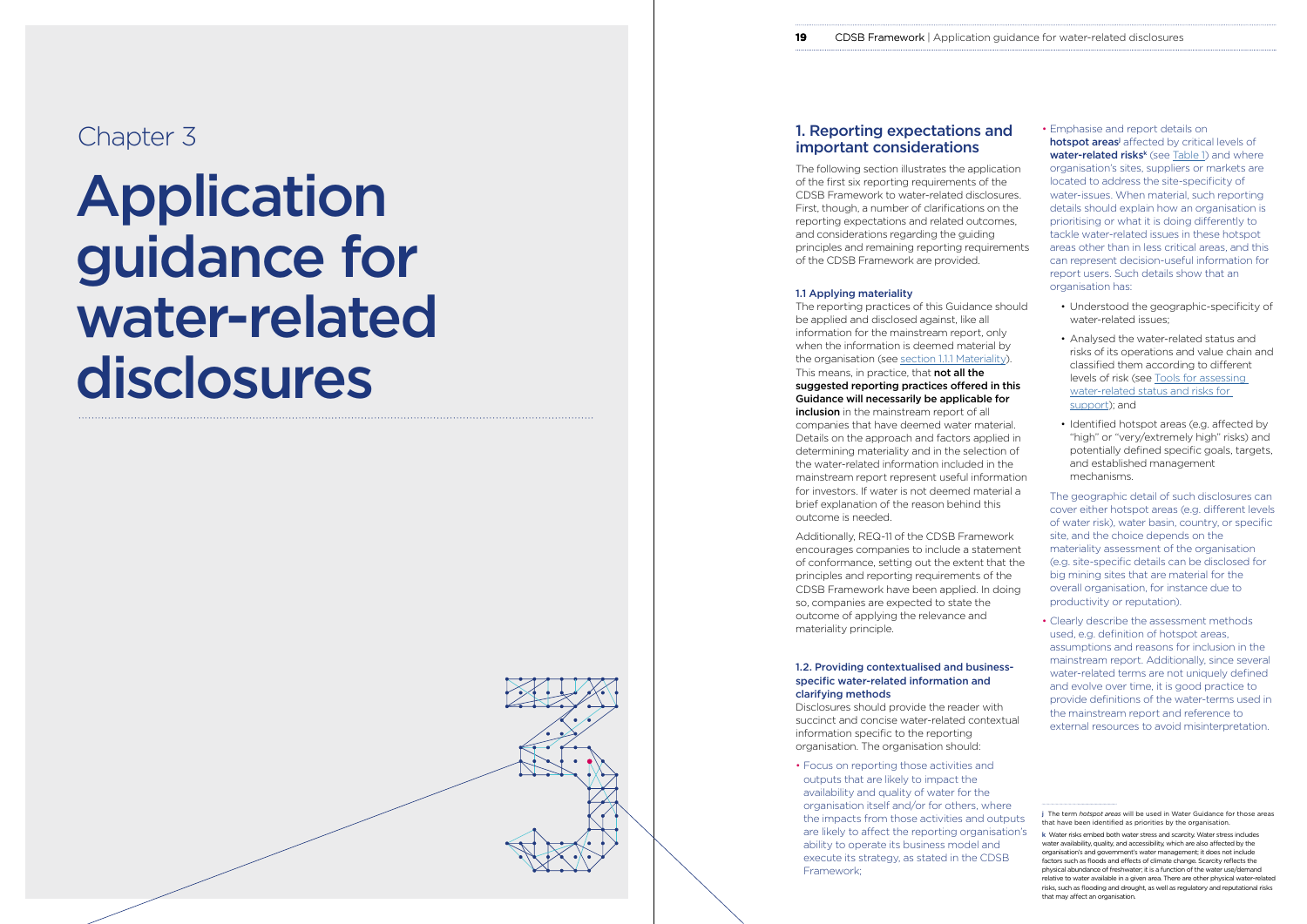<span id="page-10-0"></span>1.3. Reporting boundaries and period

REQ-07 of the CDSB Framework concerns the reporting boundaries employed by the organisation for the mainstream report. Material water-related information disclosed should be prepared according to the reporting boundaries used for the rest of the mainstream report. It may be, however, that water-related information that falls outside this reporting boundary will be appropriate for inclusion in the mainstream report, such as relating to suppliers and outsourced activities located in hotspot areas or where contracts expose the organisation to water-related risks or opportunities. REQ-07 offers that information and data from outside the reporting boundary should be distinguished and the organisation's approach to boundary setting be reported. More information on boundary setting and reporting can be found in [CDSB's Proposals for](https://www.cdsb.net/sites/default/files/proposals_for_mainstream_report_boundary_setting.pdf)  [boundary setting in the mainstream report](https://www.cdsb.net/sites/default/files/proposals_for_mainstream_report_boundary_setting.pdf). In addition to the reporting boundary, REQ-09 suggests that the material water-related information included in the mainstream report should follow the reporting period of the rest of the report. Aligning the reporting period of water-related information included in the mainstream report better ensures that it can be connected with other information disclosed. This can enhance the comparability with areas such as financial performance and other environmental data, as well as the natural capital balance sheet — as advocated by CDSB Framework Principles 3 and 4, respectively.

#### 1.4. Using existing disclosures and resources, and ensuring connectivity

The CDSB Framework and its reporting requirements intend to align with and complement existing mainstream financial disclosures. It will be the case, then, that organisations may already have the information to satisfy certain aspects of the CDSB reporting requirements and the suggestions of this Guidance. For example, companies may already be disclosing material water-related information that would be appropriate for mainstream disclosure in line with the CDSB Framework through different reporting channels, such as sustainability reports, CDP submissions and index, investor questionnaires, or natural capital balance sheets or income statements.<sup>1</sup> Together, with the list of Useful resources suggested in this Guidance (throughout the 6 reporting requirements) and the table included in [Appendix 2,](#page-26-0) these reporting channels can support report preparers (and users) in understanding water-related concepts such as water stewardship, water-related risks and water accounting methods and metrics. Repurposing these existing disclosures to meet the specific requirements of the mainstream report could benefit and streamline reporting practices. A useful resource to understand the interoperability of existing frameworks and standards is the paper Reporting on enterprise [value](https://impactmanagementproject.com/structured-network/global-sustainability-and-integrated-reporting-organisations-launch-prototype-climate-related-financial-disclosure-standard/), which also provides a practical example of sustainability-related financial disclosure through a prototype standard focused on climate.

Similarly, report preparers may also be able to apply the financial accounting standards used for mainstream reporting to report on certain aspects of water-related financial information. Despite not being focused on water, another useful resource is the CDSB's [Uncharted](https://www.cdsb.net/sites/default/files/uncharted_waters_final.pdf)  [waters,](https://www.cdsb.net/sites/default/files/uncharted_waters_final.pdf) which explores financial accounting standards that could aid companies in responding to various aspects of the TCFD recommendations. IASB [\(IFRS® Standards and](https://cdn.ifrs.org/content/dam/ifrs/news/2019/november/in-brief-climate-change-nick-anderson.pdf?la=en)  [climate-related disclosures](https://cdn.ifrs.org/content/dam/ifrs/news/2019/november/in-brief-climate-change-nick-anderson.pdf?la=en)) and the IFRS Foundation [\(Effects of climate-related matters](https://www.ifrs.org/content/dam/ifrs/supporting-implementation/documents/effects-of-climate-related-matters-on-financial-statements.pdf)  [on financial statements](https://www.ifrs.org/content/dam/ifrs/supporting-implementation/documents/effects-of-climate-related-matters-on-financial-statements.pdf)) have both published papers that discuss how the IFRS Standards address issues that relate to climate-change risks and other emerging risks. Similarly, FASB has also produced an educational paper ([Intersection of Environmental, Social and](https://www.fasb.org/cs/ContentServer?c=Document_C&cid=1176176379917&d=&pagename=FASB%2FDocument_C%2FDocumentPage)  [Governance Matters with Financial Accounting](https://www.fasb.org/cs/ContentServer?c=Document_C&cid=1176176379917&d=&pagename=FASB%2FDocument_C%2FDocumentPage)  [Standards](https://www.fasb.org/cs/ContentServer?c=Document_C&cid=1176176379917&d=&pagename=FASB%2FDocument_C%2FDocumentPage)) that explains when applying financial accounting standards, organisations may consider the effects of certain material ESG matters (including water and waste management) that have a material direct or indirect effect on the financial statements and notes. Building on the IASB and IFRS Foundation papers, CDSB has also developed guidance [\(Accounting for Climate](https://www.cdsb.net/climateaccounting)) to support preparers on how to integrate climate-related matters into financial reporting and could also be applied to water-related matters, where such matters are considered material.

Finally, Principle 3 of the CDSB Framework emphasises the importance of ensuring that material environmental disclosures, including those regarding water issues, are connected with other mainstream disclosures. The principle informs report preparers that disclosures should be formulated and positioned in a way to allow investors to see and understand the linkages. In developing their mainstream reporting practices, companies should try and ensure that the language and labelling used best allows for clear understanding of these interconnections and avoids unnecessary duplication or confusion of information.

l The outputs from the reporting process based on the water guidance can be also used in Natural Capital Accounts which are referred to by a number of different groups including: The UK Natural Capital Committee, Capitals Coalition and the British Standards Institute.

# 2. Roadmap and checklist for water-related disclosures

The reporting outcomes depends not only on the materiality assessment but also on the level of maturity of integration of water in the business strategy, policy, and management of the reporting organisation and of water-related disclosures.<sup>39</sup> Some companies have already integrated water in their business strategy whilst others have yet to adopt substantive measures and are only in preliminary stages of undertaking their journey towards water stewardship. Providing a clear roadmap detailing actionable steps with measurable targets would be particularly valuable to report users. [Figure 4](#page-11-0) provides examples of approaches to water-related financial disclosures according to the maturity of such disclosures. In combination with the checklist, it can support the preparation of effective disclosures, which need concrete assessment, governance and internal communication, coordination and cooperation among different business departments.

The checklist (also referenced in [Figure 4](#page-11-0)) summarises the suggestions on *how* to include material water-related information in mainstream reports following the CDSB requirements. The elements of the checklist are not to be addressed as mandatory requirements, but as desired disclosures that should be included in the mainstream report if material for the organisation.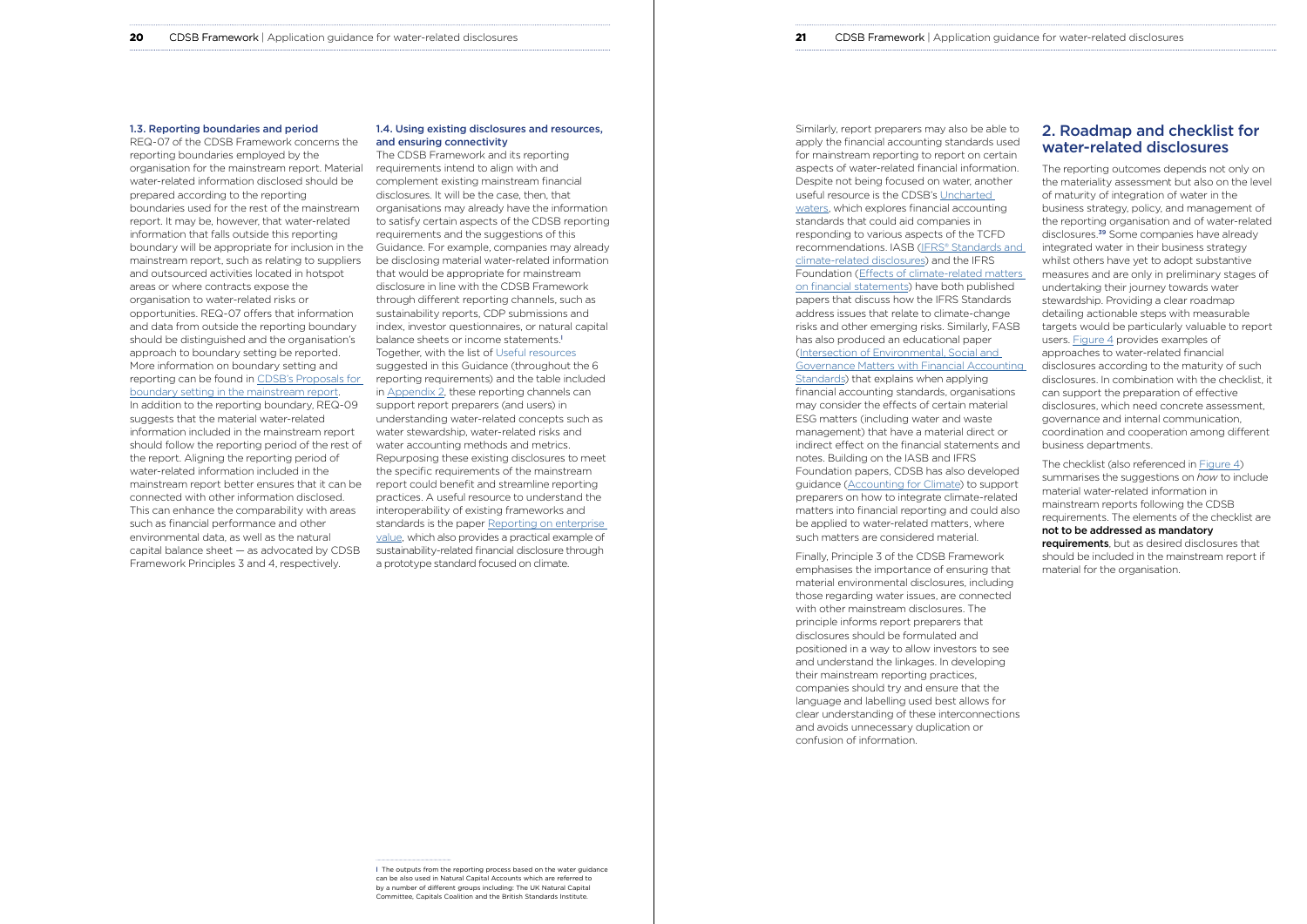Figure 4. Roadmap to effective water-related financial disclosure. This flowchart illustrates a hypothetical roadmap for water-related financial disclosures. The path depends on the organisation-specific maturity in and type of conducted water reporting (i.e. GRI, CDP Questionnaire) and there can be additional intermediate paths besides the two shown in the figure. Materiality assessment can occur at different stages throughout the process (this figure is indicative). The Water Guidance provides additional support (e.g. suggestions and resources) for each step and references to the specific sections of the Guidance are included in the flow chart.

## $\vee$  Identify the person(s) or committee responsible for water policies, strategy and information  $\checkmark$  Explain how water policies, strategy and information are delegated to managen if there are specific roles or mechanism place in hotspot areas to tackle compliwith water-related regulatory landscap engagement with stakeholders?  $\vee$  Describe any systems for accountability incentivisation?  $\vee$  Explain whether the governance mechanisms for water policies, strategies and disclos from other material concerns and, if so, REQ-02 Management's environmental political strategy and targets Does the disclosure:  $\vee$  Explain the material water-related dependence and impacts of the organisation with ad consideration of links to natural capital?  $\checkmark$  Summarise the water policies and strategies and how they support or link to the organisation's risks and opportunities and overall strategy?  $\vee$  When applicable, explain whether and water strategies, policies, and manager influenced by stakeholder engagement  $\checkmark$  Set out the contextual, science-based bound targets, timelines, and indicators delivery of water policy and strategy w

<span id="page-11-0"></span>

- $\vee$  Identify material water-related risks and opportunities by adopting a basin-scal value chain approach, and by consider different types of risks (see [Table 1](#page-16-0))?
- $\vee$  Explain the implications of material waterrisks and opportunities on business and chains, specifying geographic locations horizons in which the risks will materialis
- $\vee$  Describe the systems and processes use assessing, identifying, and monitoring related risks and opportunities, including



\*CDSB

REQ-01 Governance Does the disclosure:

 $\vee$  Detail the resourcing of the delivery and management of water policies and strategies

| <b>REQ-01</b> Governance                                                                                                                                                                                                    | whether they are integrated with existing risk<br>management systems and processes?                                                                                                                                                                                                                                                                                          |  |  |
|-----------------------------------------------------------------------------------------------------------------------------------------------------------------------------------------------------------------------------|------------------------------------------------------------------------------------------------------------------------------------------------------------------------------------------------------------------------------------------------------------------------------------------------------------------------------------------------------------------------------|--|--|
| oes the disclosure:                                                                                                                                                                                                         |                                                                                                                                                                                                                                                                                                                                                                              |  |  |
| ' Identify the person(s) or committee responsible<br>for water policies, strategy and information?                                                                                                                          | REQ-04 Sources of environmental impact                                                                                                                                                                                                                                                                                                                                       |  |  |
| ' Explain how water policies, strategy and                                                                                                                                                                                  | Does the disclosure:                                                                                                                                                                                                                                                                                                                                                         |  |  |
| information are delegated to management, and<br>if there are specific roles or mechanisms in<br>place in hotspot areas to tackle compliance<br>with water-related regulatory landscape and<br>engagement with stakeholders? | ▼ Provide metrics and indicators for sources of<br>material water impacts (at least withdrawals,<br>consumption, discharge) using both absolute<br>and normalised metrics?                                                                                                                                                                                                   |  |  |
| ' Describe any systems for accountability and<br>incentivisation?                                                                                                                                                           | ✔ Explain the metrics used, including the<br>methodologies, geographic details, levels of<br>uncertainty and provide narrative to assist in<br>understanding of the results?<br>✔ Categorise and disaggregate metrics, e.g.<br>considering areas affected by different levels of<br>water risks or different water sources and<br>destinations, to support understanding and |  |  |
| <b>Explain whether the governance mechanisms</b><br>for water policies, strategies and disclosure differ<br>from other material concerns and, if so, why?                                                                   |                                                                                                                                                                                                                                                                                                                                                                              |  |  |
| <b>EQ-02</b> Management's environmental policies,<br>trategy and targets                                                                                                                                                    | comparability?                                                                                                                                                                                                                                                                                                                                                               |  |  |
| oes the disclosure:                                                                                                                                                                                                         |                                                                                                                                                                                                                                                                                                                                                                              |  |  |
| ' Explain the material water-related dependencies                                                                                                                                                                           | <b>REQ-05</b> Performance and comparative analysis                                                                                                                                                                                                                                                                                                                           |  |  |
| and impacts of the organisation with additional<br>consideration of links to natural capital?                                                                                                                               | Does the disclosure:<br>▼ Provide appropriate historical data to the results<br>reported from REQ-04 for material water<br>impacts to allow for useful comparison,<br>including details on hotspot areas?                                                                                                                                                                    |  |  |
| Summarise the water policies and strategies<br>and how they support or link to the<br>organisation's risks and opportunities and                                                                                            |                                                                                                                                                                                                                                                                                                                                                                              |  |  |
| overall strategy?                                                                                                                                                                                                           | ✔ Contextualise the performance with baselines,                                                                                                                                                                                                                                                                                                                              |  |  |
| When applicable, explain whether and how<br>water strategies, policies, and management are<br>influenced by stakeholder engagement?                                                                                         | targets and other criteria used to assess progress?<br>▼ Explain the major trends with reference to<br>drivers of change under (e.g. water-related                                                                                                                                                                                                                           |  |  |
| Set out the contextual, science-based and time<br>bound targets, timelines, and indicators for<br>delivery of water policy and strategy with<br>methods and baselines, as well as explain                                   | strategies or business developments) and/or<br>outside (e.g. regulatory changes) the control of<br>the organisation?                                                                                                                                                                                                                                                         |  |  |
| progress and/or the development of policies?                                                                                                                                                                                | <b>REQ-06</b> Outlook                                                                                                                                                                                                                                                                                                                                                        |  |  |
| Detail the resourcing of the delivery and                                                                                                                                                                                   | Does the disclosure:                                                                                                                                                                                                                                                                                                                                                         |  |  |
| management of water policies and strategies?                                                                                                                                                                                | ✔ Explain the likely effect of future water-related<br>impacts, risks, and opportunities as well as of                                                                                                                                                                                                                                                                       |  |  |
| <b>EQ-03</b> Risks and opportunities                                                                                                                                                                                        | water strategy on company performance and                                                                                                                                                                                                                                                                                                                                    |  |  |
| oes the disclosure:                                                                                                                                                                                                         | resilience, taking account of regulatory and<br>market trends and environmental changes?                                                                                                                                                                                                                                                                                     |  |  |
| Identify material water-related risks and<br>opportunities by adopting a basin-scale and<br>value chain approach, and by considering                                                                                        | U Identify and explain the time horizons used for<br>reporting on corporate outlook?                                                                                                                                                                                                                                                                                         |  |  |
| different types of risks (see Table 1)?                                                                                                                                                                                     | ▼ Explain any techniques, such as scenario                                                                                                                                                                                                                                                                                                                                   |  |  |
| ' Explain the implications of material water-related<br>risks and opportunities on business and value<br>chains, specifying geographic locations and time<br>horizons in which the risks will materialise?                  | analysis, used to inform the outlook including<br>the methods, scenarios and assumptions used,<br>and any shortcomings and uncertainties?                                                                                                                                                                                                                                    |  |  |
| bescribe the systems and processes used for<br>assessing, identifying, and monitoring water-<br>related risks and opportunities, including                                                                                  |                                                                                                                                                                                                                                                                                                                                                                              |  |  |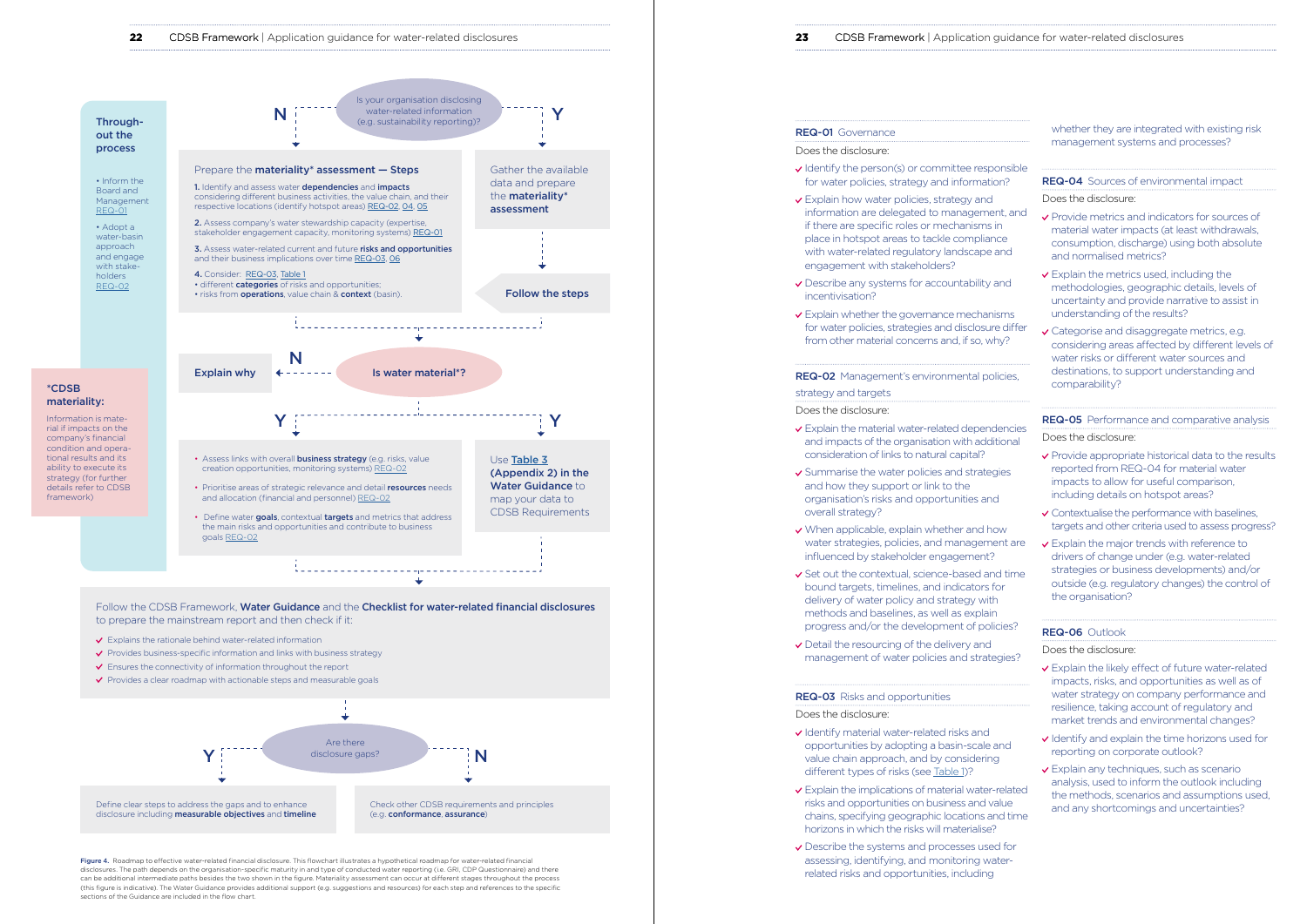# REQ-01 **Governance**

#### <span id="page-12-0"></span>**24** CDSB Framework | Application guidance for water-related disclosures **25** CDSB Framework | Application guidance for water-related disclosures **25** CDSB Framework | Application

# 3. Application guidance

Disclosures shall describe the governance of environmental policies, strategy and information

## Disclosure checklist

Does the disclosure:

- $\vee$  Identify the person(s) or committee responsible for water policies, strategy and information?
- Explain how water policies, strategy and information are delegated to management, and if there are specific roles or mechanisms in place in hotspot areas to tackle compliance with water-related regulatory landscape and engagement with stakeholders?
- Describe any systems for accountability and incentivisation?
- **v** Explain whether the governance mechanisms for water policies, strategies and disclosure differ from other material concerns and, if so, why?

#### 1. Governance arrangements and rationale

Governance disclosures should demonstrate transparency and accountability for the organisation's oversight of water-related matters. It is essential that the responsibility for the disclosure of water-related information is identified, whether it be at board-level or has been delegated to specific committees, etc.

The most innovative, far-reaching, and successful water strategies and stewardship journeys will often require the leadership or integral support of the highest governing bodies of an organisation. Illustrating, whether diagrammatically or through clear narrative, where responsibility lies at board-level and who is driving forward such strategies at the management level is essential to evidence clear accountability and provide transparency. It could assist report users in understanding the decision-making processes for major strategic decisions. For instance, what processes would allow or require governance bodies to decide to allocate capital, change strategic direction or transform the business model in response to identified water-related risks and opportunities? In setting out the governance and management arrangements for water-related policies, strategies, and goals, companies should ideally summarise the rationale for such arrangements. For example, at board-level, what qualifications, skills, or experience makes the person or members of a committee best suited to overseeing the organisation's water-related strategy? Indeed, some boards and management teams will draw on external expert advice on general or specific waterrelated issues for capacity building and steering. For example, capacity building sessions could be especially appropriate for companies approaching the assessment of water-related risks and opportunities or using scenario analysis to drive strategy development. Offering details of such external, expert advice in the mainstream report could demonstrate proactive and responsive oversight of water-related issues as well as improve the reliability of disclosure.

If in place, the organisation may describe the responsibilities of specific roles, capacity building sessions, and stakeholder engagement activities in hotspot areas.

#### 2. Information flows and oversight

Effective reporting on governance will articulate the connections, information flows and oversight mechanisms that exist between the board, management and water-related issues. For example, report users may wish to know by what means and how often the appropriate board members are informed by management on water-related targets, progress or relevant changes to the external environment and through the supply chain, but also details on the nature and reliability of the control system used to prepare water-related information to be disclosed. Additionally, information on how and how often the employees (and contractors) with direct responsibilities for water resources (e.g. operators responsible for water treatment or monitoring activities) are consulted about the water strategy and stewardship of the organisation would provide further helpful context on information flows.

**3.** In its Universal Registration Document [2019](https://www.loreal-finance.com/system/files/2020-03/LOREAL_2019_Universal_Registration_Document_1.pdf), L'Oréal clearly reports the inclusion of quantitative water-related targets on reduction of water consumption and other related qualitative criteria (e.g. CDP rating) as part of the variable remuneration of the Board (pg. 99)

m The level of details of the reported information depends on the organisation structure and facilities. For example, as suggested by [The Mining Association of Canada,](https://mining.ca/wp-content/uploads/2019/06/Water-Stewardship-Protocol_Nov2018.pdf) if an organisation operates multiple facilities within a single basin, the organisation may choose to adopt a regional approach to water stewardship. In these cases, the division of roles and responsibilities between facility-level personnel and regional personnel should be clear.

| n guidance for water-related disclosures |  |
|------------------------------------------|--|
|                                          |  |
|                                          |  |

To demonstrate that the appropriate organisational and information systems are in place to oversee water-related risks and opportunities, the reporting on the governance of material water-related issues could answer the following questions:

- Which corporate governance codes determine or influence the way in which the organisation is governed?
- Where appropriate, are there means for responsive strategic interventions or systems in place to ensure resilience (e.g. prevention or mitigation of incidents, such as polluting spill)?
- How often does the whole board discuss the water strategy and consider related developments?
- How are water-related risks and opportunities considered in major strategic decisions/ capital allocations?
- How often is performance and progress in hotspot areas<sup>m</sup> communicated to management?
- Who ensures compliance with water-related regulatory environment?

#### 3. Incentivisation

To foster performance ownership, appropriate members of the board and management need to be incentivised to meet and fulfill waterrelated targets and policies. Reporting on such arrangements in the mainstream report is a means of communicating that commitment. Equally important, though, is the reporting of the metrics or criteria used in incentive schemes. They should speak to the most pertinent water-related risks, opportunities and impacts that have been identified by the organisation. Providing ongoing disclosure about water-related performance and progress towards long-term water targets tied to remuneration is useful to report users.

## 4. Specificity of water governance

Companies' water efforts sometimes form part of broader, cross-cutting environmental strategies with governance and oversight organised around these broader, interconnected environmental ambitions. However, different investors can focus their attention on different material environmental issues when assessing companies and reading reports, with water often of particular importance, especially for some sectors. When material, companies should therefore explicitly summarise their water-related governance as discussed in previous paragraphs but more importantly, explain how it is integrated in a more connected environmental strategy, as well as in wider sustainability and business strategy.

## Examples of good practices

1. Olam [Annual Report 2019](https://www.olamgroup.com/content/dam/olamgroup/investor-relations/ir-library/annual-reports/annual-reports-pdfs/olam-annual-report-fy19_3-in-1.pdf) describes the involvement of the Board in water-related strategy and risks assessment. A dedicated Committee is responsible for water-related matters (Governance Report - pgs. 40-1) and stakeholder engagement. The CEO is a member of this Committee (Strategy Report - pg. 64).

2. Coca-Cola HBC [Integrated Annual Report](https://www.coca-colahellenic.com/en/investors-and-financial/2019-integrated-annual-report)  [2019](https://www.coca-colahellenic.com/en/investors-and-financial/2019-integrated-annual-report) describes the process of stakeholder engagement with local communities on water conservation and with "Partners in efficiency" to share knowledge and develop solutions for improving water-related performance throughout the supply chain (pg. 19). The report also clarifies the role of the Board in this process.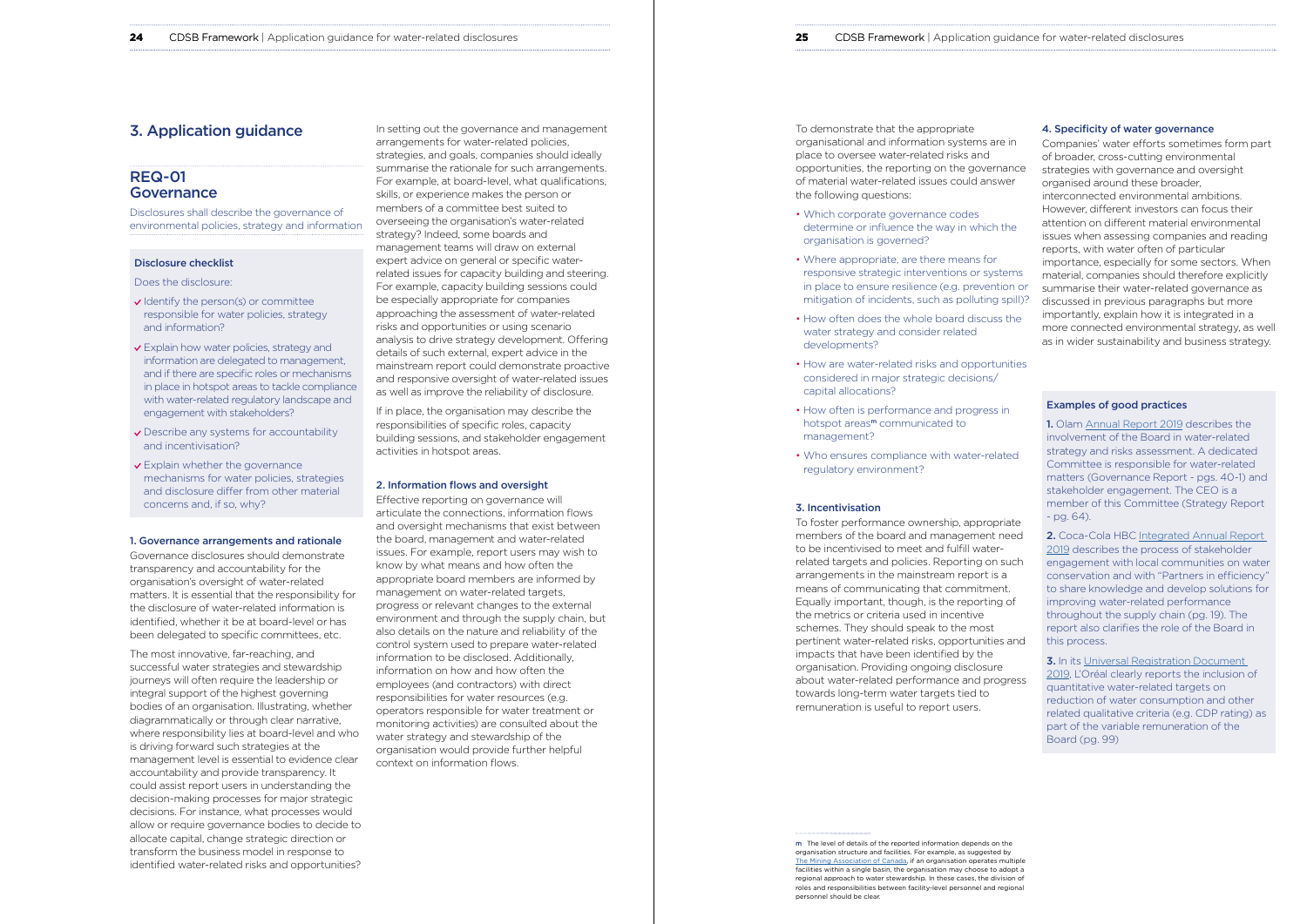## REQ-02

# Management's environmental policies, strategy and targets

Disclosures shall report management's environmental policies, strategy and targets, including the indicators, plans and timelines used to assess performance

#### Disclosure checklist

Does the disclosure:

- **▼** Explain the material water-related dependencies and impacts of the organisation with additional consideration of links to natural capital?
- **▼** Summarise the water policies and strategies and how they support or link to the organisation's risks and opportunities and overall strategy?
- When applicable, explain whether and how water strategies, policies, and management are influenced by stakeholder engagement?
- $\checkmark$  Set out the contextual, science-based and time bound targets, timelines, and indicators for delivery of water policy and strategy with methods and baselines, as well as explain progress and/or the development of policies?
- Detail the resourcing of the delivery and management of water policies and strategies?

## 1. Providing the context for water policy, strategy, and targets: business-specific dependencies and impacts

The report user should be able to understand how water resources and ecosystems, which underpin and support the organisation's ability to succeed, are reflected in its ambitions in meeting water-related and wider business goals. The first step consists of assessing dependencies and impacts (both positive and negative) on water that are specific to the organisation's business (also in the context of wider environmental and social issues). The results of this analysis are to be used to provide clear context to the disclosure of water-related strategies, policies and targets. This assessment should consider:

<span id="page-13-0"></span>

- 
- 
- 
- 
- 
- 
- 

2. In the report Growing Water Risk Resilience: [An Investor Guide On Agricultural Supply](https://www.unpri.org/download?ac=4195)  [Chains](https://www.unpri.org/download?ac=4195), PRI underlines the investors' expectations on the board-level oversight and the importance of board level oversights, accountability for water-related risks, including the supply chain. Additionally, it emphasises the importance of both internal, supply chain, as well as collective actions through stakeholder engagement, including regulators. The document provides a useful checklist.

- Different types of water (fresh and nonfreshwater, e.g. marine, renewable, fossil), sources and recipient water bodies (e.g. surface, ground-, tap-, and rainwater);
- Different business units and parts of the value chain (from supply to consumption and end-of-life of products, when applicable) in relation to their locations, thus considering both on-site and off-site dependencies and impacts (e.g. influence of customers' water impacts), and both those that are under and outside the control of the organisation (e.g. dependencies on water networks or energy systems managed by third parties);
- Different uses of water, such as consumptive (e.g. irrigation water evaporated or incorporated in products), non-consumptive (e.g. hydropower), or for remediation (e.g. borehole);
- Water degradation due to effluents from the organisation into water bodies (e.g. nontreated wastewater released in the environment); and
- Aspects linked to the socio-economic context (e.g. other concurrent water users) especially in hotspot areas (e.g. where people have limited access to water or where governmental water management is poor).

**1.** Step 2 of the current iteration of the [Alliance](https://mk0a4wsorgk6akjsiboq.kinstacdn.com/wp-content/uploads/2019/03/AWS_Standard_2.0_2019_Final.pdf) **3.** In their [Water Stewardship Protocol](https://mining.ca/wp-content/uploads/2019/06/Water-Stewardship-Protocol_Nov2018.pdf), the Mining Association of Canada proposes assessment criteria for water governance. The criteria underscores the importance of (1) involvement of relevant employees, contractors, and facility-level stakeholders in water stewardship, (2) of the definition of roles, responsibilities and accountabilities for operational water management and basinscale planning, and (3) of the integration with governance (e.g. budgeting and external auditing). The protocol provides a selfassessment checklist covering governance (REQ-01), management (REQ-02) and performance (REQ-05).

> **4.** The **WBCSD** report CEO Guide to Water [- Building resilient business](https://www.wbcsd.org/Programs/Food-and-Nature/Water/Resources/CEO-Guide-to-Water-building-resilient-business) proposes a sevenstep framework for business leaders towards responsible water stewardship. It underlines water-related risk management strategies, and of engaging stakeholders, including consumers. The report also outlines waterrelated risks and business opportunities (useful for disclosure under REQ-02 and REQ-03).

> > The [UN SEEA-Water](https://seea.un.org/sites/seea.un.org/files/seeawaterwebversion_final_en.pdf) with considerations from a national perspective and sectoral guidelines (e.g. IPIECA, ICMM, SASB standards) may benefit report preparers in understanding the water dependencies for a specific company.

The identified subset of dependencies constituting material risks or opportunities (REQ-03) to the company business can be summarised in a qualitative narrative description of the integrated business model. Details on hotspot areas and on water resources under pressure (e.g. surface or groundwater) should be provided, if material. This information provides a useful context for the understanding of the policies and strategies developed by the company.

#### Useful resources

[for Water Stewardship's 'International Water](https://mk0a4wsorgk6akjsiboq.kinstacdn.com/wp-content/uploads/2019/03/AWS_Standard_2.0_2019_Final.pdf)  [Stewardship Standard'](https://mk0a4wsorgk6akjsiboq.kinstacdn.com/wp-content/uploads/2019/03/AWS_Standard_2.0_2019_Final.pdf) (AWS Standard v2.0) aims to ensure sufficient leadership support, site authority, and allocated resources to enable the implementation of effective water stewardship. This requires an action plan with an associated timeline detailing due diligence and risk strategy, and the identification of responsibility amongst management. The standard underlines the shared nature of water challenges within a basin and the importance of improving both water-related organisation performance and status of the basin, and of partnership, stakeholder engagement and consensus.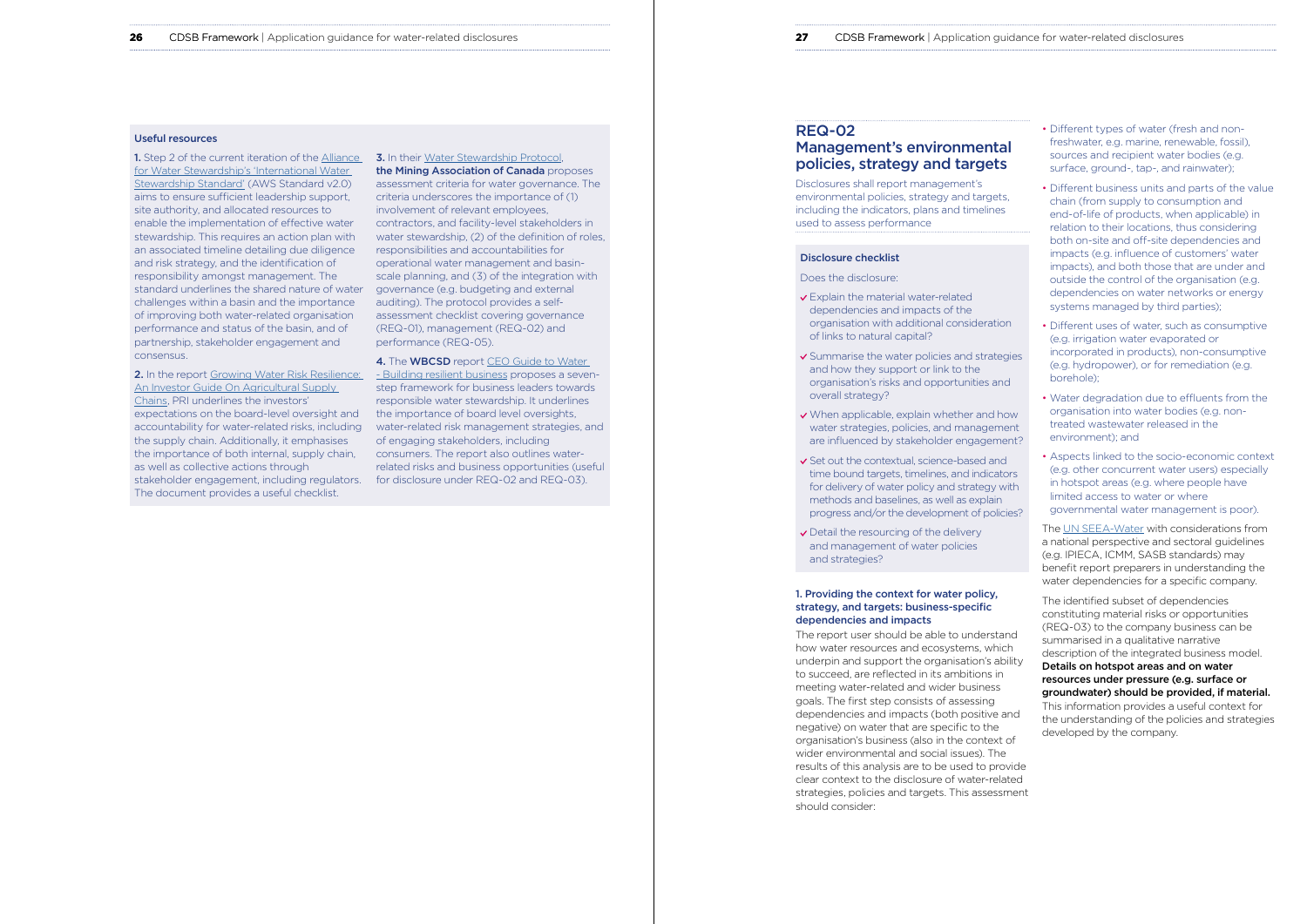This Guidance acknowledges that water-related risks and opportunities are inherently interconnected with other environmental issues, such as climate and land-use change. Therefore, it is helpful when companies detail their dependencies on water in the context of its natural capital dependencies. This natural capital contextualisation offers a company the opportunity to:

- Explore risks and opportunities emerging from interconnections and relationships between different environmental issues;
- Explain to investors its place in the complex web of natural systems (also through a graphical representation); and
- Consider how to integrate learnings from interconnections into risk management, strategy and performance.

The thinking and guidance in the Natural Capital Protocol, the Principles of Integrated Capitals Assessments,<sup>40</sup> and International <IR> Framework41 can support the wider understanding of the relationships between natural capital and also other capitals.

#### 2. Policies and strategies

When adopting and reporting on waterrelated policies, strategies and targets, consideration of **geography and time** is central. Water-related risks and opportunities vary greatly according to location and time horizon. For example, some water-related regulations are more likely in one country than another at any point in time; the nature and severity of water issues, such as water scarcity and its implications for the socio-economic conditions due to competition for water, will vary significantly. As suggested in the [Reporting expectations](#page-9-0), it is useful to explain if specific goals or targets and prioritising actions are in place in **hotspot areas.** 

Report users should be able to understand how identified risks and opportunities are reflected in organisation's strategic development and how they affect the impacts of and dependencies on water and natural capital and water-related ambitions. It may be beneficial to set out the reasoning behind the adoption of such policies and strategies, explaining how they respond effectively to issues raised in risk and opportunity analysis, dependencies and ambitions, and detailing how they are integrated in the overall business strategy and management (e.g. in assessing organisation performance, overseeing expenditure, costing, acquisitions and divestures, and in assurance processes). In particular, it is important to understand how water strategies and policies are mitigating risks, harnessing opportunities across

Exposure to water-related risks depends on both operations and basin context, therefore, effective management responses to water issues include both internal and external actions. Examples of internal actions include an increase in water efficiency, products and services design and development, diversification of water sources, contingency planning (e.g. infrastructure failure or spills), addressing emerging effluents concerns, and measurements, and monitoring procedures in light of risks and opportunities described in  $RFO-0.3$ .

geographies over the short-, medium- and long-term, and the related financial implications. This description should be appropriately connected with risk management processes.

If these strategies and targets have been developed in **connection to important** agreements or policies,<sup>n</sup> or sectoral or water stewardship initiatives (e.g. Alliance for Water Stewardship or the CEO Water Mandate), then the relevance to the organisation should be explained. As stated in the CDSB Framework, this is good practice because it provides a basis for comparison.

- Are the targets contextual and science-based, as recommended by international water initiatives (e.g. CEO Water Mandate or Science-based Targets)? Have baseline and target year been defined?
- Are specific targets set for hotspot areas or for areas where no standards on use of water and discharge exist (e.g. set by regulatory mechanisms)? n Examples are: the Sustainable Development Goals and Science-<br>n Examples are: the Sustainable Development Goals and Science-

- 
- 
- 
- 
- 
- 
- 
- 
- 
- 
- Are targets measured through the key performance indicators (KPIs) described in REQ 04 and used internally by management?
- Have targets been discussed with stakeholders?
- Are targets aligned with international goals, and/or with regional, national, or local regulations?
- How do business operations contribute to the organisation-wide water targets?

External actions include stakeholder engagement activities aimed at integrated water management influencing governance within a basin, and protection and restoration of freshwater habitats or ecosystems.

A summary of both types of responses should be disclosed to concisely exemplify the organisation approach to water management, including details on practices implemented to manage risks in the shortterm versus longer-term, and, when applicable, complemented with a reference to more detailed external documents (e.g. dedicated water policy document or website).

Where water strategies and targets interact with other environmental or social policies. report preparers should draw users' attention to potential or existing synergies, explaining the benefits and/or feedbacks (e.g. effects of climate change).

Finally, explanation would be beneficial in the event of: (1) exclusion of geographies, facilities or water issues from reporting scope, (2) no stakeholder engagement, and (3) no integration of water in the overall organisation policy and strategy.

## 3. Targets and timelines

Detailed and consistent disclosure is especially important for the reporting of corporate targets, timelines and indicators for measuring performance against water policies and strategies. The type of target and indicator, the baseline and timeline, and the scope should be clearly described to investors and connected with the overall strategy as well as with the addressed business risks and/or opportunities. For example, useful details on targets are:

Likewise, it may be beneficial to set timelines according to how the organisation has defined the short-, medium- and long-term in its risk and outlook analysis.

Progress towards targets may be expressed in terms of reducing negative impacts but also through more proactive targets, such as the percentage of clean water replenished in hotspot basins in relation to the water consumed (i.e. net positive)42, or value or percentage of investments and of research and development that is focused on improving water efficiency or on preserving water ecosystems in hotspot basins. Targets such as these provide greater connectivity to financial and core business performance.

As an organisation progresses with its water strategies and policies, it is beneficial to explain how it is advancing and what factors have been intrinsic to achieving or surpassing the targets. More importantly, when indicators or targets have been or are likely to be missed, this should be rationalised, detailing factors that were significant and explaining what could have been and could not be controlled or better managed. Explaining how strategies will be adapted to improve performance as a result would be of particular interest to report users.

## 4. Resourcing

When reporting on water-related policies, strategies and targets, companies should set out the resourcing, both financial and personnel, for meeting the delivery of the water policies and strategy. Such detail in a mainstream report can offer investors reassurance of the organisation's commitment and effort to meeting its water ambitions. Reporting on resourcing is especially important if the organisation's strategy requires significant capital investment or operation reorganisation to meet its ambitions. Additionally, specific resources in place in

based Targets for Nature, or national and regional regulations and goals, e.g. EU Water Framework Directive, US Safe Drinking Water Act, or the Indian National Water Mission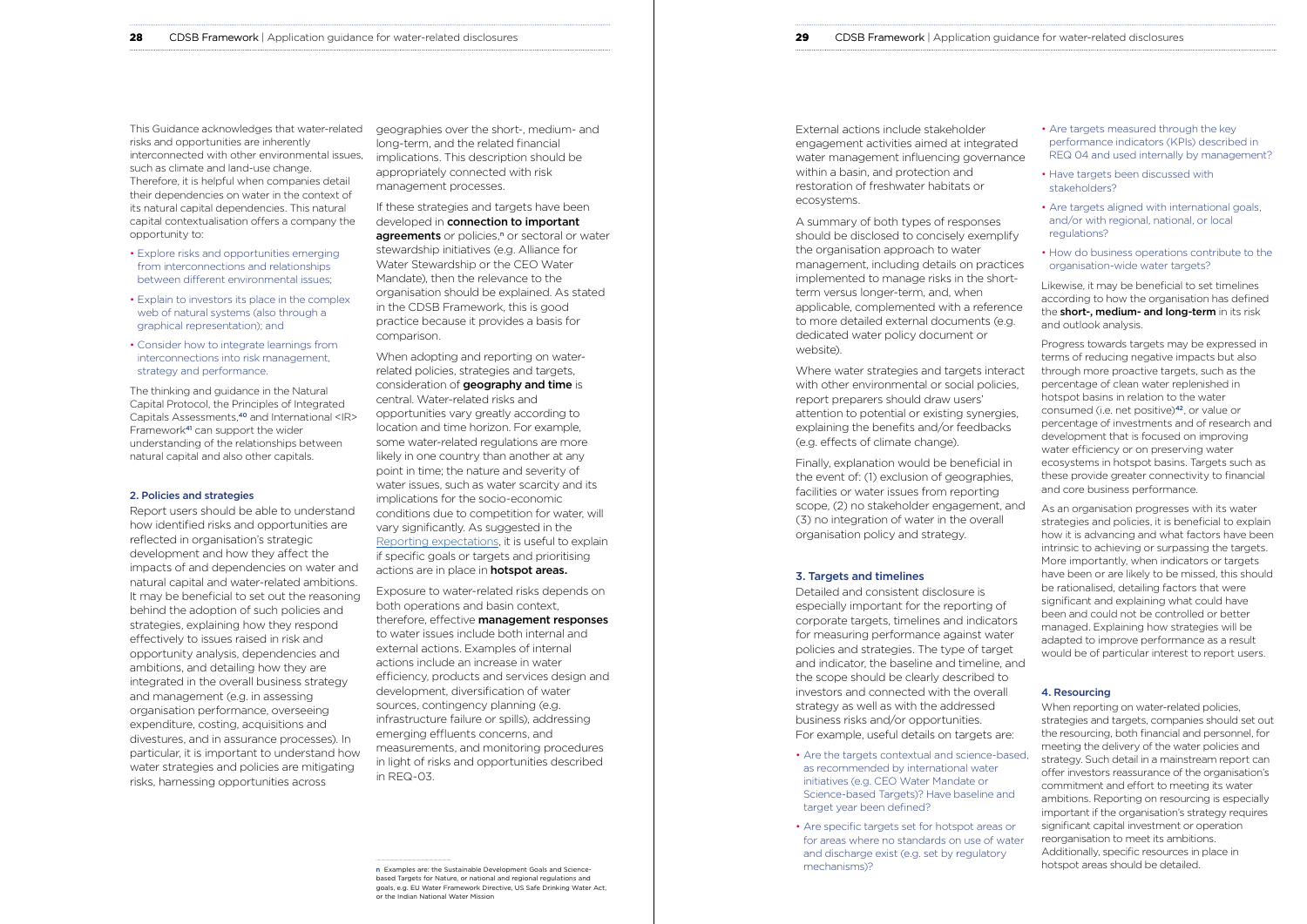Useful resources

1. Sectoral guidelines and standards can support companies in the identification of water dependencies. Useful resources are the [SASB industry-specific standards](https://navigator.sasb.org/), [A practical](https://www.icmm.com/website/publications/pdfs/water/water-reporting_en.pdf)  [guide to consistent water reporting](https://www.icmm.com/website/publications/pdfs/water/water-reporting_en.pdf) by ICMM for the mining and metal sector, the [Water risk](https://www.ipieca.org/resources/fact-sheet/water-risk-assessment-in-the-oil-and-gas-sector-an-overview/)  [assessment in the oil and gas sector - An](https://www.ipieca.org/resources/fact-sheet/water-risk-assessment-in-the-oil-and-gas-sector-an-overview/)  [overview](https://www.ipieca.org/resources/fact-sheet/water-risk-assessment-in-the-oil-and-gas-sector-an-overview/) by IPIECA for oil and gas.

2. [ENCORE](https://encore.naturalcapital.finance/en) tool allows to explore water related dependencies for the direct operations of 169 sectors of the economy at the global level.

**3.** The System of Environmental Economic [Accounting \(SEEA\) - Technical Note: Water](https://seea.un.org/sites/seea.un.org/files/water_note_final_27-10-17_clean_0.pdf)  [Accounting](https://seea.un.org/sites/seea.un.org/files/water_note_final_27-10-17_clean_0.pdf) illustrates the main links between water and economic systems (pg. 6). These links can be grouped into three types of flows between the two systems: (1) physical flows of water and wastewater, (2) monetary flows associated with water related products and services, (3) assets (stocks of water and their changes during the accounting period).

**5.** The CERES [Aqua Gauge tool](https://www.ceres.org/resources/tools/ceres-aqua-gauge-comprehensive-assessment-tool-evaluating-corporate-management) supports companies in developing and evaluating their water strategy – including risk assessment, goal-setting, accountability systems, and procurement, siting and CapEx decisions. Additionally, the [Ceres Roadmap 2030 section](https://roadmap2030.ceres.org/ai-expectation/water-supply)  [on Water](https://roadmap2030.ceres.org/ai-expectation/water-supply) provides steps to improve water management and includes practical suggestions on performance (REQ 05).

**6.** The WWF report Putting water strategy into [context](https://ago-item-storage.s3.us-east-1.amazonaws.com/8ee6a48a9f774511a5d078051979812f/WWF_Embedding_Context_into_Strategy_HR.pdf?X-Amz-Security-Token=IQoJb3JpZ2luX2VjEHYaCXVzLWVhc3QtMSJHMEUCIQDyzdDIBUHFp1XSg6iDx33TYlxqFqStgklfwT2gWa0UjAIgcsd38IPujYEuz6IJcVQpzMwrI9S3BH%2BHUUdDwegVJCgq%2BgMIXxAAGgw2MDQ3NTgxMDI2NjUiDItWTN%2BB%2BIL%2Ffj3WpCrXA9qhN%2F3RjyZwIy%2BhUVDdbu%2BkBE%2BeWHpPdcq%2F2jooCiyV%2B5tLoOfEGVttrjZ42y%2FPRNaVZDJREAN1o8TqQ85%2FuEyHk2ST%2BKh1WiuHANMYjk3kVliFb3RMneK9BsnmEHT9zXUTegguL8bNgT2V58%2FR8RmLpdnQDxTVjUxJ4R9A7HddeXkWTk1IMrM3EklbBmg7PD%2BJAZlr52lY9GcxbF4sIjOD97PD9Y6HnSNS2QpbDwicSOizh5zmcuSXOflP32r7dUBCys7xTCBMX59Pxo0YxLbwjWdCSDU8sWOGrGau9WTMj3yTlnpMz0LR7IIw0eBmiwwWdeDJqoIJFnJw9Vm6xWYnJuuV%2F%2FQsy9JO3Y0u0BYopqpjYFwNrOLzChrCCT2Rxp717L3tLwyFKmem33f8BqdjuSNYEcjzISO6svQSrZoiNeTM8Bw9U4k%2BemcJLSwpFoexjM31Cs8pdUmm8433i1NMz2t1qDEZO5T5%2F4ahjJL%2F1c8PFLNkwf52Fy%2FzLETVOsSU4%2FUl6CdqJtjSZe0iH1E31T6VXQ3JO18imU%2BTao%2BdFRmHWA7fjV%2B6mYYTe0rxSUKVxNjjeA55gzqe8aiZ7Oqh5Awfy4UFY4OPKJA5Qrj6ou2LCgM80TD%2F3ZaHBjqlAZOzFKqWbrsDTpozGbKbF5u4Bkg8MX7%2BmD2qTmqwQzlUkCXLuap%2Ff3cGTJjqsvhaARIivvE3arbCM3rGNRGHtjO6hyZA5Rns5GEP7Zs03py5Ghi4nkQ2LfJcmb3W0B37Y66JVTnoTytI1HYroINPhmAaYmLCAznJEghFFUN%2FdFRsZXnNn9N%2FcMGx3fFTRAEbBrX87bF76VOBDX%2FrP6VP2lazfM%2F1Kw%3D%3D&X-Amz-Algorithm=AWS4-HMAC-SHA256&X-Amz-Date=20210707T145015Z&X-Amz-SignedHeaders=host&X-Amz-Expires=300&X-Amz-Credential=ASIAYZTTEKKET7HTMQMG%2F20210707%2Fus-east-1%2Fs3%2Faws4_request&X-Amz-Signature=987e17b5b8715c363252a6973ed53315e9a57fff7fb89c2443748e0e7264d4b1) proposes a set of steps that establishes a pattern of decision-making, which will enable a corporation to build water context into key decisions, including the allocation of scarce internal resources, to create value for the corporation, nature and people.

**7.** The integrated thinking illustrated in the [International <IR> Framework](https://integratedreporting.org/wp-content/uploads/2021/01/InternationalIntegratedReportingFramework.pdf) takes into account the connectivity and interdependencies between the range of factors that affect an organisation's ability to create value over the short-, medium- and long-term, including the capitals that the organisation uses or affects, and the critical interdependencies, including trade-offs, between them.

4. The [AWS Standard v2.0](https://mk0a4wsorgk6akjsiboq.kinstacdn.com/wp-content/uploads/2019/03/AWS_Standard_2.0_2019_Final.pdf) presents a 5-step approach to water stewardship. For each step, criteria and indicators are provided to support companies in their water stewardship journey. Additionally, the standard aims to achieve five main outcomes: water governance, sustainable by the water basin context, which help water balance, water quality status, important water-related areas, safe WASH (Water, Sanitation and Hygiene) for all. Together these provide a comprehensive overview of waterrelated issues and of their complexity.

8. The WWF webpage Contextual and [science-based targets for water](https://wwf.panda.org/discover/our_focus/freshwater_practice/water_management/science_targets_water/?) and the report [Contextual water targets](https://ago-item-storage.s3.us-east-1.amazonaws.com/110d107c4d3f4967b08d2296e5ec329a/WWF_Contextual_Water_Targets_HR.pdf?X-Amz-Security-Token=IQoJb3JpZ2luX2VjEHYaCXVzLWVhc3QtMSJHMEUCIDe1%2BiVYl1NnfjUOq0i%2Bvdr5W%2F%2BBRWSfhBzhvom7WiBoAiEA9u1LauPaL4c1n98VHGkd1KmifBhc%2FbvZJ1HrcueK%2BKQq%2BgMIXhAAGgw2MDQ3NTgxMDI2NjUiDOT2T%2FMNaS7amqKoXirXAzrP836SH3WpSPLk8UHWBiV1e0odeopTbZljW8N6A0kMrAUwXpj%2FRMFATVZf8FuFDFi%2BozbkE3W7QisdvS3oOI7HLYPLlValnfJ0x44osEWZ9PQisF5CKS1fn0QLyp0MNHlDn%2FdTI5VIi5VKzC1aV6voTp9NCA0h%2BLhFnIzMHQo8Gf5ZNPR0dhT6cSVfPdgC8vp5fItRE%2FCntvixoQRbDo3os4%2BULUBnqHPFu4FX7GpSuD%2Brc0Oa1CY99XLopIRYnMPXXjcDRgbavgdGqPAS3wIDH%2FrcyJ%2BQAmndiEopT0jA%2BCVQCbmqeTCS4dBVkTpfARy1%2BFteMz5lppUjgWbg1Yih29vAgNvH0T%2FB7ZZcjlciOqJ2oFmB1XF2oK8mX9j02SzN6bbRF6Bux7WQJCCUE3GwhJgS1tHHIJmdOaozaNkzytxTEmEWEvCXnCEh%2FMmU7aBTzFMY5l2%2Fk7eNgWuTubv9b24B7%2FQOBOVugUH9AqaF98kamg9kK%2BWgt2tZ37ZY4f8q5Rlc0eK2S1EilmxJxW80YibKxW7KHrRNK8r84kUFW7uUwk7CZUmUwTciSZWd76fB0B%2BbbSmV6lHVNQeeQ3NVu9MufGZmpRAbFKg5BDsTE7qkqimzczDo0JaHBjqlAameCsF4opNTGx0128n%2B2Oo5oITfgs5A1XUUEZDr0EWwB%2F6CkkJdBuLFl%2FipU%2BsxzRgtkp9TxsX4QDA5b6qnOilPS%2BwgcbGZrqh6L2GDrV2gHiFpHXXGffy3a6ooaijTMFvFRxIS3lw%2FFp9g6jvnlFzfDkevorfxzRecqKdkJvMhR8j5zlFL%2BLmLytoCRL305YDtp7TgCY86sjrvSYu6NAOJcA6miw%3D%3D&X-Amz-Algorithm=AWS4-HMAC-SHA256&X-Amz-Date=20210707T145223Z&X-Amz-SignedHeaders=host&X-Amz-Expires=300&X-Amz-Credential=ASIAYZTTEKKESUK5RHGW%2F20210707%2Fus-east-1%2Fs3%2Faws4_request&X-Amz-Signature=9abc448a09320edafce18d9bde18711a8294f20619d17fc81c1fac39e3046c0f) explains different types of water targets – noncontextual, contextual and science-based targets – clarifying the purpose and the focus of each category.

**9.** The CEO Water Mandate papers "Exploring" [the case for corporate context-based water](https://ceowatermandate.org/files/context-based-targets.pdf)  [targets"](https://ceowatermandate.org/files/context-based-targets.pdf) and ["Setting Site Water Targets](https://ceowatermandate.org/watertargets/wp-content/uploads/sites/30/2019/08/CEOWaterMandateSiteWaterTargetsGuide.pdf)  [Informed By Catchment Context: A Guide](https://ceowatermandate.org/watertargets/wp-content/uploads/sites/30/2019/08/CEOWaterMandateSiteWaterTargetsGuide.pdf)  [For Companies](https://ceowatermandate.org/watertargets/wp-content/uploads/sites/30/2019/08/CEOWaterMandateSiteWaterTargetsGuide.pdf)" support companies in defining contextual water targets that are aligned with local and/or global public policy objectives. Additionally, the report [Setting](https://blueriskintel.com/wp-content/uploads/2021/05/setting-enterprise-water-targets.pdf)  [Enterprise Water Targets: A Guide for](https://blueriskintel.com/wp-content/uploads/2021/05/setting-enterprise-water-targets.pdf)  [Companies](https://blueriskintel.com/wp-content/uploads/2021/05/setting-enterprise-water-targets.pdf) illustrates a three-step process to define enterprise water targets informed companies in addressing shared water challenges and focusing their efforts in the right high-priority places. Finally, the Science Based Target Network has issued an initial guidance on science-based targets (SBTs) for nature, as a first step toward integrated SBTs for all aspects of nature: biodiversity, climate, freshwater, land, and ocean (expected in 2022). The [Science-based targets for nature -](https://sciencebasedtargetsnetwork.org/wp-content/uploads/2020/09/SBTN-initial-guidance-for-business.pdf)  [Initial Guidance for Business](https://sciencebasedtargetsnetwork.org/wp-content/uploads/2020/09/SBTN-initial-guidance-for-business.pdf) explains what an SBT is, why SBTs are important, and how they will work.

2. BHP [Annual Report 2020](https://www.bhp.com/-/media/documents/investors/annual-reports/2020/200915_bhpannualreport2020.pdf) clearly and concisely summarises its water stewardship (pgs. 59-60). The report describes the main water dependencies and company steps in managing water resources (at the operational level, in engaging with stakeholders and in contributing to global initiatives on harmonisation of water accounting like the CEO Water Mandate). Additionally, it includes reference to [external resources on water.](https://www.bhp.com/sustainability/environment/water/)

**3.** Coca-Cola HBC Integrated Annual Report [2019](https://www.coca-colahellenic.com/en/investors-and-financial/2019-integrated-annual-report) describes its water dependencies (pg. 18), water stewardship and strategy for reduction of water consumption within its Mission 2025 strategy (pgs. 21-5). It includes actions and goals at both operational and basin level (e.g. securing water availability in hotspot areas and engaging with communities), mitigation actions for waterrelated risks (pg. 59), and specific targets for water-stressed areas (pg. 44). The report also discloses information on investments in water stewardship (pg. 39).

**5.** Danone Universal Registration Document [2019](https://www.danone.com/content/dam/danone-corp/danone-com/investors/en-all-publications/2019/registrationdocuments/URD_2019_ENG_VA.pdf) presents its water stewardship journey (pgs. 166-8). The report illustrates the assessment undertaken to identify hotspot areas and prioritising interventions, the objectives (covering the entire value chain), the main actions and outcomes.

#### Examples of good practices

1. Heineken N.V. [Annual Report 2019](https://www.theheinekencompany.com/sites/theheinekencompany/files/Investors/financial-information/results-reports-presentations/heineken-nv-hnv-2019-annual-report.pdf) describes its Every Drop 2030 Strategy (pg. 124) and explains the importance of water for its business, its global commitment implemented through local actions (in water-scarce and stressed areas), and the role of stakeholder engagement and cooperation to maintain basin health. The report graphically illustrates the main actions and targets.

4. Diageo [Annual Report 2019](https://www.diageo.com/PR1346/aws/media/7948/b3801-000797_diageo_ar2019.pdf) describes its water dependencies, from availability to temperature (for cooling, pg. 52) and its approach to water stewardship (Water Blueprint), which prioritises actions in areas that the company assessed as water-stressed (pg. 51) and includes different actions, from water efficiency to management at the basin scale (pg. 15). The report clearly states the integration of water-related goals and management into the company strategy (pgs. 8 and 15).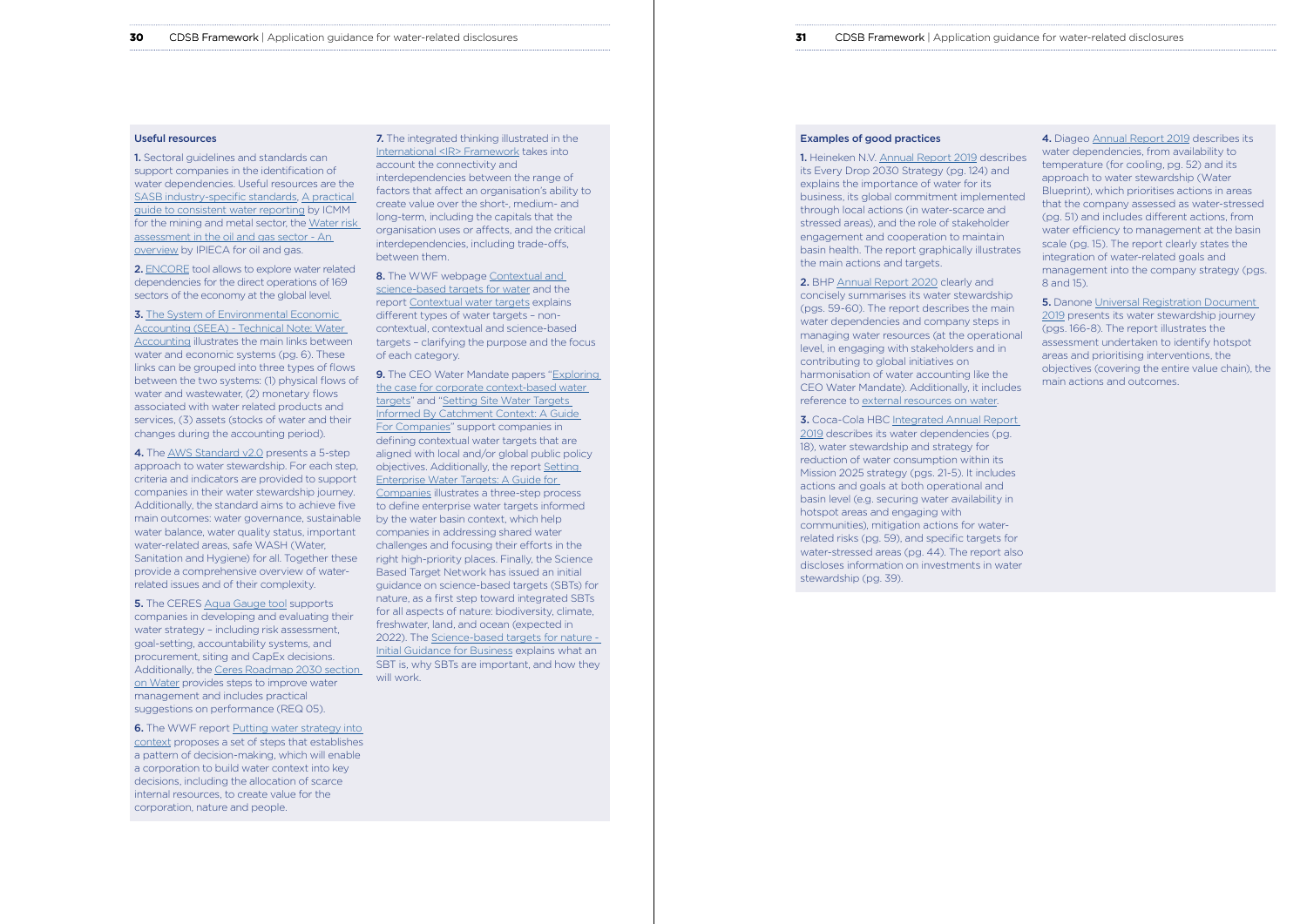<span id="page-16-0"></span>

# REQ-03 Risks and opportunities

Disclosures shall explain the material current and anticipated environmental risks and opportunities affecting the organisation

#### Disclosure checklist

#### Does the disclosure:

- v Identify material water-related risks and opportunities by adopting a basin-scale and value chain approach, and by considering different types of risks (see Table 1)?
- Explain the implications of material waterrelated risks on business and value chains, specifying geographic locations and time horizons in which the risks will materialise?
- Describe the systems and processes used for assessing, identifying, and monitoring water-related risks and opportunities, including whether they are integrated with existing risk management systems and processes?

Water-related risks and opportunities can be complex and have distinctive characteristics. They subject to spatial and temporal variations, follow non-linear pathways, are shaped by uncertain actions by different actors, and are not always directly manageable by the organisation. It is important to adopt a basin approach and consider the cumulative impact of all parties that affect a water basin. Water risks and opportunities, however, are highly specific to the organisation, the sector, and each of its operational sites, and the value chain.

The main causes of water risks are:

- Availability and accessibility of sufficient and adequate water supplies;
- Wastewater discharges into the environment;
- Socio-economic and political conditions;
- Regulatory regimes in the areas of operations or suppliers; and also
- Other environmental issues such as land use and climate change.

(affecting interannual or seasonal variability of water resources) c

- Water scarcity  $\begin{array}{|c|c|} \hline \text{c} & \text{c} & \text{c} \\\hline \end{array}$ - Water stress C L
- Changes in temperatures c
- Rising sea level c
- Coastal erosion c
- Ocean acidification c

Table 1 provides an overview and examples of potential water-related risks and opportunities that should be considered by organisations and the associated financial impacts. Water-related financial risks are grouped according to the categories used in the TCFD recommendations, namely physical risks and risks linked to the transition to a water secure future, including policy and legal, market, technology, and reputational risks. The included examples can originate from either operations or from context (i.e. water basin conditions) and some of them can fall under more than one risk category or result from cascade effects (e.g. physical risks such as reduced water accessibility can be caused by policy and legal risks, such as poor transboundary policy or lack of investments in infrastructures). When selecting which categories to disclose, preparers need to assess what is material to their organisation.

Table 1. Examples of water-related risks and opportunities, with the potential financial impacts that may be identified by companies, are provided in the table below. Operational and basin43 (i.e. due to context) risks are labelled with O and B , respectively. Climate-water risks are identified with C and those that are linked to land-use change with L .

#### Physical risks Acute

o Happened already in German Rhine river in 2018: transportation activities were interrupted due to low levels in the river and this event affected the supply of raw materials for some major chemical companies.

## **Risks Potential business and financial impacts**

extreme weather events such as cyclones,

# - Increased severity and frequency of droughts and flooding (coastal, fluvial, groundwater) c L - Contamination of water bodies (both

O B L

fresh- and non-freshwater) caused by the organisation itself or by other companies or cities located in the same water basin

#### Chronic

- Changes in precipitation patterns and extreme variability in weather patterns

- Impaired assets due to damages resulting from floods or cyclones (not limited to the organisation's property, e.g. water infrastructures the organisation relies on or energy supply relying on water for cooling)

- Reduced revenue and/or increased costs due to interruption of operations or supply chain as a consequence of floods or drought (e.g. low levels in water ways used for raw materials transportation),<sup>o</sup> or damages to the water network;

- Reduced revenues due to interrupted, reduced, or damaged production due to the unavailability of adequate water (used as input to production, or for industrial cooling) also caused by other water users in the basin and increased costs due to higher use of water from the distribution network (e.g. rather than rainwater)

- Increased insurance premiums and potential for reduced availability of insurance on assets

- Increased CapEx due to adaption to future climate and environmental scenarios (e.g. rainwater tanks, protection against floods)

- Reduced productivity due to lower water availability and consequent rethinking of production processes or timing (e.g. agricultural production)

- Write-offs, early retirement of existing assets and relocation of operations and suppliers, affecting the costs of raw materials (e.g. transportation)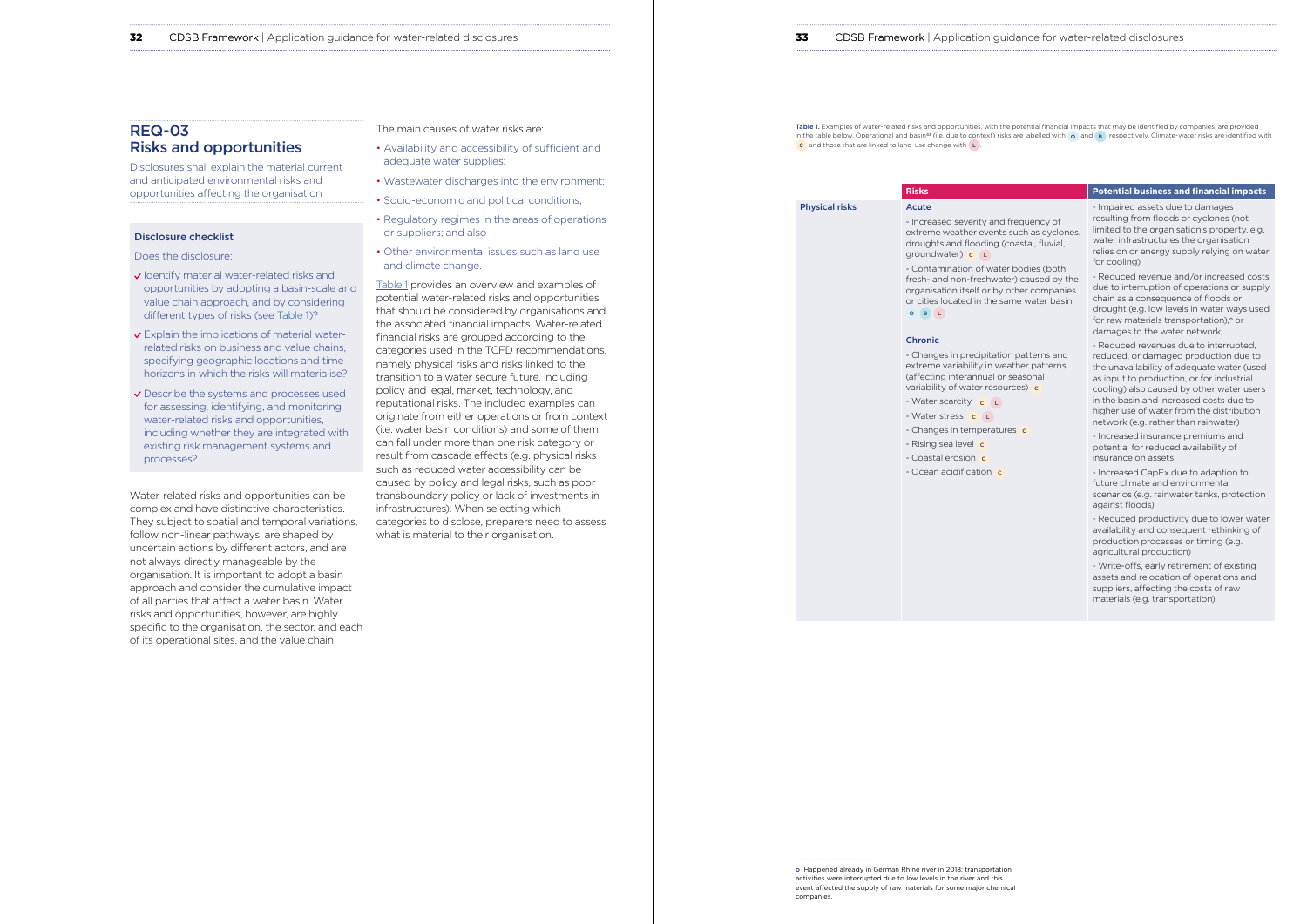## **34** CDSB Framework | Application guidance for water-related disclosures **35** CDSB Framework | Application guidance for water-related disclosures

|                         | <b>Risks</b>                                                                                                                                                                                                                                                                                                                                                                                                                                                                                                         | <b>Potential business and financial impacts</b>                                                                                                                                                                                                                                                                                                                                                                                                                                                                                                                                                                  |
|-------------------------|----------------------------------------------------------------------------------------------------------------------------------------------------------------------------------------------------------------------------------------------------------------------------------------------------------------------------------------------------------------------------------------------------------------------------------------------------------------------------------------------------------------------|------------------------------------------------------------------------------------------------------------------------------------------------------------------------------------------------------------------------------------------------------------------------------------------------------------------------------------------------------------------------------------------------------------------------------------------------------------------------------------------------------------------------------------------------------------------------------------------------------------------|
| <b>Policy and Legal</b> | - Changes to legislation B<br>- Tighter (emerging) regulation on water<br>rights, permits, and allocations<br>(restrictions in obtaining sufficient water<br>due to regulations designated to alleviate<br>pressure on water resources) <b>B C L</b><br>- Increased price of water<br>- Enhanced reporting obligations<br>- Mandates and regulation of existing<br>products and services<br>- Exposure to sanctions and litigation<br>(e.g. spills of polluting effluents that<br>damage human and ecosystem health; | - Increased costs of operations and inputs<br>to operations<br>- Increased costs of personnel (report<br>preparers) and monitoring activities (e.g.<br>new sensors for data collection) required<br>for reporting activities<br>- Reduced revenue from decreased<br>production capacity due to limited access<br>to water<br>- Increased costs and/or reduced demand<br>for products and services resulting from<br>fines and judgments<br>- Fines due to violation of regulations<br>- Loss of revenues or impaired asset<br>valuation due to loss of a permit to<br>operate from litigation and/or from direct |
|                         | or violation of water-related rights, permits<br>or allocations) $\circ$ $\circ$                                                                                                                                                                                                                                                                                                                                                                                                                                     |                                                                                                                                                                                                                                                                                                                                                                                                                                                                                                                                                                                                                  |
|                         | - Non-compliance with legislation o<br>- Ineffective (water) governance <b>B</b><br>- Lack of or weak transboundary water<br>governance and cooperation resulting in<br>reduction in water availability, e.g. due to<br>increased water use by upstream<br>$countries$ $B$ $C$                                                                                                                                                                                                                                       | action by the regulator towards non-<br>compliance<br>- Disruption of operations or supply due to<br>reduced accessibility to water caused by<br>poor transboundary water governance or<br>poor infrastructures                                                                                                                                                                                                                                                                                                                                                                                                  |
|                         | - Water conflicts (e.g. in transboundary<br>water basins where no cooperation<br>between countries is in place) $B \cap C$ L<br>- Non-existent, old and failing existing<br>infrastructure that is not being properly<br>maintained due to insufficient investments<br>(on both grey and green infrastructures,<br>such as nature-based solutions) <sup>p</sup>                                                                                                                                                      |                                                                                                                                                                                                                                                                                                                                                                                                                                                                                                                                                                                                                  |
| <b>Market</b>           | - Shifting customer preferences to less<br>water-intense products (e.g. food, textile)<br>- Volatility of water prices<br>- Increased costs of raw materials<br>(e.g. water-intense inputs, for which price<br>has raised due to water scarcity) c                                                                                                                                                                                                                                                                   | - Reduced demand for products and<br>services<br>- Increased production costs<br>- Supply disruption                                                                                                                                                                                                                                                                                                                                                                                                                                                                                                             |
| <b>Technology</b>       | - Transition to water-efficient and (water-)<br>cleaner technologies<br>- Substitution of existing products and<br>services with lower water use or cleaner<br>emissions options<br>- Lack of access to data or access to poor<br>quality data<br>- Unsuccessful investment in new<br>technologies<br>- Water-related adaptation technologies                                                                                                                                                                        | - Expenditure for research and<br>development of new and alternative<br>technologies<br>- Capital investments in technology<br>development<br>- Increased costs of operations and raw<br>materials (e.g. higher energy use) required<br>to achieve water-related goals (lack of<br>integrated environmental assessment)                                                                                                                                                                                                                                                                                          |
|                         | required to cope with new water-climate<br>conditions and futures scenarios<br>(e.g. flood protection) c                                                                                                                                                                                                                                                                                                                                                                                                             |                                                                                                                                                                                                                                                                                                                                                                                                                                                                                                                                                                                                                  |

**p** The IUCN's <u>Guidance for using the IUCN Global Standard for<br><u>[Nature-based Solutions](https://portals.iucn.org/library/sites/library/files/documents/2020-021-En.pdf)</u> provides a framework for the verification,<br>design and scaling up of Nature-based Solutions. The guidance does</u> not exclusively focus on water, yet the imperative is that companies start to think about an integrated approach to water management and consider the interlink of the different ecosystems in their respective frameworks.

| guidance for water-related disclosures |  |  |
|----------------------------------------|--|--|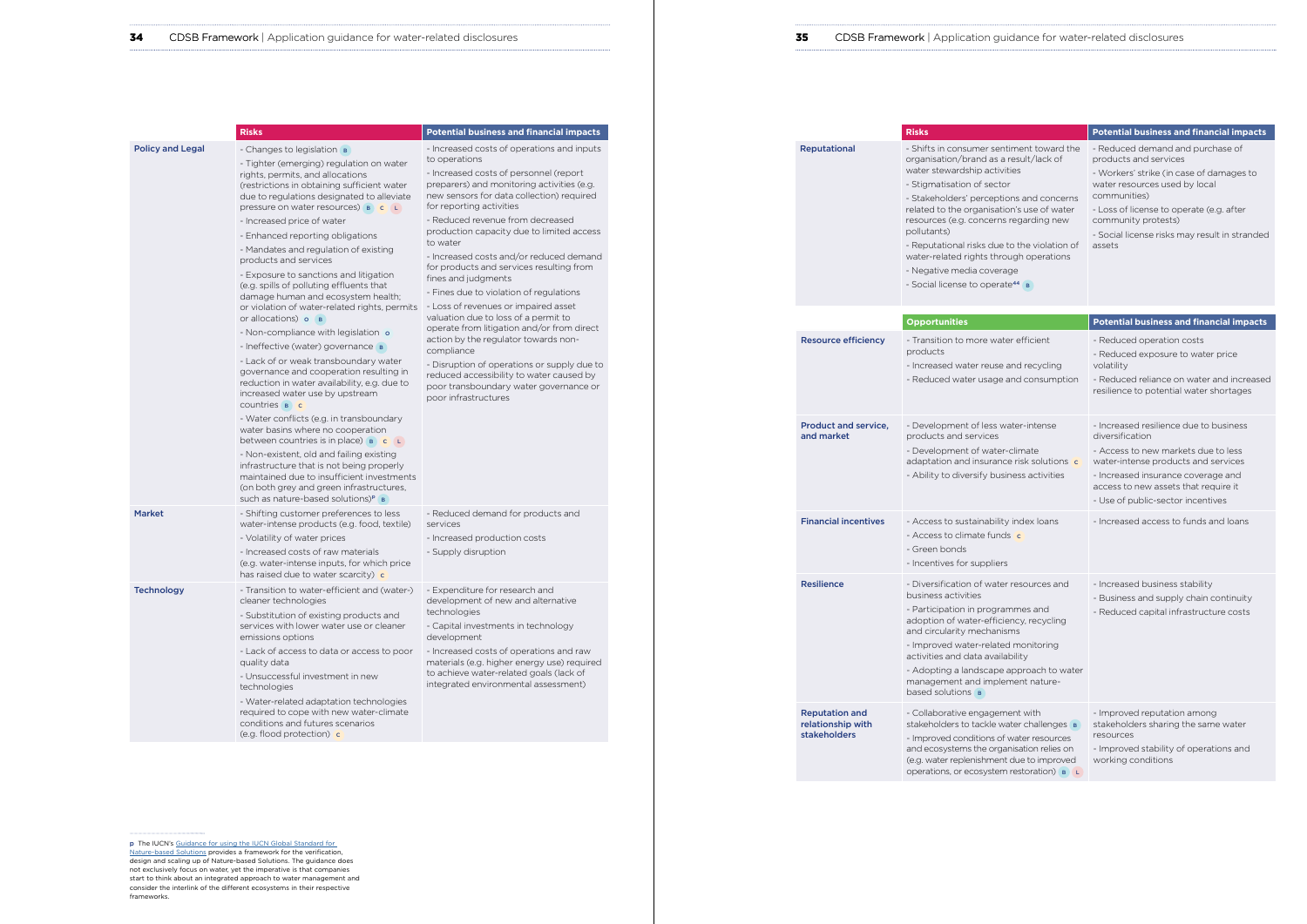Like other risks and opportunities that companies face in the modern, interconnected era, those related to water require careful consideration, across all the locations of operations and value chain, different time horizons and potential future pathways. For this reason, risk management approaches, horizon scanning, forecasting, sensitivity testing and scenario analysis, which is discussed further below in relation to REQ-06, are amongst the practical tools that can guide companies in their assessment of risk and opportunities.

#### 1. Detailing risks and opportunities

- **Assessment methods**, including tools used (see [Tools for assessing water-related risks\)](#page-19-0) and timeframes and risk categories considered, as well as details on materiality assessment, and on the integration into overall business risk assessment;
- Geographic specificity and influencing context-specific elements, such as geography, climate (i.e. precipitation patterns and seasonality), status of water resources, regulation, and socio-economic conditions

When disclosing material water-related risks and opportunities in the mainstream report, thoroughly describing them by specifying their key characteristics and explaining their relevance to the organisation, offers useful information to investors. In terms of characteristics for high quality reporting, it is essential to properly account for when and where the risk or opportunity may materialise, specifying whether it concerns a specific business area, a particular region or site and the time horizons, for instance. **Causes and sources** of water-related risks and opportunities and their *implications* for the business (on operations, value chain, business model and financial results) should be described and linked to the dependencies identified in REQ 02, sources of impacts and related indicators in REQ 04, and performance in REQ-05. For instance, from a risk perspective, indicators on water withdrawals and their quality are relevant because an organisation's operations rely on this amount of water (regardless of if it is then returned totally or partially to the environment) and on water availability and quality in the water basin of operation (i.e. on the possibility to withdraw the required amount of water). Information on water-related risks and opportunities should include considerations of and details on:

#### 2. Quantification and financial impact

Decision-useful disclosures will further set out the business implications of material waterrelated risks and opportunities and, where possible, quantify them over **appropriate** timeframes. When valuing the risks or opportunities, the reader should be offered the assumptions and essential figures (e.g. present value of asset or revenue stream affected) as well as the uncertainties for the financial figures, especially if the size of the risk or opportunity varies largely over time. In addition, the mainstream report should be designed in a manner that allows the reader to navigate from these risks and opportunities to the policies and strategies developed to manage them, as it is expected in REQ-02.

#### 3. Connecting information

In addition, while the CDSB Framework does not set out specific reporting requirements, Principle 3 encourages organisations to explain whether and to what extent water-related issues are connected with other information and results in the mainstream report, with REQ-03 explaining that links should be made to reporting of processes and systems for risks and opportunities. For example, report users should be able to understand how water-related issues have been incorporated into existing systems of risk identification and prioritisation and whether the systems have been adapted to accommodate the characteristics of waterrelated issues. When reporting material waterrelated risks and opportunities it is important to explain how the organisation considers short-, medium- and long-term issues in risk management systems in linkage with disclosures under REQ-02. Further, the systems used to identify water-related risks and opportunities will develop in coming years with greater understanding of the link between water and environmental, regulatory, socioeconomic and technological pathways in the different basins. Setting out how the organisation is developing and adapting these systems (also by linking to REQ-01 and REQ-02) will demonstrate responsive and effective management.

**3.** The Coca Cola 2020 Business and [Environmental, Social and Governance report](https://d1io3yog0oux5.cloudfront.net/cocacolacompany/files/pages/cocacolacompany/db/761/description/coca-cola-business-environmental-social-governance-report-2020.pdf) (pg. 21) includes a concise description of the methodology adopted to assess waterrelated risks and the results are summarised in a clear table showing different categories of risk (physical, regulatory and reputational) and related business impacts along the value chain (split into supply chain, operations and markets).

(e.g. poverty rates, employment rates, WASHrelated conditions), as well as stakeholders' water-related challenges. Classifying locations of operations and suppliers according to different levels of risks is useful (e.g. breakdown of areas of operations in high, medium, or low water-risk), as well as a definition of the risk classes used (e.g. referring to existing tools – see [Tools for assessing water-related risks\)](#page-19-0);

- Variability over short-, medium- and longterm time horizons. It is important for companies to explain when risks and opportunities could be expected to materialise and how they may develop through the considered timeframes, highlighting the main differences with historical conditions. Since the timing of water-related impacts on organisations will vary, this Guidance does not define time frames because this could hinder organisations' consideration of risks and opportunities specific to their businesses. Preparers are encouraged to decide how to define their own time frames according to the sectors and geographies in which they operate, and the water-related risks they face. A good practice is to consider the hydrological time boundaries in a given basin area (seasonality, return periods of hydrological events like floods etc.) also in combination with projections of different future climatic scenarios to convey uncertainty and possible ranges of future impacts. Climate change, indeed, challenges the assessment of water-related risks and opportunities because future hydrological conditions are likely to significantly differ from those in the past; and
- **Scenarios** considered in the risk assessment, describing which drivers that may influence the business-water interactions are included, such as regulations, socio-economic drivers, and environmental drivers like climate change. This information is interconnected with scenario analysis disclosed under REQ-06.

Where water-related risks intersect with other business and environmental risks in amplifying manners (i.e. aggregate risks), it is prudent for companies to identify and explain such connections and feedbacks.

### Examples of good practices

1. BHP [\(Annual Report 2020](https://www.bhp.com/investor-centre/annual-report-2020/)) assessed water-related risks within the basins and marine regions in which it operates, considering environmental, community and third party interactions according to a company-specific framework (pg. 25). Main water-related principal risk factors include physical water-climate threats (impacts on assets, such as water-related infrastructures, and increased competition for and regulation of water), asset integrity and tailings storage facilities, and third party performance (contractors whose operations may cause disruptions to community access to water, e.g. contamination of potable water) (pgs. 30-40).

2. In Danone [2019 Registration Document](https://www.danone.com/content/dam/danone-corp/danone-com/investors/en-all-publications/2019/registrationdocuments/URD_2019_ENG_VA.pdf) (pg. 24) water-related risks are embedded in the climate change category (e.g. groundwater degradation could impact operations, and subsidiaries' relationships with local stakeholders), and regulatory changes (e.g. environmental law on water use). Additionally, water stewardship emerged as a priority theme from risk analysis (pg. 143), and a dedicated water risk assessment is performed by combining three tools (WRI Aqueduct Water Risk Atlas, WWF Water Risk Filter, and GEMI Local Water Tool) and audit processes (pg. 166) and is used to inform the development of water policy.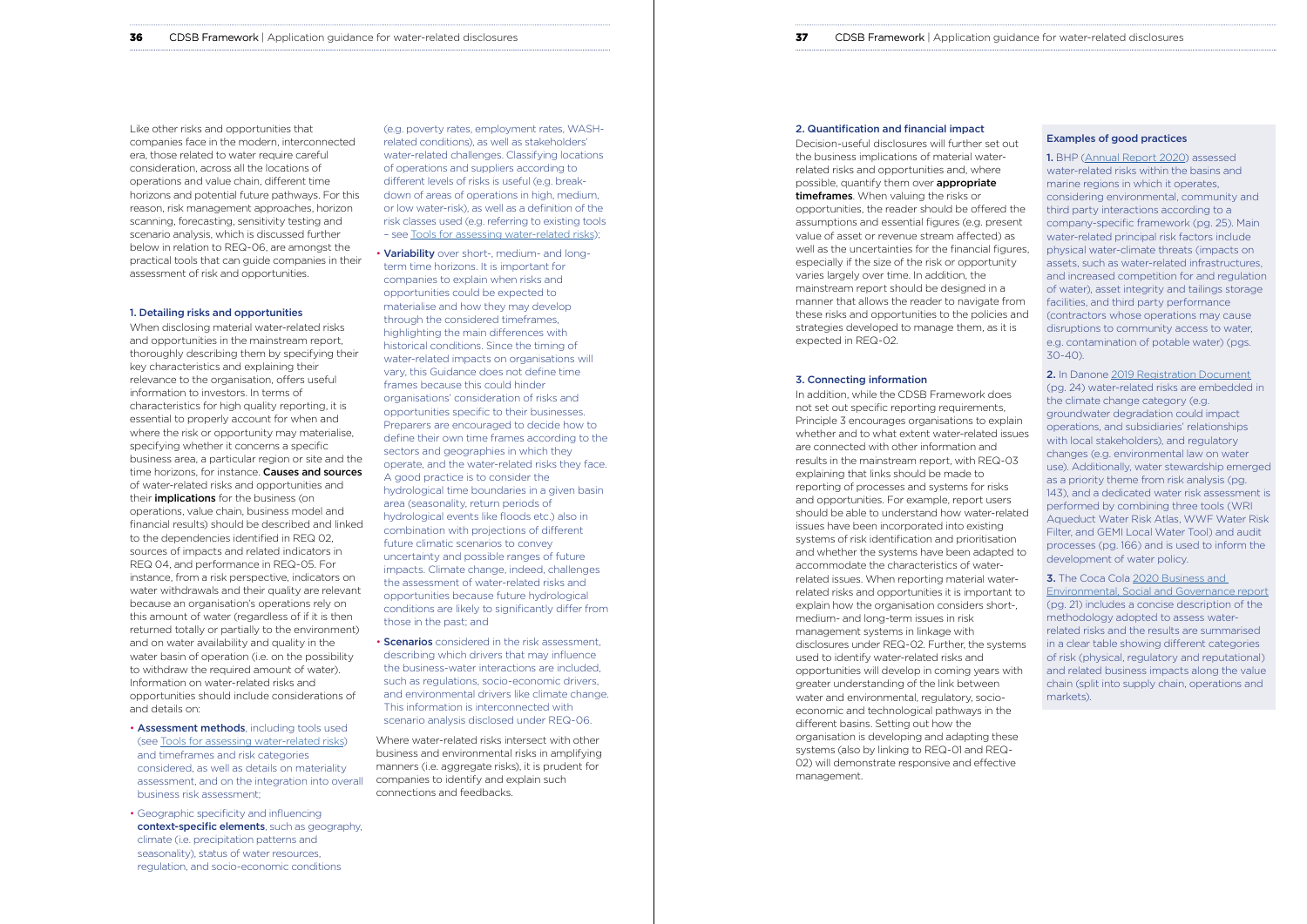q Check also "ISO 14008:2019 - Monetary valuation of environmental impacts and related environmental aspects" also available at: <https://www.iso.org/standard/43243.html>

1. The Datasets and Tools for Context [Reporting](https://ceowatermandate.org/disclosure/resources/datasets/) by the CEO Water Mandate provide a useful list of resources and terms used in water-related risks assessment and accounting.

2. The CDP Corporate Water Security [Questionnaires](https://guidance.cdp.net/en/tags?cid=15&ctype=theme&gettags=0&idtype=ThemeID&incchild=1µsite=0&otype=Questionnaire&page=1&tgprompt=TG-124%2CTG-127%2CTG-125) provides a comprehensive overview of water-related risks and potential impacts.

### Useful resources

**3.** The [Water Risk Filter methodology](https://waterriskfilter.panda.org/en/Explore/DataAndMethod) provides a comprehensive list of water-related physical, regulatory, and reputational risks (pgs. 3-4), the WWF briefing [Freshwater Risks &](https://wwfeu.awsassets.panda.org/downloads/wwf_waterrisk_financialvalue_part4_keypiece_web.pdf)  [Opportunities: An Overview and Call To Action](https://wwfeu.awsassets.panda.org/downloads/wwf_waterrisk_financialvalue_part4_keypiece_web.pdf)  [For The Financial Sector](https://wwfeu.awsassets.panda.org/downloads/wwf_waterrisk_financialvalue_part4_keypiece_web.pdf) outlines how water is both a financially material risk and an opportunity for investors, while the WWF and IFC report The Value of Water: a framework [for understanding water valuation, risk and](https://commdev.org/pdf/publications/The-Value-of-Water-Discussion-Draft-Final-August-2015.pdf)  [stewardship](https://commdev.org/pdf/publications/The-Value-of-Water-Discussion-Draft-Final-August-2015.pdf) sheds light on water valuation, water risks, and the possibilities for better water stewardship.

**5.** Overview of sector-specific water-related risks are provided by:

4. Frameworks illustrating water-related risks:

- [Water Risk Exposure map](https://www.chinawaterrisk.org/the-big-picture/water-risk-exposure/) by CWR illustrates the interlinkages between water, climate, clustered (i.e. urbanisation and clustered assets) and regulatory risks.

- PRI report ["Growing Water Risk Resilience:](https://www.unpri.org/download?ac=4195)  [An Investor Guide On Agricultural Supply](https://www.unpri.org/download?ac=4195)  [Chains"](https://www.unpri.org/download?ac=4195) illustrates in Figure 2 (source: WWF) different risk factors stemming from operations and basin conditions, and related financial implications and impacts on value creation.

- For mining and metal sector, the ICMM report ["A practical guide to consistent water](http://icmm.uat.byng.uk.net/water-disclosure-standard)  [reporting](http://icmm.uat.byng.uk.net/water-disclosure-standard)" (Table 9 supports the narrative on water challenges and opportunities; Table B.2. and B.3 provide examples of risks and opportunities);

8. The DWS paper A transformational [framework for Water Risk](https://www.dws.com/en-us/insights/global-research-institute/a-transformational-framework-for-water-risk/) describes why water-related risks are material and why it is important to disclose them to investors, and it provides an institutional framework on addressing water risk across asset classes. The South Pole's report Methodology for Water [Risk Assessments of Equity Portfolios](https://www.ceres.org/sites/default/files/Methodology%20for%20Water%20Risk%20Assessments%20of%20Equity%20Portfolios.pdf) examines how investors can analyse and understand the water risks in their equity portfolios with the aim to align portfolios to global water targets and goals.

- For food and beverage sector, the [CERES](https://www.ceres.org/sites/default/files/reports/2019-10/FOT2019_Executive_Summary.pdf)  [report](https://www.ceres.org/sites/default/files/reports/2019-10/FOT2019_Executive_Summary.pdf) "[Feed ourselves thirsty](https://feedingourselvesthirsty.ceres.org/water-risks-and-food-sector)";

- For the beverage sector, the [BIER](https://www.bieroundtable.com/news/bier-releases-practical-perspective-on-managing-water-related-business-risk/) report ["A Practical Perspective on Managing Water-](http://shift.tools/iframe/775?&refer=https%3A%2F%2Fshift.tools%2Fresources%2F775)[Related Business Risks and Opportunities in](http://shift.tools/iframe/775?&refer=https%3A%2F%2Fshift.tools%2Fresources%2F775)  [the Beverage Sector](http://shift.tools/iframe/775?&refer=https%3A%2F%2Fshift.tools%2Fresources%2F775)"; the report is also useful for understanding the general approach to water-related risk identification;

- For finance sector, the natural capital (including water) risk assessment process presented in the report [Integrating natural](https://naturalcapital.finance/wp-content/uploads/2019/01/NCFA-Phase-2-Report.pdf)  [capital in risk assessments: A step-by-step](https://naturalcapital.finance/wp-content/uploads/2019/01/NCFA-Phase-2-Report.pdf)  [guide for banks](https://naturalcapital.finance/wp-content/uploads/2019/01/NCFA-Phase-2-Report.pdf) supports the identification of risks for financial institutions resulting from business water dependencies.

Additional tools allow the exploration of the link between water-related risks and financial implications. For example, the [ENCORE](https://encore.naturalcapital.finance/en/about) tool supports the understanding of business dependencies on natural goods and services (including water), and the assessment of how these dependencies might represent a risk for the business. Other tools like the Ecolab [Water](https://waterriskmonetizer.com)  [monetizer](https://waterriskmonetizer.com) and the [Water and Value Tool](https://waterriskfilter.panda.org/en/Value/ValuePotentiallyAffectedTool)  [\(WAVE\)](https://waterriskfilter.panda.org/en/Value/ValuePotentiallyAffectedTool) allow to translate water-related risks into monetary terms<sup>q</sup>.

6. CWR report "[Toward Water Risk Valuation"](https://www.chinawaterrisk.org/wp-content/uploads/2016/08/China-Water-Risk-Report-2016-Toward-Water-Risk-Valuation-WebM.pdf) presents an assessment of water-related risks for 10 energy companies, the report [Are Asia's](https://www.aigcc.net/wp-content/uploads/2019/04/Are-Asia-Pension-Funds-ready-for-Climate-Change_FINAL.pdf)  [Pension Funds ready for Climate Change?](https://www.aigcc.net/wp-content/uploads/2019/04/Are-Asia-Pension-Funds-ready-for-Climate-Change_FINAL.pdf) illustrates key interconnected and underlying climate-water risks, while the report, "[No](https://www.chinawaterrisk.org/wp-content/uploads/2018/09/CWR-Report-No-Water-No-Growth.pdf)  [Water No Growth"](https://www.chinawaterrisk.org/wp-content/uploads/2018/09/CWR-Report-No-Water-No-Growth.pdf), presents an integrated assessment on water and economic development of 10 Asian water basins. Results show the importance of considering the water basin context when assessing water-related risks and related implications to the economic systems.

7. The ISO standards [14007](https://www.iso.org/standard/70139.html) and [14008](https://www.iso.org/standard/43243.html) and the [BSI BS 8632 standard](https://standardsdevelopment.bsigroup.com/projects/2019-02487#/section) on natural capital accounting can support the quantification (i.e. monetisation) of financial impacts of natural capital risks and opportunities (including water).

#### <span id="page-19-0"></span>**38** CDSB Framework | Application guidance for water-related disclosures **39** CDSB Framework | Application guidance for water-related disclosures

## Tools for assessing water-related status and risks

The using of existing tools for assessing the water-related status and risks in the basins of operations, supply, and market, can inform and support company materiality assessment.

The main tools used by companies are [Aqueduct](https://www.wri.org/aqueduct/) by the World Resources Institute (WRI), [Water Risk Filter](https://waterriskfilter.panda.org/) by WWF, the [India](https://www.wbcsd.org/Programs/Food-and-Nature/Water/News/New-and-Improved-Platform-for-Stakeholders-to-Mitigate-and-Manage-Water-Risk-in-India)  [Water tool](https://www.wbcsd.org/Programs/Food-and-Nature/Water/News/New-and-Improved-Platform-for-Stakeholders-to-Mitigate-and-Manage-Water-Risk-in-India) by WBCSD, the Water Footprint **[Assessment Tool](https://www.waterfootprintassessmenttool.org/) by the Water Footprint** Network and [The Local Water Tool \(for Oil and](http://gemi.org/localwatertool/)  [Gas\)](http://gemi.org/localwatertool/) by GEMI. These tools adopt different methodologies and assumptions, provide different levels of water stress and risks, and cover different areas of the world.

An overview and comparison of some of these tools are provided by the WBCSD and WWF report ["Right tool for the job: Tools and](https://www.wbcsd.org/Programs/Food-and-Nature/Water/Resources/Right-tool-for-the-job)  [Approaches for Companies and Investors to](https://www.wbcsd.org/Programs/Food-and-Nature/Water/Resources/Right-tool-for-the-job)  [Assess Water Risks and Shared Water](https://www.wbcsd.org/Programs/Food-and-Nature/Water/Resources/Right-tool-for-the-job)  [Challenges](https://www.wbcsd.org/Programs/Food-and-Nature/Water/Resources/Right-tool-for-the-job)" and IPIECA report ["Water risk](https://www.ipieca.org/resources/fact-sheet/water-risk-assessment-in-the-oil-and-gas-sector-an-overview/)  [assessment in the oil and gas sector: an](https://www.ipieca.org/resources/fact-sheet/water-risk-assessment-in-the-oil-and-gas-sector-an-overview/)  [overview](https://www.ipieca.org/resources/fact-sheet/water-risk-assessment-in-the-oil-and-gas-sector-an-overview/)" (see Appendix, pg. 5). Additionally, accuracy of results can be improved by coupling these tools with real time tools (e.g. that involve real time media tracking - for reputational risks) and earth observation and remote sensing tools for water quantity and quality risks.

Regarding coastal threats, a list of tools to assess varying levels of climate & coastal threats (e.g. coastal floods) is provided in the report [Waterproofing APAC To Avoid Atlantis](https://www.chinawaterrisk.org/notices/waterproofing-apac-to-avoid-atlantis/) by CWR.

Finally, the CERES' [Investor Water Toolkit](https://www.ceres.org/resources/toolkits/investor-water-toolkit/details#metrics-and-data-to-support-buysell-analysis) provides a list of metrics, maps, tools and research platforms to support the assessment of water-related risks. The Toolkit indicates that three types of indicators should be disclosed to provide investors with a comprehensive assessment: (1) point-in-time metrics that provide snapshots or "red flags" of potential water risk, (2) information on possible future risk exposure, and (3) geographic contextual information related to water resource security. This includes also a [database](https://www.ceres.org/sites/default/files/2020-12/ToolkitMetricsMaps2020_update.xlsx) on nearly 30 different metrics, maps, tools and research platforms.

These tools represent useful ready-to-use resources, but companies should (1) understand the assumptions and the methodology behind the selected tool(s), (2) combine different tools when performing their risk assessment, and (3) integrate companyspecific components and information in the assessment (e.g. local water regulation or risks due to specific pollutant).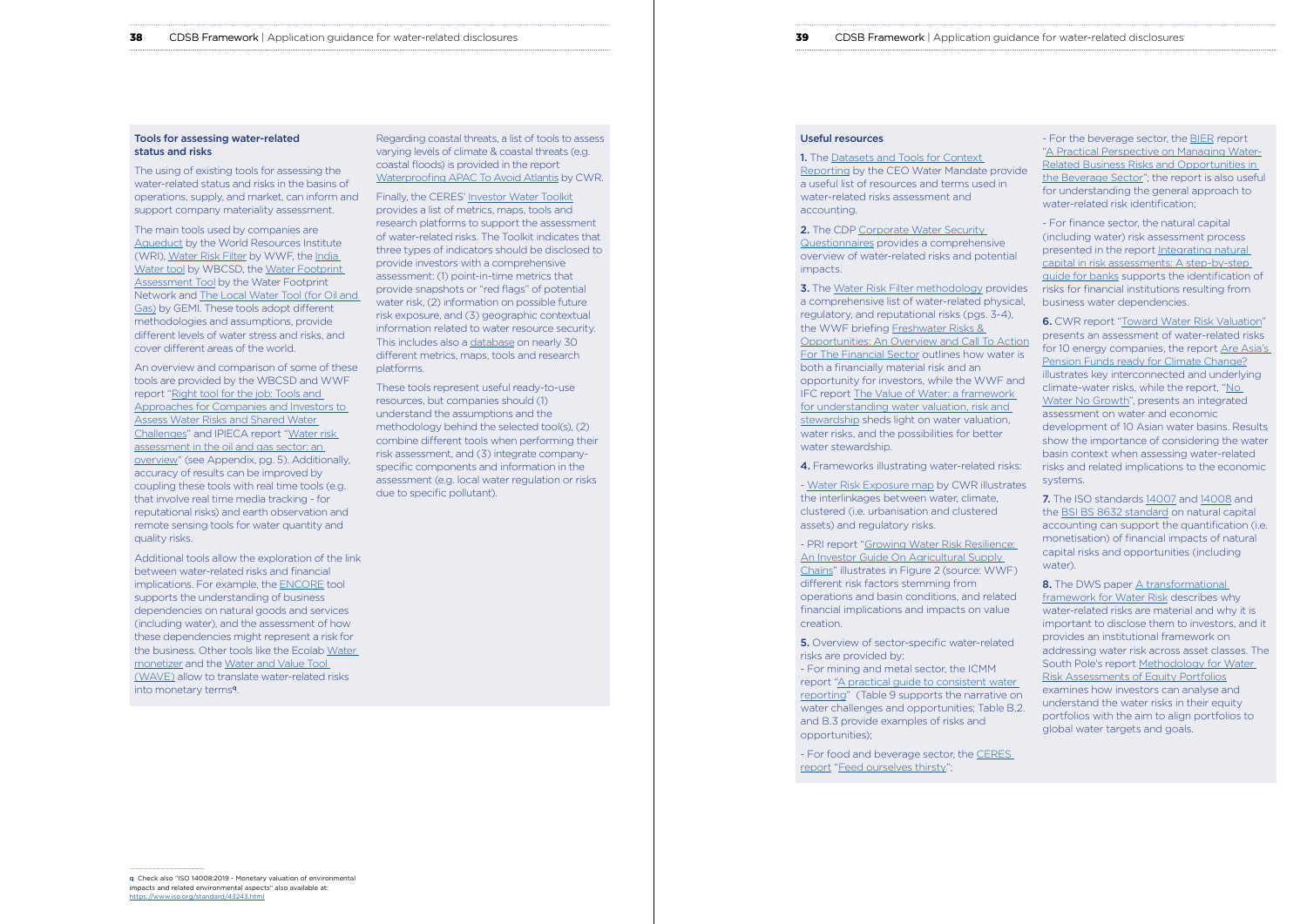### <span id="page-20-0"></span>**40** CDSB Framework | Application guidance for water-related disclosures **41** CDSB Framework | Application guidance for water-related disclosures

# REQ-04 Sources of environmental impact

Quantitative and qualitative results, together with the methodologies used to prepare them, shall be reported to reflect material sources of environmental impact

#### Disclosure checklist

Does the disclosure:

- ▼ Provide metrics and indicators for sources of material water impacts, such as withdrawals, consumption and discharge, using both absolute and normalised metrics?
- $\vee$  Explain the metrics used, including the methodologies, geographic details, levels of uncertainty and provide narrative to assist in understanding of the results?
- Categorise and disaggregate metrics, e.g. considering areas affected by different levels of water risks or different water sources and destinations, to support understanding and comparability?

#### 1. Material sources of water impacts

questionnaires. Such disclosures can be repurposed to be included in the mainstream report and satisfy REQ-04 of the CDSB

The CDSB Framework (Principle 1) sets out that companies should disclose identified relevant and material environmental information, including material sources of (water-related) impacts in their mainstream reports. Sources of water-related impacts may be linked to water use, wastewater discharge (degradation of water quality due to polluting emissions), but also degradation of natural ecosystems that guarantee enough and adequate water to the business (e.g. through land-use changes).

As explained in REQ 02, the material sources of water impact together with dependencies, risks and opportunities, should drive the formation of water-related policies, strategies and targets. However, report users would benefit from an explanation of the materiality assessment of the sources of water impact to the organisation. It might be that companies are disclosing on material sources of water and other environmental impacts in their sustainability reports, CDP responses or index

Framework [\(Appendix 1\)](#page-26-0). Table 2 offers examples of common potential sources of water impacts clustered into direct and indirect business-water interactions.

#### 2. Use of quantitative metrics

The use of quantitative metrics to illustrate the material sources of impacts is encouraged. Ideal metrics should be consistent with industry guidelines, recognised by existing reporting provisions, and international initiatives, and calculated in accordance with recognised approaches, so as to enable comparability and benchmarking. Metrics should also be representative of the specific organisation, such as metrics used in internal water management and performance monitoring, or that illustrate water-related financial impacts to the organisation (e.g. costs of water rights or licences, investments in infrastructures, revenues from water-efficient products and services). To enrich and complement the disclosure, quantitative metrics should be accompanied by a narrative providing:

# $L$ and  $L$ change

Protocol (Biodiversity guidance); DEFRA biodiversity metrics<sup>45</sup>; Streamlined European Biodiversity Indicators<sup>46</sup>; UNEP-WCMC Corporate biodiversity indicators<sup>47</sup>; Value Balancing Alliance<sup>48</sup>

#### **Ecosystem** degradation and loss of biodiversity

- Connection with other information in the mainstream report, including financial performance (e.g. risks and opportunities – financial opportunities from reduced water pollution);
- Context and explanation of progress on more qualitative performance such as noncompliance to water-related regulation (e.g. percentage of facilities with violations) or membership of water-related initiatives (e.g. percentage of facilities with water-related certifications);
- Considerations on the selection of relevant metrics. Especially for **water quality**. appropriate metrics depend on both sector and site. For this reason, while sectoral guidelines can provide support, assessment of the main pollutants affecting the recipient water bodies at the operations or supplier locations would complement the information; and
- Description of treated and untreated effluents, priority substances treated by the organisation and related concentration limits, especially in basins with no effluent regulations and/or with degraded water bodies.

| <b>Sources of water</b><br><b>Description</b><br>impact |                                                                                                                                                                                                                                                                                                                                                                                                  | <b>Metrics</b>                                                                                                                                                                                                                                                                                                                                                                                                                                                                                                                                                                                                                                                                                         |  |  |
|---------------------------------------------------------|--------------------------------------------------------------------------------------------------------------------------------------------------------------------------------------------------------------------------------------------------------------------------------------------------------------------------------------------------------------------------------------------------|--------------------------------------------------------------------------------------------------------------------------------------------------------------------------------------------------------------------------------------------------------------------------------------------------------------------------------------------------------------------------------------------------------------------------------------------------------------------------------------------------------------------------------------------------------------------------------------------------------------------------------------------------------------------------------------------------------|--|--|
| <b>DIRECT</b>                                           |                                                                                                                                                                                                                                                                                                                                                                                                  |                                                                                                                                                                                                                                                                                                                                                                                                                                                                                                                                                                                                                                                                                                        |  |  |
| <b>Water use</b><br>(withdrawals and<br>consumption)    | Abstractions of (fresh) water for production,<br>products, utilities (e.g. sanitary water or<br>gardening water), or for decontamination<br>purposes (e.g. polluted soil and aquifer<br>decontamination), reduce the availability of<br>water in the environment (either<br>temporarily or permanently), i.e. for natural<br>ecosystems functioning and for other water<br>users within a basin. | - Total volumes of water withdrawals.<br>consumption and discharges (only quantity)<br>- Intensity metrics of consumption and/or<br>withdrawals per unit of production, revenue,<br>employee, and/or other suitable references<br>- Volumes of water reused, recycled,<br>produced or injected (e.g. in oil production),<br>related efficiency metrics (e.g. % on total<br>withdrawals) and related reduction in<br>withdrawals or consumption                                                                                                                                                                                                                                                         |  |  |
| <b>Water discharge</b>                                  | Modification of the physical (e.g.<br>temperature after cooling) and/or chemical<br>characteristics of water due to release of<br>wastewater with concentrations of<br>pollutants above the limits and thus leading<br>to degradation of water resources and<br>impacts on water ecosystems (also coastal)<br>and biodiversity.                                                                  | - Number of non-compliance incidents<br>(due to violation of quantity permits,<br>standards, and regulations such as limits to<br>polluting emissions) that result in formal<br>enforcement actions, and unauthorized or<br>non-compliant discharges should be<br>disclosed<br>- Concentrations of key pollutants in the<br>wastewater (e.g. hydrocarbons for the Oil and<br>Gas sector) possibly selected according to<br>sectoral guidelines or regulations (e.g. critical<br>pollutants in a specific area of operation), and<br>related indicators, e.g. Chemical Oxygen<br>Demand (COD) or eutrophication potential<br>(due to excess of nutrients e.g. due use of<br>fertilizers in agriculture) |  |  |
| <b>INDIRECT</b>                                         |                                                                                                                                                                                                                                                                                                                                                                                                  |                                                                                                                                                                                                                                                                                                                                                                                                                                                                                                                                                                                                                                                                                                        |  |  |
| Land use and cover                                      | Changes in land cover such as deforestation                                                                                                                                                                                                                                                                                                                                                      |                                                                                                                                                                                                                                                                                                                                                                                                                                                                                                                                                                                                                                                                                                        |  |  |
| change                                                  | or urbanization affect water-related<br>processes such as evapotranspiration,<br>interception by vegetation, or infiltration into<br>the soil. Given a certain amount of<br>precipitation, these processes determine the                                                                                                                                                                         | - Water-related ecosystem services and<br>biodiversity metrics - check Natural Capital<br>Protocol (Biodiversity quidance): DEFRA                                                                                                                                                                                                                                                                                                                                                                                                                                                                                                                                                                      |  |  |

#### **INDI**

water balance thus regulating the water availability in a water basin.

> - Land-use change indicators (e.g. hectares of forest, grassland or wetland lost due urbanization)

Ecosystem services such as water regulation (quantity and quality), and flood and drought protection are guaranteed by ecosystems such as forests, grasslands, wetlands, estuaries and coastal waters, and their biodiversity.<sup>49</sup> Loss or degradation of these ecosystems and their biodiversity can significantly affect the provision of these services.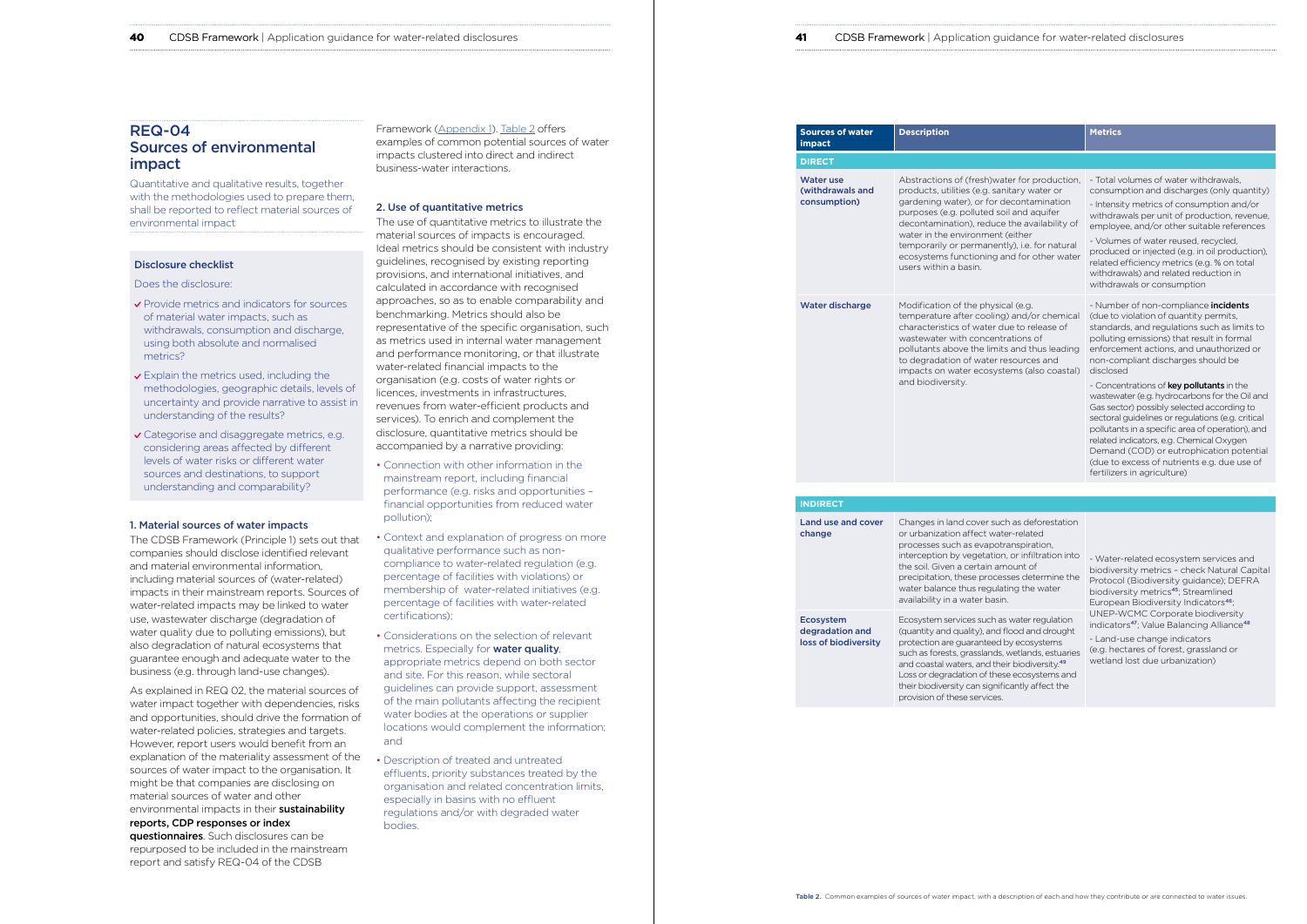### **42** CDSB Framework | Application guidance for water-related disclosures **43** CDSB Framework | Application guidance for water-related disclosures

#### 3. Contextualising water-related metrics

Water-related metrics should describe the organisation's relationship with the waterrelated contexts in which it operates, including both environmental and socio-economic conditions. For example, metrics on water use can be contextualised with factors such as regional water availability and demand, by adopting a water-basin approach.<sup>50</sup> Details on hotspot areas, where facilities, suppliers or consumers are located, would support the understanding of the diversification and prioritisation of management actions. For example, useful indicators which link the sources of impacts to risks are the percentage of sites located in hotspot areas and the corresponding contribution to the organisation's overall withdrawals and consumption, but also production and/or revenue.

Water withdrawals and consumption are two common metrics disclosed by companies in sustainability reports. Withdrawals represent the water required by an organisation to operate. If the required amount of water is not available or accessible for any reason, either natural, infrastructural or regulatory, the organisation cannot operate. Disclosing metrics on withdrawals in hotspot areas, provides quantitative information on the organisation operational risks. Water consumption illustrates the effective impact of an organisation on the amount of water resources in the basin and other water (downstream) users.<sup>8</sup> Consumption metrics provide information (1) on organisation's impacts on water resources and on other stakeholders, and (2) on related reputational risks, especially in hotspot areas.

When reporting results on material sources of water impacts, it should be considered what constitutes decision-useful information – consistency, comparability, clarity and verifiability – as set out in Principles 4, 5 and 6 of the CDSB Framework (see the CDSB report [Decision-useful climate-related information for](https://www.cdsb.net/decision-useful)  [investors - What, Why & How?\)](https://www.cdsb.net/decision-useful). In satisfying these key characteristics, the applicability of the metrics and indicators chosen to report on material sources of water impacts, such as sector or industry and/or national or regional standards for reporting, should be considered.

Besides geographies, metrics on water use or pollution occurring in seasons characterised by lower water availability would illustrate companies' impacts and performance in mitigating risks due to the variability of water within a year and/or over years (e.g. precipitation pattern and groundwater table level trends over pluri-annual hydrological cycle). For example, consumption during the dry season can be relevant for agri-food companies that are working to reduce the risk of crop failure due to water deficit.

Finally, indicators that highlight the contribution of the organisation to water-related societal conditions, e.g. price paid for the water consumed versus the 'fair' price, but also percentage of facilities with fully functioning WASH for employees in areas with limited access to clean water, can clarify the benefits of water stewardship and related management, especially in hotspot areas.

#### 4. Decision-useful information

**1.** Kering Universal Registration Document [2019](https://keringcorporate.dam.kering.com/m/4727d00d80ab511e/original/2019-Universal-Registration-Document-.pdf) describes eight categories of environmental indicators used to assess the environmental impacts of the group. Two categories focus on water (consumption and pollution) and related results are presented in both volumetric (pg. 132) and monetary units (pgs. 149-152).

2. Olam [Annual Report 2019](https://www.olamgroup.com/content/dam/olamgroup/investor-relations/ir-library/annual-reports/annual-reports-pdfs/olam-annual-report-fy19_3-in-1.pdf) presents links between water and financial indicators (Strategy Report - pg. 139) used to assess the total economic value of water consumption across all cocoa processing facilities located in eight countries (i.e. by applying contextspecific values water).

In addition, results should be reported in absolute and **intensity terms**, with organisation revenue and/or appropriate non-financial output measures (e.g. a standard unit of product or service) being used to normalise the results. This supports **comparability** and benchmarking of companies and allow investors to understand the water implications aligned to business strategy. To this aim, disclosing clear definitions of involved water flows (e.g. consumption) and description of accounting methods is fundamental. Furthermore, companies should ensure that they do not conflate their results for material sources of water impacts with possible mitigation activities, such as water circularity mechanisms (e.g. reuse and recycle) and related efficiency measures. The latter can be reported where relevant and material, but accompanied with clear definitions of used metrics and accounting methods in a manner that is distinct from the material sources of impact (e.g. consumption or discharge), otherwise it may mislead the report user (e.g. using only the percentage of reused water can be misleading if no accounting details are provided).

Monetising water flows and related metrics can support the understanding of the water-related financial aspects.

#### 5. Disaggregation and categorisation

To benefit comparability and understandability, it can be helpful to disaggregate and categorise results to better appreciate impact and report this alongside total results. Results can be disaggregated according to types of water (e.g. freshwater, seawater), water sources and destinations (e.g. surface, groundwater, seawater, rainwater, fossil or non-renewable), geographies (e.g. categorised by different levels of water-related risk), business activities, or phases of the value chain. For instance, if significant water volumes are consumed in hotspot areas, it would be useful to report users to access disaggregated performance results for those areas (e.g. water consumption in areas affected by high or very high water risk or scarcity), especially if linked to specific targets and related management.

#### 6. Rationale of selection and methodological details

In the reporting of material sources of water impacts results, it is useful to offer brief explanations to the appropriateness of reporting choices for metrics, intensity factors and means of disaggregation. Given that it is common for selective reporting on corporate impact, such explanations offer further confidence in the data disclosed. In addition, setting out clearly the methodologies used for preparation of disclosures will add to the validity and usefulness of the results. The description should provide definitions and accounting details for the different water-related terms and flows considered in absolute, intensity and efficiency metrics, such as withdrawal, discharge, and consumption. Also, disaggregation categories should be clearly defined, and any tools and databases used should be referenced. Finally, where there are uncertainties and gaps in the water data or where methods and assumptions have been amended or applied, highlighting and offering an explanation to report users for these differences can alleviate confusions or misconceptions.

s. The consumed water does not return to the basin where the water was withdrawn

### Examples of good practices

3. Heineken [Annual Report 2019](https://www.carlsberggroup.com/media/35966/carlsberg-as-annual-report-2019.pdf) provides water consumption for water-stressed areas (pg. 125).

4. TSMC [Annual Report 2020](https://investor.tsmc.com/sites/ir/annual-report/2020/2020Annual%20Report_E_%20.pdf) discloses water-related financial metrics (pgs. 134-135) illustrating costs of pollution control, investments for resources conservation, training, management system and certification expenditures, and impact measurement and monitoring fees, and benefits from water savings.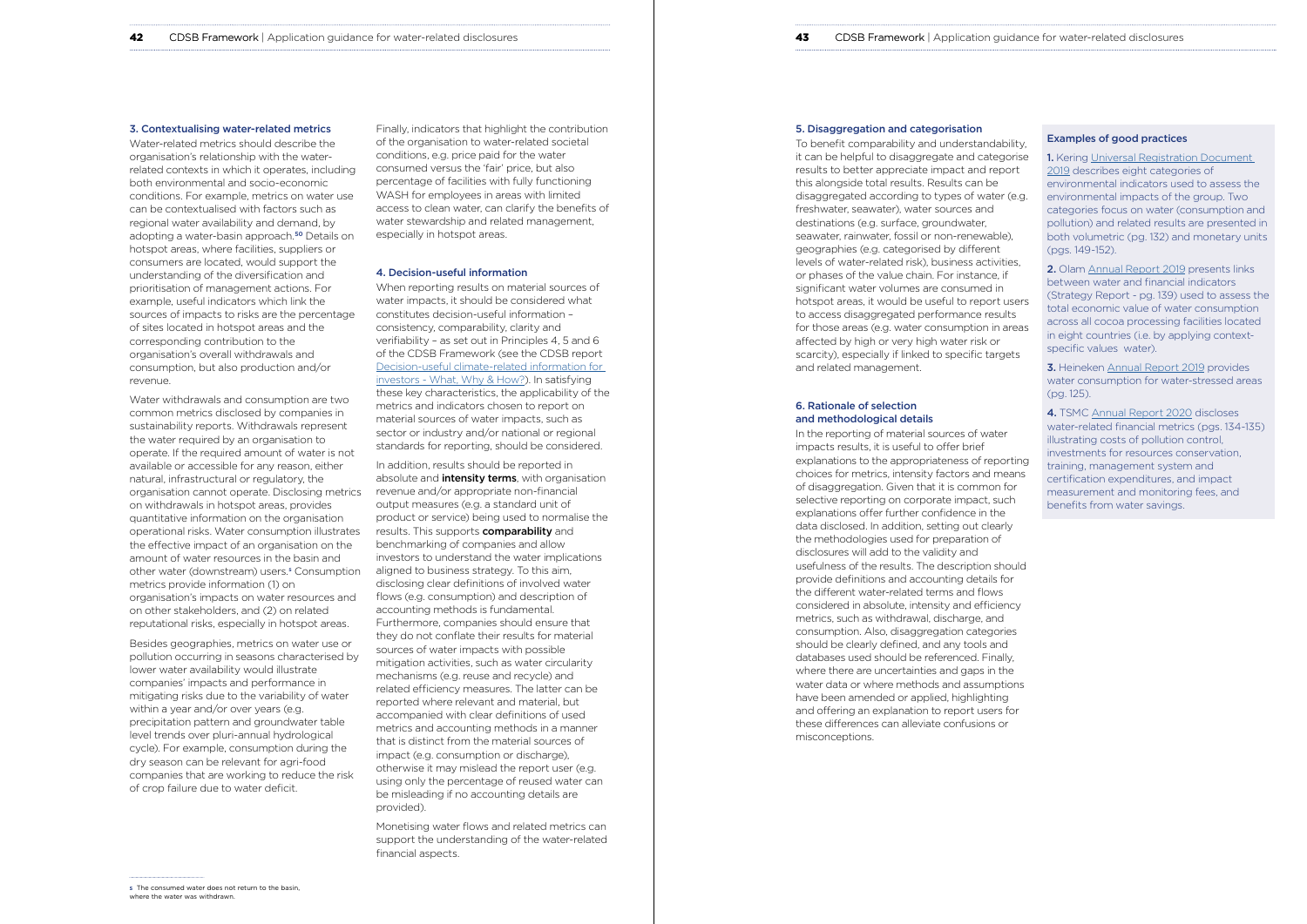#### <span id="page-22-0"></span>**44** CDSB Framework | Application guidance for water-related disclosures **45** CDSB Framework | Application guidance for water-related disclosures

#### Useful resources

**1.** The report "Measuring Stakeholder [Capitalism: Towards Common Metrics and](http://www3.weforum.org/docs/WEF_IBC_Measuring_Stakeholder_Capitalism_Report_2020.pdf)  [Consistent Reporting of Sustainable Value](http://www3.weforum.org/docs/WEF_IBC_Measuring_Stakeholder_Capitalism_Report_2020.pdf)  [Creation"](http://www3.weforum.org/docs/WEF_IBC_Measuring_Stakeholder_Capitalism_Report_2020.pdf) provides a list of basic water-related metrics (use and pollution) and the definitions of water variables considered in the metrics, and explains the rationale behind the selection of metrics.

2. Many of the world's largest companies already disclose information and data to CDP [Corporate Water Security Questionnaires](https://guidance.cdp.net/en/tags?cid=20&ctype=theme&gettags=0&idtype=ThemeID&incchild=1µsite=0&otype=Questionnaire&page=1&tgprompt=TG-124%2CTG-127%2CTG-125) on material sources of water impact. CDP submissions can provide a useful, wellstructured basis for developing mainstream disclosures in response to REQ-04 as well as other reporting requirements of the CDSB Framework, such as on governance, strategies and targets, and outlook.

3 SASB [materiality matrix](https://materiality.sasb.org/) and industry-specific [standards](https://www.sasb.org/standards-overview/download-current-standards/) identify a base set of material water issues for each industry, providing metrics for reporting on them in a consistent and comparable manner.

**5.** Sector-specific guidance can be provided by [documents](https://mrsl.roadmaptozero.com/?guidance=1) and [tools](https://www.roadmaptozero.com/landingpage/clearsteam) from sectoral initiatives, such as the [Sustainable Apparel](https://apparelcoalition.org/)  [Coalition and ZDHC](https://apparelcoalition.org/) for the textile and apparel sector, or [BIER](https://www.bieroundtable.com/) for the beverage sector.

6. The water accounting framework for the [Australian minerals industry](https://minerals.org.au/water-accounting-framework-australian-minerals-industry) provides a flexible approach that produces water metrics that can be used to benchmark performance.

7. The Life Cycle Initiatives of the UNEP has developed [regionalised factors](https://www.lifecycleinitiative.org/training-resources/lcia-cfs/) to conduct an assessment of impacts related to water consumption.

8. The WBCSD and BIER tool on Water [Circularity Metric](https://www.wbcsd.org/Programs/Food-and-Nature/Water/Resources/Water-Circularity-Metric-Tool-and-guidance-note) and related [report](https://www.wbcsd.org/contentwbc/download/11310/166604/1) shed light on *circular water management*, related indicators at the facility level and a scenariobased tool that help users measure, set targets and monitor progress on circular water management.

9. The report Methodology Impact Statement [Focus: Environment \(Version 0.1\)](https://www.value-balancing.com/_Resources/Persistent/8/a/f/f/8aff8d622d5a09f9af18a062a71b9a3201f2ea3e/20210302_VBA%20Method_paper_Environmentals.pdf) by the Value Balancing Alliance provides methods for assessing impacts and for performing monetary evaluation for water consumption and pollution.

4. GRI 303 disclosure standards on water and effluents describes basic water metrics and means of disaggregation (e.g. different water sources).

- $\vee$  Provide appropriate historical data to the results reported from REQ-04 for material water impacts to allow for useful comparison, including details on hotspot areas?
- Contextualise the performance with baselines, targets and other criteria used to assess progress?
- **▼** Explain the major trends with reference to drivers of change under (e.g. water-related strategies or business developments) and/ or outside (e.g. regulatory changes) the control of the organisation?

# REQ-05

# Performance and comparative analysis

Disclosures shall include an analysis of the information disclosed in REQ-04 compared with any performance targets set and with results reported in previous periods

## Disclosure checklist

#### Does the disclosure:

Where targets have been set for material sources of water impacts, it is useful to restate the overall ambition and the baseline, clarifying for the reader as to whether the targets are part of a corporate initiative or scheme, or tied to wider national or international ambitions. Such targets offer an effective means of providing a narrative analysis of performance to reduce water impact. It would be beneficial to provide details on performance and progress in hotspot areas but also in areas experiencing significant changes including land-use (e.g. urbanisation or deforestation), regulations, and population growth.

In explaining trends, companies should draw the reader's attention to the impacts of environmental initiatives and management actions, wider corporate developments (e.g. changes in strategy, acquisitions, or divestments), and other drivers of change that are internal to the organisation such as methodological modifications (e.g. changes in targets or data coverage). For example, a spike in water usage might be the result of a significant acquisition, or a drop in withdrawals could come as a result of increased water efficiency. Other natural and human-induced factors that are outside the control of the organisation (e.g. regulatory changes) can influence such trends. Such narratives should try to illustrate a more holistic water impact, while making connections across different aspects of the corporate report.

To offer report users proper comparability between past and present performance on material sources of water impacts, companies need to ensure that they are offering an appropriate number of historical datapoints. Principle 2 of the CDSB Framework sets out that disclosures should include "all information that is necessary for an understanding of the matter that it purports to represent and does not leave out details that could cause information to be false or misleading to users." Narrow dataset windows or intermittent, longer-term datasets are unsuitable for comparison and decision-making, for instance, potentially obscuring the actual trends of impact. For some, such longer-term measures of impact and performance will not be possible, having not collected the data for long enough, which should be explained where it hinders report users. In addition, consistency needs to be applied to techniques used for data gathering and processing to allow for proper comparability and understanding of performance. In many circumstances, such changes are made to improve accuracy or meet new standards. Where changes are made to methods, restatements should be produced, as in REQ-10 of the CDSB Framework, to draw attention to these changes and an explanation offered.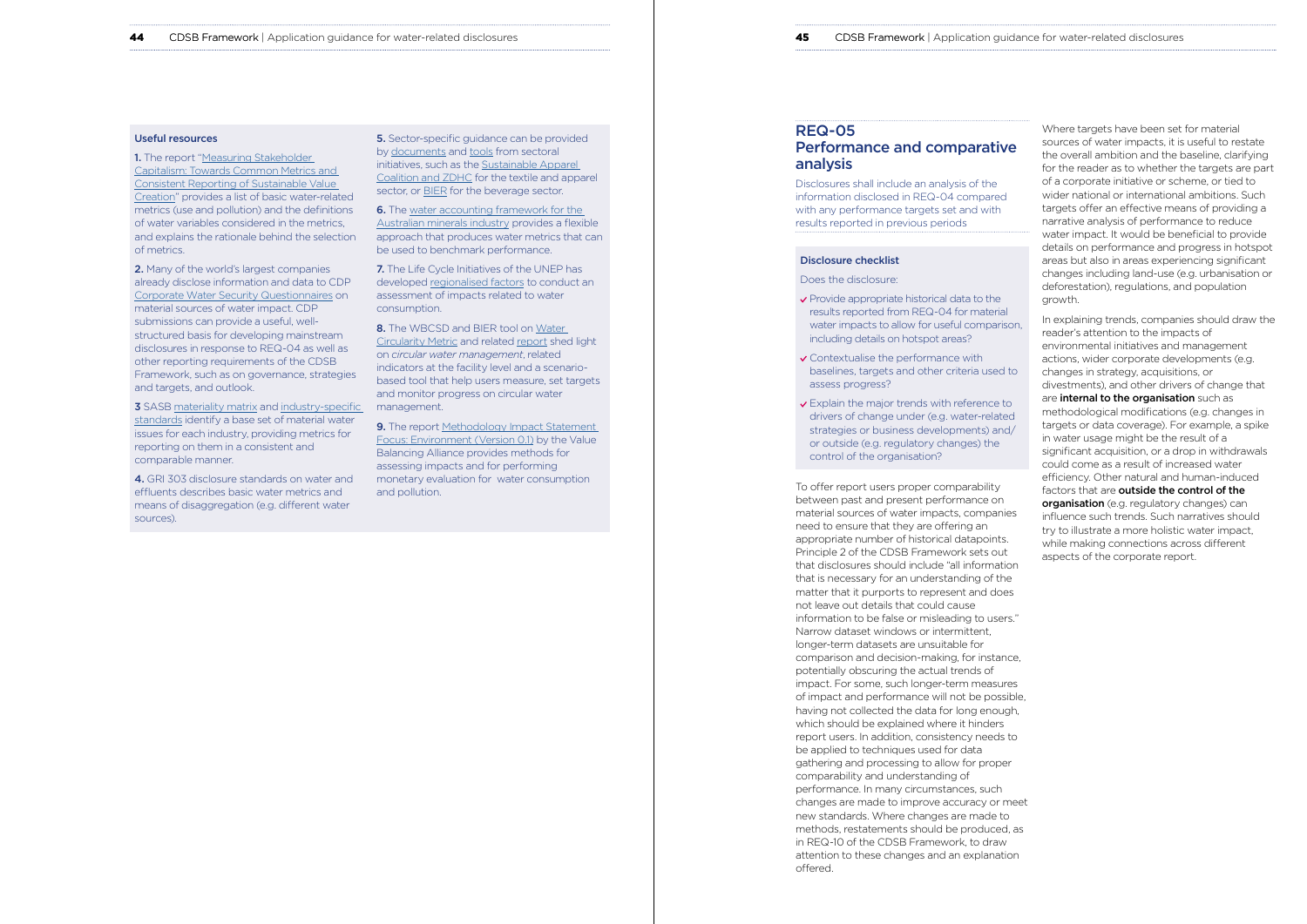# REQ-06 **Outlook**

Management shall summarise their conclusions about the effect of environmental impacts, risks and opportunities on the organisation's future performance and position

#### Disclosure checklist

#### Does the disclosure:

- ► Explain the likely effect of future waterrelated impacts, risks, and opportunities as well as of water strategy on organisation performance and resilience, taking account of regulatory and market trends and environmental changes?
- $\vee$  Identify and explain the time horizons used for reporting on corporate outlook?
- Explain any techniques, such as scenario analysis, used to inform the outlook including the methods, scenarios and assumptions used, and any shortcomings and uncertainties?

REQ-06 of the CDSB Framework encourages companies to provide a future-oriented summary that enables report users to understand how an organisation's water-related risks, opportunities and impacts are affecting, or will affect, its ability to execute its strategy, innovate and create value across time horizons. According to Principle 7 of the CDSB Framework, the information provided in response to REQ-06 should synthesise in a forward-looking manner and build on what has been disclosed in line with the first five reporting requirements of the CDSB Framework. In practice, REQ-06 should provide a full picture for investors of how water-related governance, strategy, management, and current and potential risks and opportunities will likely influence the organisation's performance and position.

Taking into account the timescales over which water-related risks will manifest, the non-linear and potentially abrupt nature of possible impact, and the multiple, interconnecting systems that drive water-related risks and opportunities for companies, scenario analysis is a particularly useful method for companies to better understand potential futures, and respond to and disclose such information to investors. Scenario analysis is a tool to assess and build resilience within environmental, economic and social systems that are in flux.

| n guidance for water-related disclosures |  |
|------------------------------------------|--|
|                                          |  |

## 1. Scenario analysis

1. Step 4 of the [AWS Standard v2.0](https://mk0a4wsorgk6akjsiboq.kinstacdn.com/wp-content/uploads/2019/03/AWS_Standard_2.0_2019_Final.pdf) supports companies in evaluating their performance against the actions taken to implement the water stewardship, and in using this data to inform the next iterations of the water stewardship plan.

**3.** The ICMM practical guide to consistent [water reporting](https://www.icmm.com/en-gb/guidance/environmental-stewardship/water-reporting) includes suggestions on metrics, categories of water quality, and levels of water-related risks useful for companies in the mining and metal sector when reporting their water-related performance.

Scenario analysis can be conducted through different routes including consultation with internal and external experts or scientific analysis, which would support the understanding of the complex water-related issues. It can be a quantitative or a more qualitative exercise. There is no special or correct formula by which it is to be completed. Instead, it is a process to analyse a suite of potential futures, understanding the organisation, its dependencies and strategic resilience, within the different forces that drive each of the futures. Assessing a range of future water-related states and consequences for the business will elicit important information for companies and report users. Assessing future water-related scenarios is a complex and advanced exercise because it would, ideally, consider a set of drivers influencing both water demand from the different human activities (e.g. due to business operations, population, regulatory mechanisms) and **water supply** in a basin, that depends on precipitation patterns and other climatic conditions, but also on the status of ecosystems and on land use and cover.

2. BHP [Annual report 2020](https://www.bhp.com/investor-centre/annual-report-2020/) summarises the yearly performance with a concise narrative that describes the main achievements obtained towards the company water stewardship pillars (pg. 326).

> Common practices focus on water-related outcomes from climate-related scenario analysis. In this analysis, a range of different warming levels (e.g. 1.5, 2, 3 and greater than 4°C) and transition pathways (e.g. drastic to 1.5°C, relatively more gradual 2°C, technologically-enabled 1.5°C) should be taken into account, as recommended by the TCFD. In

particular, scenarios greater than 3°C should be assessed since they are critical for water-related risks and impacts, such as drought and flooding events, and related adaptation and mitigation actions. Climate scenarios, such as those developed by the Intergovernmental Panel on Climate Change (IPCC) and the International Energy Agency (IEA), can be combined with socio-economic scenarios such as the Shared Socioeconomic Pathways (SSP) by IIASA.

The results of the scenario analysis should provide a summary of the organisation's future dependencies on water resources and related future risks and opportunities, including details on current and future hotspot areas, to be included in the outlook.

Considerations on resilience of the organisation to the analysed future scenarios in light of water strategy and management should be presented, highlighting the main plans and actions to cope with future risks and seize future opportunities

#### <span id="page-23-0"></span>**46** CDSB Framework | Application guidance for water-related disclosures **1988 1998 47** CDSB Framework | Application guidance for water-related disclosures **1998 1998 47 47 47 47 47**

#### Useful resources

2. Regarding the description of progress against goals and targets, [GRI standards on](https://www.globalreporting.org/how-to-use-the-gri-standards/resource-center/)  [water and effluents \(303\)](https://www.globalreporting.org/how-to-use-the-gri-standards/resource-center/) refers to clause [1.5 in GRI 103: Management Approach.](https://www.globalreporting.org/standards/media/1038/gri-103-management-approach-2016.pdf#page=9) This clause requires information on the baseline and context for goals and targets, the expected timeline for achieving each goal and target, and whether goals and targets are mandatory (based on legislation) or voluntary.

#### Examples of good practices

1. Diageo [Annual Report 2019](https://www.diageo.com/PR1346/aws/media/7948/b3801-000797_diageo_ar2019.pdf) summarises the company water stewardship performance in a table, which includes targets, KPIs, and a brief description of progress against the targets (pg. 56). Time series of KPIs are provided and disaggregated by geographies (pg. 12 and 57).

3. Carlsberg [Annual Report 2019](https://www.carlsberggroup.com/media/35966/carlsberg-as-annual-report-2019.pdf) provides a concise and exhaustive summary of the company water-related performance, including link with related target and baseline, and with the main management actions contributing to the result (pg. 29).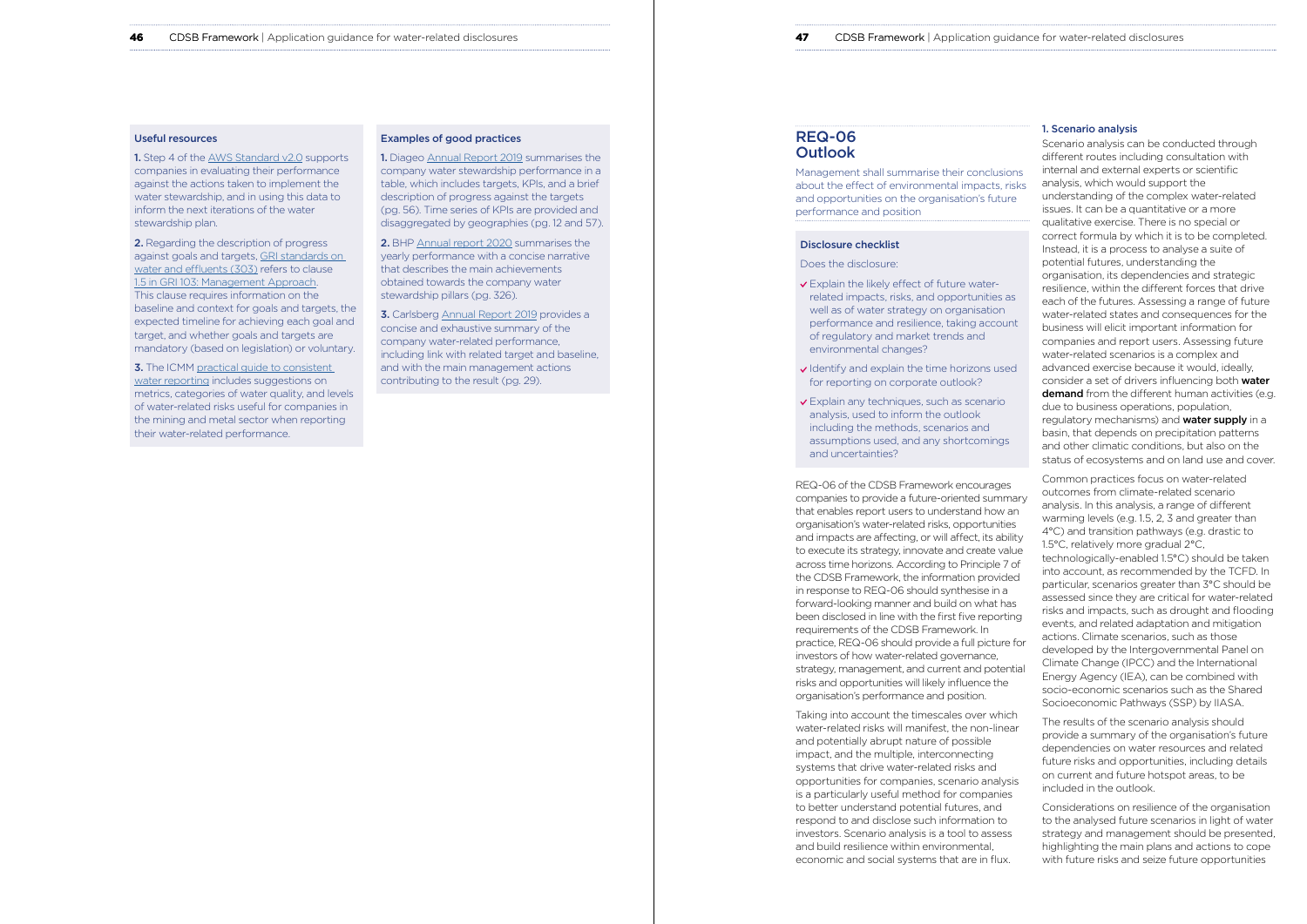## Useful resources

1. The [TCFD Technical Supplement: The Use of](https://assets.bbhub.io/company/sites/60/2020/10/FINAL-TCFD-Technical-Supplement-062917.pdf)  [Scenario Analysis in Disclosure of Climate](https://assets.bbhub.io/company/sites/60/2020/10/FINAL-TCFD-Technical-Supplement-062917.pdf)[related Financial Disclosures](https://assets.bbhub.io/company/sites/60/2020/10/FINAL-TCFD-Technical-Supplement-062917.pdf) explains the importance of scenario analysis and offers considerable advice on and resources for developing and applying scenario analysis for climate issues, including water-related details.

2. The WWF report Rising to resilience How [Water Stewardship Can Help Business Build](https://c402277.ssl.cf1.rackcdn.com/publications/1408/files/original/WWF_WaterStewardship_HR_rev.pdf?1605639677)  [Climate Resilience](https://c402277.ssl.cf1.rackcdn.com/publications/1408/files/original/WWF_WaterStewardship_HR_rev.pdf?1605639677) provides a practical application for businesses on how to integrate climate resilience into their water stewardship strategies.

3. The [Aqueduct tool](https://www.wri.org/research/aqueduct-water-stress-projections-decadal-projections-water-supply-and-demand-using-cmip5?downloaded=true) by WRI provides future projections of future water stress, supply, and demand in 2030 and 2040, by combining climate and water scenarios.

## Assessment Tools

As for risks, existing assessment tools can support the assessment of future scenarios and business resilience to those scenarios. Combining different tools and integrating organisation-specific components and information is good practice and would provide a more comprehensive and robust assessment.

4. The [Water Risk Filter](https://waterriskfilter.panda.org/) by WWF includes [TCFD-aligned future scenarios](https://wwfeu.awsassets.panda.org/downloads/wwf_wrf_brief_scenarios_hr.pdf) that combine climate and socioeconomic scenarios and provided 2030 and 2050 quantitative projections of physical risks such as scarcity, flooding, water quality, and ecosystem services status, as well as future regulatory and reputational risks.

## Initiatives

5. [BIER's future scenarios toolkit](http://www.bieroundtable.com/publication/biers-future-scenarios-toolkit/) provides four scenarios considering availability of resources and quality of governance, which form the basis for The Future of Sustainability in the Beverage Industry in 2025. The toolkit supports both the implementation of the scenario analysis and its effective communication.

6. The CEO Water Mandate launched the [Water resilience coalition,](https://ceowatermandate.org/resilience/) an initiative focused on corporate water resilience by 2050. It is an industry-driven coalition that aims to elevate water-related issues to the top of corporate agenda through collective actions in waterstressed basins and ambitious, quantifiable commitments. Additionally, the CEO Water Mandate is developing the [Water Resilience](https://ceowatermandate.org/waterprotocol/)  [Accounting Framework](https://ceowatermandate.org/waterprotocol/) aimed at measuring stakeholders' respective resilience and their contribution to the basin resilience to achieve water security and sustainable development goals. The framework will connect dynamic hydrologic, economic, and social systems using established water accounting.

**48** CDSB Framework | Application guidance for water-related disclosures **49 CDSB Framework | Application guidance for water-related disclosures** 

from current strategy and management (e.g. water efficiency, stakeholders' engagement) and potential limitations and gaps. Given the site specificity of water issues, details on resilience in hotspot areas would be beneficial. Links, synergies and trade-offs between water-related management actions and those implemented to tackle other environmental (but also Social and Governance) issues should be explained (e.g. less-energy intense production processes can impact water use; or a desalinisation plant can impact on GHG emissions).

The use of scenario analysis will be based on iterative learning and development. This will allow companies to build on findings or methods employed previously as well as incorporate more up-to-date understanding of water dependencies and impacts, of other influencing environmental systems and their interactions as well as greater comprehension of water and climate resilient pathways. If using scenario analysis, then report preparers should be open with these aspects of learning and development.

#### 2. Methods, assumptions and uncertainties

In reporting on corporate outlook, report users should be able to understand the different methods that have been used to prepare the outlook, including horizon scanning and scenario analysis, any assumptions made and the timeframes over which the analysis has been completed. These different characteristics of the scenarios should reflect the nature of the organisation, its assets and operations, and the scale of risks and opportunities already identified. In addition, where external advice or assistance on conducting scenario analysis is used, it is beneficial for this to be highlighted within the methods and inputs. In reporting the effectiveness and resilience of the organisation's strategies to the potential business impacts of the different scenarios, report preparers should be clear about uncertainties but as precise as possible with how the impacts of risks differ by geography and time horizon. Clear articulation of the specific sensitivities to the different scenarios will allow report users to better understand the potential responses identified by the organisation as a result of the exercise, whether that is no response, changes to financial planning and investment, or reimagining the business model.

#### 3. Iteration and learning

Water-related risks and opportunities are highly dynamic and dependent upon changes in complex environmental systems and political, economic and societal arenas as well as the exposure of the organisation or asset and its associated vulnerabilities. The qualities and dimensions of water-related risks and opportunities for companies are likely to change over time, whether gradually or abruptly.

Given this, using the findings of such exercises to assess corporate outlook is an important means of updating risk and opportunity identification systems and refine or reformulate water-related policies, strategies and targets. This will better prepare the organisation in limiting and seizing water-related risks and opportunities. Including such learnings and how they have been incorporated into systems and ambitions in the mainstream report is a valuable means of demonstrating effective and efficient management of material water-related matters to investors.

### Examples of good practices

1. Unilever, [Annual Report and Accounts 2019](https://www.unilever.com/Images/unilever-annual-report-and-accounts-2019_tcm244-547893_en.pdf) — Despite being focused on climate change, scenario analysis, risks and opportunities and outlook are described in a special section in Unilever's annual report (pgs. 40-3). The disclosure sets out the methods and assumptions employed, the findings, impacts and outlook for the organisation and key commodities, and explains how the findings have fed into risk management and other processes. Regarding water, it is clear that water-related physical manifestations of climate change are considered as key impacts in the 4°C scenario (i.e., water stress, flood and storms).

2. In its [2020 Annual Report,](https://www.gsk.com/media/6662/annual-report-2020.pdf) GSK summarises the approach and results of its climate-related scenario analysis (pg. 48). Two scenarios have been assessed and waterrelated risks have emerged among the most pressing. In particular, flood and water stress leading to disruption and increased expenditure at both manufacturing sites and in supply chain.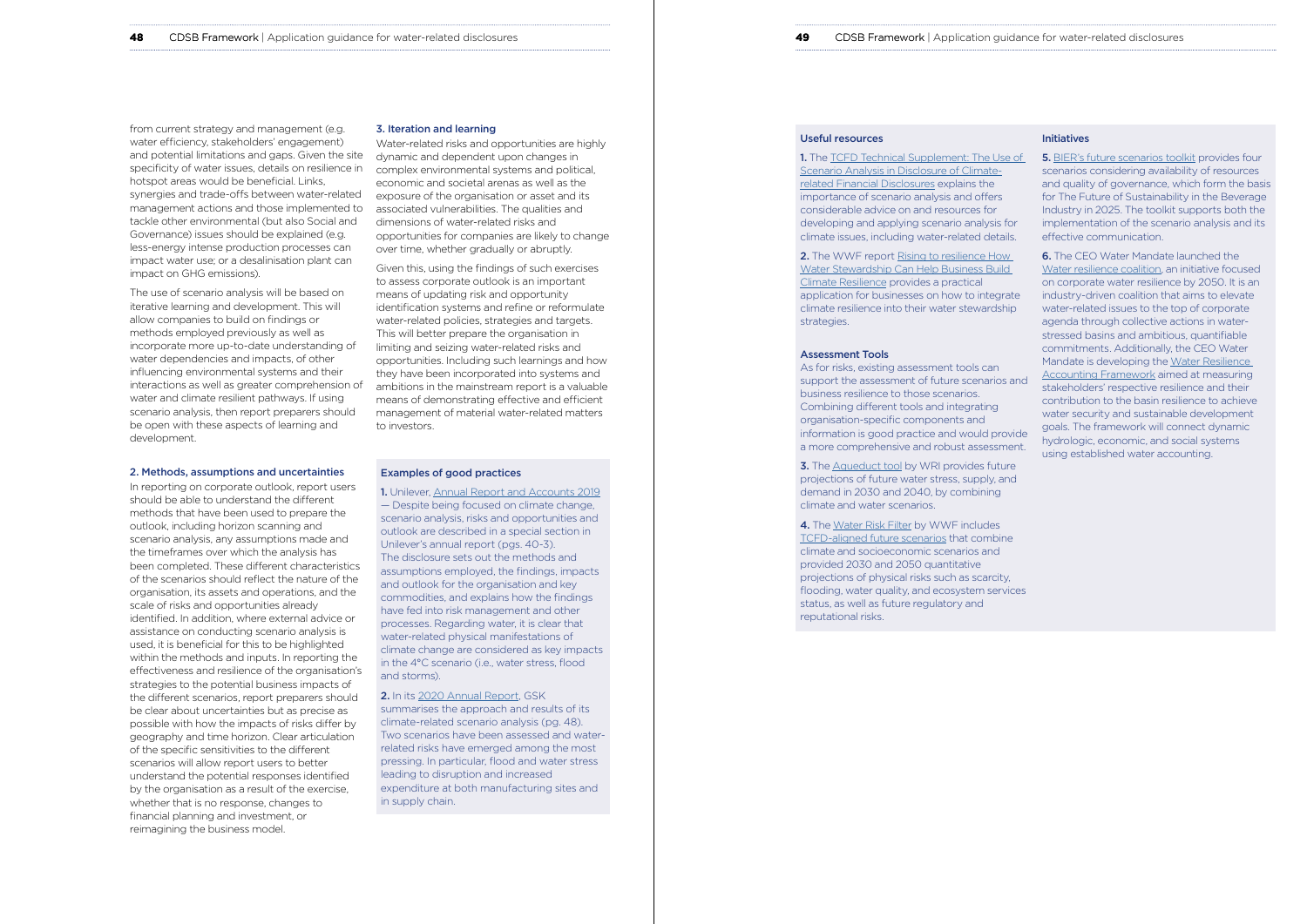# Appendices





<span id="page-25-0"></span>**50** CDSB Framework | Application guidance for water-related disclosures

The content of this Guidance has been developed and selected according to the scope and aim of the document (see [Chapter 1\)](#page-3-0) and reflecting the fact that it is subordinated to the CDSB Framework and is complementary to other CDSB guidance documents, such as the climate and the biodiversity guidance. This has implications on specific content elements.

Secondly, the focus of this Guidance is on disclosures and not on corporate management and practices. For this reason, the Guidance mentions some good management practices to provide examples and direction to disclosures but does not go deeper into methodological details (e.g. steps to define water targets) and sign posts to external resources have specific focus on such topics in order to avoid duplicating existing information.

Firstly, the Guidance reflects the status of the sustainability reporting environment and regulation at the time of writing. Any related developments such as alignment with other initiatives or policy developments (e.g. EU taxonomy) and convergence to other reporting standards and frameworks will be incorporated in the CDSB Framework and consequently applicable to the Water Guidance. As explained above, **materiality** plays a crucial role within this dynamic space.

**4. Basis for conclusions** Thirdly, the CDSB reporting requirements are **voluntary**, unless prescribed in guidance **Chapter 4** Thirdly, the CDSB reporting requirements are **voluntary**, unless prescribed in quidance issued by national or supranational government or regulator, and therefore neither are the reporting suggestions provided in this Guidance.

> Finally, as anticipated in section 1.2 Application [Guidance](#page-4-0) some overlapping topics are addressed in more than one Application Guidance document, and reporting elements on ocean and marine ecosystems and biodiversity are mentioned in this Guidance but will be covered in more depth in the Biodiversity Guidance.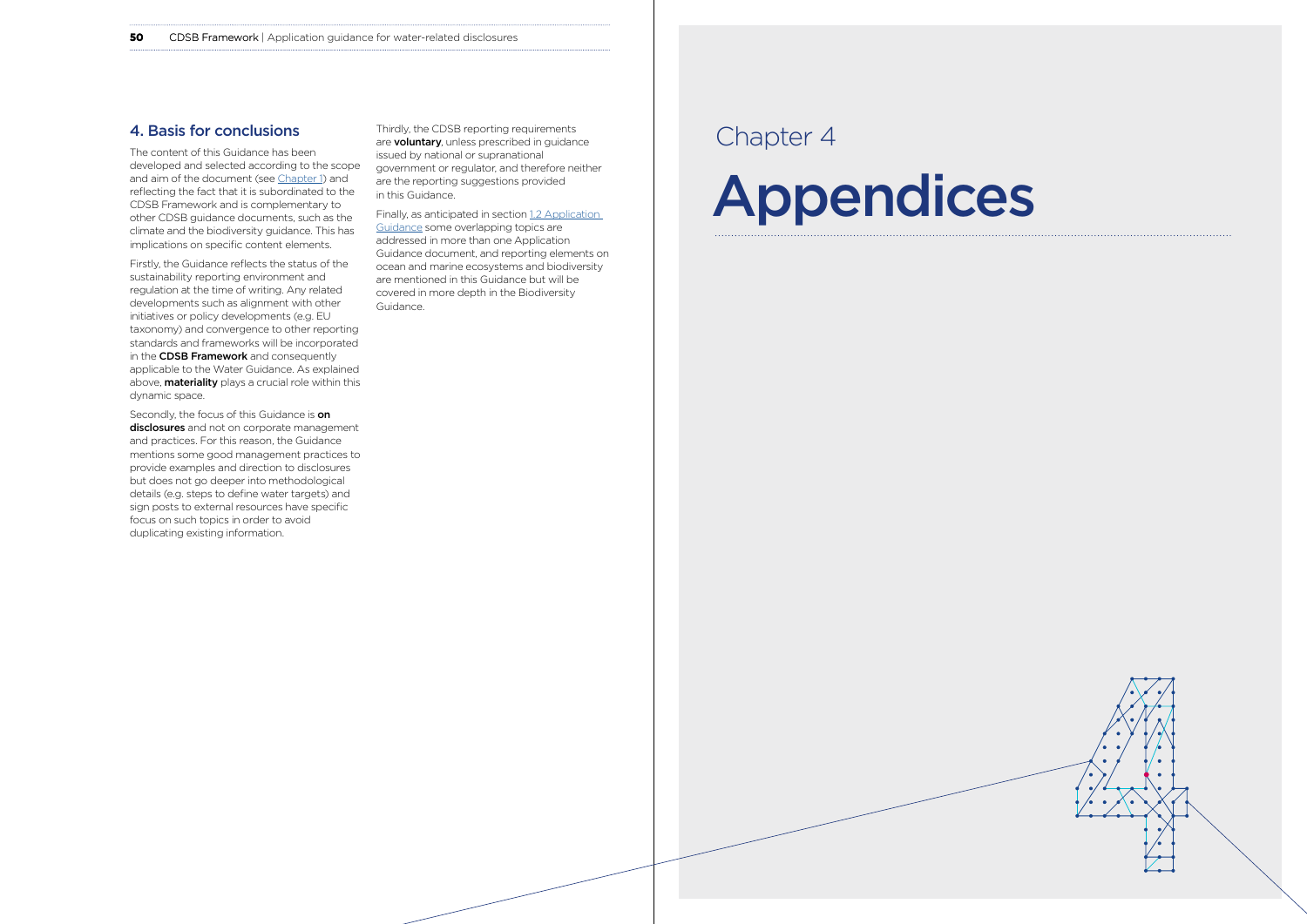**P1** Environmental information shall be prepared applying the principles of relevance and materiality

P2 Disclosures shall be faithfully represented

## <span id="page-26-0"></span>**52** CDSB Framework | Application guidance for water-related disclosures **53** CDSB Framework | Application guidance for water-related disclosures

# Appendix 1: CDSB Framework – Guiding principles and reporting requirements

## **Principles**

**P3** Disclosures shall be connected with other information in the mainstream report

**P4** Disclosures shall be consistent and comparable

**P5** Disclosures shall be clear and understandable

P6 Disclosures shall be verifiable

**P7** Disclosures shall be forward looking

REQ-04 Quantitative and qualitative results, together with the methodologies used to prepare them, shall be reported to reflect material sources of environmental impact

#### Reporting requirements

REQ-01 Disclosures shall describe the governance of environmental policies, strategy and information

REQ-02 Disclosures shall report management's environmental policies, strategy and targets, including the indicators, plans and timelines used to assess performance

REQ-03 Disclosures shall explain the material current and anticipated environmental risks and opportunities affecting the organisation

> REQ-12 If assurance has been provided over whether reported environmental information is in conformance with the CDSB Framework, this shall be included in or cross-referenced to the statement of conformance of REQ-11

REQ-05 Disclosures shall include an analysis of the information disclosed in REQ-04 compared with any performance targets set and with results reported in a previous period

## Table 3. International water reporting standards, frameworks, and guidelines and TCFD - mapping with CDSB requirements

REQ-06 Management shall summarise their conclusions about the effect of environmental impacts, risks and opportunities on the organisation's future performance and position

REQ-07 Environmental information shall be prepared for the entities within the boundary of the organisation or group for which the mainstream report is prepared and, where appropriate, shall distinguish information reported for entities and activities outside that boundary

REQ-08 Disclosures shall cite the reporting provisions used for preparing environmental information and shall (except in the first year of reporting) confirm that they have been used consistently from one reporting period to the next

REQ-09 Disclosures shall be provided on an annual basis

REQ-10 Disclosures shall report and explain any prior year restatements

REQ-11 Disclosures shall include a statement of conformance with the CDSB Framework



# Appendix 2: Mapping the CDSB requirements to TCFD and water reporting standards

t » Water is considered in several of the SASB sector-specific standards. Here only the Food and Beverage and the Oil & Gas are reported as examples. SASB accounts for water related impacts across multiple general issue categories (Water Management, Supply Chain Management, Material Sourcing & Efficiency). Interested parties can review the applicable industry standard(s) to identify relevant content that could support effective disclosure on water-related matters.

|                                                                                                    | <b>CDSB Framework</b>                                                                          |                                                                                                                                                                                                                                     |                                                                                                                                                                                                                       |                                                                                                                                                                 |                                                                                                                                           |                                                                                  |
|----------------------------------------------------------------------------------------------------|------------------------------------------------------------------------------------------------|-------------------------------------------------------------------------------------------------------------------------------------------------------------------------------------------------------------------------------------|-----------------------------------------------------------------------------------------------------------------------------------------------------------------------------------------------------------------------|-----------------------------------------------------------------------------------------------------------------------------------------------------------------|-------------------------------------------------------------------------------------------------------------------------------------------|----------------------------------------------------------------------------------|
|                                                                                                    | <b>REQ-01</b>                                                                                  | <b>REQ-02</b>                                                                                                                                                                                                                       | <b>REQ-03</b>                                                                                                                                                                                                         | <b>REQ-04</b>                                                                                                                                                   | <b>REQ-05</b>                                                                                                                             | <b>REQ-06</b>                                                                    |
| <b>TCFD</b>                                                                                        | - Governance (a, b)<br>- Risk Management<br>(a, b, c)                                          | - Governance (b)<br>- Strategy (b)<br>- Risk Management<br>(a, b, c)<br>- Metrics and Targets (a, c)                                                                                                                                | - Governance (b)<br>- Strategy (a, b c)<br>- Risk Management<br>(a, b, c)                                                                                                                                             | - Metrics and Targets<br>(a, b)                                                                                                                                 | - Metrics and Targets<br>(a, b)                                                                                                           | - Strategy (a, b, c)<br>- Risk Management<br>(c)<br>- Metrics and Targets<br>(a) |
| <b>CDP Water Security</b><br><b>Questionnaire</b>                                                  | $-W1.4$<br>-W3.3a; W3.3e;<br>-W6.2; W6.2a; W6.2b;<br>W6.2c; W6.3; W6.4;<br>W6.4a; W6.5; W6.5a; | - W1.1; W1.2; W1.2b; W1.4a;<br>W1.4c; W1.4d;<br>- module W.2;<br>- W3.3b; W3.3c; W3.3d;<br>- W4.2; W4.2a; W4.2b;<br>W4.2c; W4.3a;<br>$-W5.1a$<br>- W6.1: W6.1a:<br>$-W7.1; W7.4;$<br>- W8.1; W8.1a; W8.1b;<br>W8.1c:<br>- module W9 | - W1.2d;<br>- module W.2;<br>- W3.3a; W3.3b; W3.3c;<br>W3.3d; W3.3e;<br>- W4.1; W4.1a; W4.1b;<br>W4.1c: W4.2: W4.2a:<br>W4.3; W4.3a;<br>W4.3b;<br>$-W7.2$ ;                                                           | - W1.2b; W1.2d; W1.2h;<br>W1.2i;<br>$-W5.1$                                                                                                                     | $-W5.1$ ;<br>-W8.1a; W8.1b                                                                                                                | - W.4.3a;<br>-W7.3; W7.3a; W7.3b                                                 |
| GRI 303 - water and<br>effluents                                                                   | - REQ. 303-1 (c, d)                                                                            | - REQ. 303-1 (a, b, c, d)<br>$-$ REQ. 303-2                                                                                                                                                                                         | REQ. 303-1(a)                                                                                                                                                                                                         | $-$ REQ. 303-1<br>(a, b)<br>$-$ REQ. 303-3<br>$-$ REQ. 303-4<br>- REQ. 303-5                                                                                    | REQ. 303-1(a)                                                                                                                             | REQ. 303-1(b)                                                                    |
| SASB <sup>t</sup><br>(FB: Food and<br>Beverage; EM:<br>Oil & Gas)                                  | - Standard Application<br>Guidance - 5.0 (a, c)                                                | - Standard Application<br>Guidance<br>$-5.0$ (b.d)<br>- FB-AG-140a.2<br>- Note to EM-EP-140a.4<br>- EM-EP-160a.1                                                                                                                    | <b>Standard Application</b><br>Guidance - 5.0 (b, d)<br>- FB-AG-140a.2                                                                                                                                                | - FB-AG-140a.1<br>- FB-AG-140a.3<br>- EM-EP-140a.2<br>- EM-EP-140a.3<br>- EM-EP-140a.4                                                                          | FB-AG-140a.2                                                                                                                              |                                                                                  |
| <b>ICMM - A practical</b><br>guide to consistent<br>water reporting                                | $-2.2.6c$                                                                                      | 2.2.6b; 2.1; 2.2.1; 2.2.2;<br>2.2.6b; 2.2.6c; Figure 1;<br>Table 6; Table 7; 3.2.1                                                                                                                                                  | - 2.2.6c; Table 7; 3.2.1;<br>Annex B                                                                                                                                                                                  | $-1.1.3$ ; 2.2.3; 2.2.4; 2.2.5;<br>Table 3; Table 4; Table<br>10 <sup>°</sup>                                                                                   | - 2.2.1; Table 9; Annex C                                                                                                                 | 3.2.1                                                                            |
| <b>IPIECA - Sustainability</b><br>reporting guidance for<br>the oil and gas industry<br>(Module 4) | $-4.5$   ENV-6: C4<br>$-3.6$ CCE-1                                                             | $-4.5$   ENV-1: A6, A7, A10,<br>A11;<br>$-4.5$   ENV-2: A2, A3;<br>$-4.5$   ENV-6: C1, C3, C4                                                                                                                                       | $-4.5$   ENV-1: C3                                                                                                                                                                                                    | - 4.5 ENV-1: C1, C2, C4,<br>A1, A2, A3, A4, A5, A8,<br>A9;<br>- 4.5 ENV-2: C1, C2, A1,<br>A5, A6, A7;<br>$-4.5$ ENV-6: C2, A1,<br>A2, A3, A4, A5, A6, A7,<br>A8 | $-4.5$   ENV-1: C5;<br>$-4.5$   ENV-2: A4                                                                                                 |                                                                                  |
| Int. Water Stewardship<br><b>Standard</b>                                                          | STEP <sub>2</sub>                                                                              | STEP 1. STEP 2.<br>and STEP 3                                                                                                                                                                                                       | STEP 1 and STEP 2                                                                                                                                                                                                     | STEP 1 and STEP 5                                                                                                                                               | STEP 3 and STEP 4<br>and STEP 5                                                                                                           | STEP 1. STEP 2.<br>STEP 4 and STEP 5                                             |
| <b>Natural Capital Protocol</b>                                                                    | Step 02                                                                                        | Step 02; Step 03;<br>Step 04; Step 09                                                                                                                                                                                               | Step 03; Step 04;<br>Step 07                                                                                                                                                                                          | Step 04; Step 05; Step<br>06; Step 07                                                                                                                           | Step 06; Step 08                                                                                                                          | Step 08                                                                          |
| <b>Australian Water</b><br><b>Accounting Standard 1</b>                                            | - Contextual<br>statement                                                                      | - Contextual statement                                                                                                                                                                                                              | - Contextual statement<br>-Statement of Water<br>Assets & Water Liabilities;<br>-Note Disclosures                                                                                                                     | - Contextual statement<br>-Note Disclosures                                                                                                                     | - Stat. of water assets<br>& water liabilities;<br>- Stat. of changes in<br>water assets & water<br>liabilities;<br>- Stat. of water fows | - Note Disclosures                                                               |
| The CEO Water<br><b>Mandate - Corporate</b><br><b>Water Disclosure</b><br><b>Guidelines</b>        | Response<br>- Policies, governance,<br>and targets                                             | - Company water profile<br>- Interactions with water;<br>commitment & response<br>- Response: Policies,<br>governance, and targets;<br>Internal actions;<br>External engagement                                                     | - Company water profile<br>- Challenges<br>and opportunities;<br>Hotspot basins;<br>- Defining what to report<br>- Business risks,<br>opportunities, and<br>impacts<br>- Current state<br>- Context<br>- Implications | - Company water<br>profile<br>- Profile metrics<br>- Current state<br>- Performance;<br>Compliance<br>- Implications<br>- External impacts                      | - Company water profile<br>- Metrics on water<br>performance<br>- Current state<br>- Performance                                          | - Defining what to<br>report                                                     |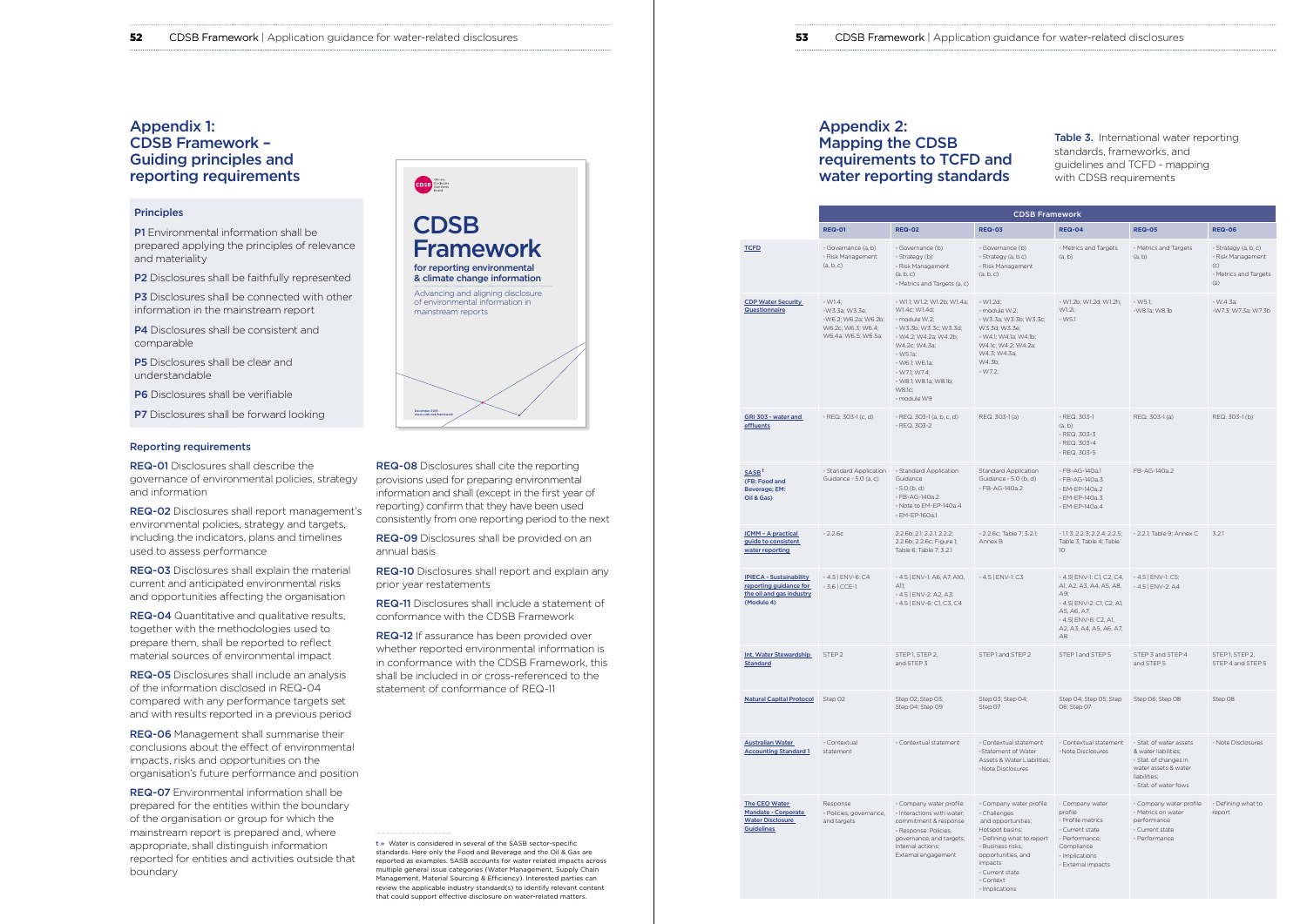#### **54** CDSB Framework | Application guidance for water-related disclosures **55** CDSB Framework | Application guidance for water-related disclosures

# Appendix 3: Key resources

## CDSB

1. CDSB (2019). CDSB Framework for reporting environmental and climate change information. Available from: [https://www.cdsb.net/](https://www.cdsb.net/framework) [framework](https://www.cdsb.net/framework)

2. CDSB and CDP (2020). The building blocks: Connecting CDP data with the CDSB Framework to successfully fulfil the TCFD Recommendations. Available from: <https://www.cdsb.net/buildingblocks>

3. CDSB (2020). Application guidance for climate-related disclosures. Available from: <https://www.cdsb.net/climateguidance>

### Resources database and repositories and glossaries:

4. CDSB (2012). Proposals for boundary setting in mainstream reports. Available from: [https://www.cdsb.net/what-we-do/reporting](https://www.cdsb.net/what-we-do/reporting-guidance/boundary-setting-mainstream-reports)[guidance/boundary-setting-mainstream](https://www.cdsb.net/what-we-do/reporting-guidance/boundary-setting-mainstream-reports)[reports](https://www.cdsb.net/what-we-do/reporting-guidance/boundary-setting-mainstream-reports)

5. CDSB (2018). Uncharted waters: How can companies use financial accounting standards to deliver on the Task Force on Climate-related Financial Disclosures' recommendations? Available from: [https://www.cdsb.net/task](https://www.cdsb.net/task-force/692/uncharted-waters-how-can-companies-use-financial-accounting-standards-deliver-tcfd%E2%80%99s)[force/692/uncharted-waters-how-can](https://www.cdsb.net/task-force/692/uncharted-waters-how-can-companies-use-financial-accounting-standards-deliver-tcfd%E2%80%99s)[companies-use-financial-accounting](https://www.cdsb.net/task-force/692/uncharted-waters-how-can-companies-use-financial-accounting-standards-deliver-tcfd%E2%80%99s)[standards-deliver-tcfd%E2%80%99s](https://www.cdsb.net/task-force/692/uncharted-waters-how-can-companies-use-financial-accounting-standards-deliver-tcfd%E2%80%99s)

**1.** Alliance for Water stewardship. Available from: [http://a4ws.org/about/impacts-of-aws/](https://a4ws.org/about/progress-and-learnings/) (also used by Water Footprint Network; Available from: [https://waterfootprint.org/en/](https://waterfootprint.org/en/water-footprint/corporate-water-stewardship/) [water-footprint/corporate-water-stewardship/](https://waterfootprint.org/en/water-footprint/corporate-water-stewardship/))

3. WWF - [https://wwf.panda.org/our\\_work/](https://wwf.panda.org/discover/our_focus/freshwater_practice/water_management/?) our\_focus/freshwater\_practice/water [management/](https://wwf.panda.org/discover/our_focus/freshwater_practice/water_management/?) 

6. CDSB (2020). Accounting for climate. Available from: [https://www.cdsb.net/](https://www.cdsb.net/climateaccounting) [climateaccounting](https://www.cdsb.net/climateaccounting)

7. CDSB (2021). Decision-useful climate-related information for investors - What, Why & How?. Available from: [https://www.cdsb.net/](https://www.cdsb.net/decision-useful) [decision-useful](https://www.cdsb.net/decision-useful)

1. CEO Water Mandate: Water Action Hub. Available from: [https://wateractionhub.org/;](https://wateractionhub.org/) Toolbox - [https://ceowatermandate.org/](https://ceowatermandate.org/toolbox/library/) [toolbox/library/;](https://ceowatermandate.org/toolbox/library/) Corporate Disclosure Guidelines - [https://ceowatermandate.org/](https://ceowatermandate.org/disclosure/resources/datasets/) [disclosure/resources/datasets/](https://ceowatermandate.org/disclosure/resources/datasets/) 

**6.** Water Footprint Network. Using Water Footprint Assessment to prioritise strategic action. Available from: [https://waterfootprint.](https://waterfootprint.org/en/standard/practitioners-corner/) [org/en/standard/practitioners-corner/](https://waterfootprint.org/en/standard/practitioners-corner/) 

## **References**

2. Alliance for Water Stewardship <https://a4ws.org/download/glossary-of-terms/> 3 Pacific Institute: Multi-Benefit Resource Library - [https://pacinst.org/multi-benefit](https://pacinst.org/multi-benefit-resource-library/)[resource-library/](https://pacinst.org/multi-benefit-resource-library/)

4. Natural Capital Toolkit - [https://shift.tools/co](https://shift.tools/contributors/551?&price=free&issue_id=4) [ntributors/551?&price=free&issue\\_id=4](https://shift.tools/contributors/551?&price=free&issue_id=4)

## Water Stewardship - definition:

**3.** Task Force on Climate-related Financial Disclosures (2017). Final Report: Recommendations of the Task Force on Climate-related Financial Disclosures. Available from: [https://www.fsb-tcfd.org/wp-content/](https://www.fsb-tcfd.org/wp-content/uploads/2017/06/FINAL-2017-TCFDReport-11052018.pdf) [uploads/2017/06/FINAL-2017-](https://www.fsb-tcfd.org/wp-content/uploads/2017/06/FINAL-2017-TCFDReport-11052018.pdf) [TCFDReport-11052018.pdf](https://www.fsb-tcfd.org/wp-content/uploads/2017/06/FINAL-2017-TCFDReport-11052018.pdf)

2. CEO Water mandate <https://ceowatermandate.org/toolbox/>

4. European Water Stewardship <http://www.ewp.eu/copia-de-activities>

5. UNIDO - [https://www.unido.org/our-focus/](https://www.unido.org/our-focus/safeguarding-environment/resource-efficient-and-low-carbon-industrial-production/industry-and-adaptation/water-stewardship) [safeguarding-environment/resource-efficient](https://www.unido.org/our-focus/safeguarding-environment/resource-efficient-and-low-carbon-industrial-production/industry-and-adaptation/water-stewardship)[and-low-carbon-industrial-production/](https://www.unido.org/our-focus/safeguarding-environment/resource-efficient-and-low-carbon-industrial-production/industry-and-adaptation/water-stewardship) [industry-and-adaptation/water-stewardship](https://www.unido.org/our-focus/safeguarding-environment/resource-efficient-and-low-carbon-industrial-production/industry-and-adaptation/water-stewardship)

#### Risk and status assessment for the identification of hotspot areas:

1. CEO Water Mandate. Interactive Database of the World's River Basins. Available from: <http://riverbasins.wateractionhub.org/>

2. WWF. HydroSHEDS. Available from: [http://www.hydrosheds.org/](https://www.hydrosheds.org/) 

3. World Resources Institute - Aqueduct Global Maps 3.0 Data. Available from: [https://www.wri.org/resources/data-sets/](https://www.wri.org/resources/data-sets/aqueduct-global-maps-30-data) [aqueduct-global-maps-30-data](https://www.wri.org/resources/data-sets/aqueduct-global-maps-30-data) 

4. World Resources Institute. Aqueduct Water Risk Atlas. Available from: [www.wri.org/](https://www.wri.org/aqueduct) [our-work/project/aqueduct/](https://www.wri.org/aqueduct) 

5. WWF. Water Risk Filter. Available at: <https://waterriskfilter.panda.org/>

16. Mair, V. (2021). BlackRock and Microsoft aim to plug data gaps on water stress with new research competition. Responsible Investor. Available at: [https://www.responsible-investor.](https://www.responsible-investor.com/articles/blackrock-and-microsoft-aim-to-plug-data-gaps-on-water-stress-with-new-research-competition) [com/articles/blackrock-and-microsoft-aim-to](https://www.responsible-investor.com/articles/blackrock-and-microsoft-aim-to-plug-data-gaps-on-water-stress-with-new-research-competition)[plug-data-gaps-on-water-stress-with-new](https://www.responsible-investor.com/articles/blackrock-and-microsoft-aim-to-plug-data-gaps-on-water-stress-with-new-research-competition)[research-competition](https://www.responsible-investor.com/articles/blackrock-and-microsoft-aim-to-plug-data-gaps-on-water-stress-with-new-research-competition)

1. Climate Disclosure Standards Board (2019). CDSB Framework for reporting environmental and climate change information. Available from: <https://www.cdsb.net/framework>

> 17. CERES (2020). The Valuing Water Finance Task Force. Available from: [https://www.ceres.](https://www.ceres.org/our-work/water/valuing-water-finance-task-force) [org/our-work/water/valuing-water-finance](https://www.ceres.org/our-work/water/valuing-water-finance-task-force)[taskforce#:~:text=The%20Valuing%20Water%20](https://www.ceres.org/our-work/water/valuing-water-finance-task-force) [Finance%20Task,on%20water%2Drelated%20](https://www.ceres.org/our-work/water/valuing-water-finance-task-force) [financial%20risks.&text=Ceres%2C%20](https://www.ceres.org/our-work/water/valuing-water-finance-task-force) [together%20with%20the%20Task,case%20](https://www.ceres.org/our-work/water/valuing-water-finance-task-force) [for%20corporate%20water%20leadership](https://www.ceres.org/our-work/water/valuing-water-finance-task-force)

2. IFRS (2021). Conceptual Framework for Financial Reporting. Available from: [https://](https://www.ifrs.org/issued-standards/list-of-standards/conceptual-framework.html/content/dam/ifrs/publications/html-standards/english/2021/issued/cf/) [www.ifrs.org/issued-standards/list-of](https://www.ifrs.org/issued-standards/list-of-standards/conceptual-framework.html/content/dam/ifrs/publications/html-standards/english/2021/issued/cf/)[standards/conceptual-framework.html/content/](https://www.ifrs.org/issued-standards/list-of-standards/conceptual-framework.html/content/dam/ifrs/publications/html-standards/english/2021/issued/cf/) [dam/ifrs/publications/html-standards/](https://www.ifrs.org/issued-standards/list-of-standards/conceptual-framework.html/content/dam/ifrs/publications/html-standards/english/2021/issued/cf/) [english/2021/issued/cf/](https://www.ifrs.org/issued-standards/list-of-standards/conceptual-framework.html/content/dam/ifrs/publications/html-standards/english/2021/issued/cf/)

> 18. Beverage Industry Environmental Roundtable – BIER (2019). Water Stewardship. Available from: [https://www.bieroundtable.](https://www.bieroundtable.com/work/water-stewardship/) [com/work/water-stewardship/](https://www.bieroundtable.com/work/water-stewardship/)

4. CDP, CDSB, GRI, IIRC and SASB (2020). Reporting on enterprise value illustrated with a prototype climate-related financial disclosure standard. Available from: [https://](https://impactmanagementproject.com/structured-network/global-sustainability-and-integrated-reporting-organisations-launch-prototype-climate-related-financial-disclosure-standard/) [impactmanagementproject.com/structured](https://impactmanagementproject.com/structured-network/global-sustainability-and-integrated-reporting-organisations-launch-prototype-climate-related-financial-disclosure-standard/)[network/global-sustainability-and-integrated](https://impactmanagementproject.com/structured-network/global-sustainability-and-integrated-reporting-organisations-launch-prototype-climate-related-financial-disclosure-standard/)[reporting-organisations-launch-prototype](https://impactmanagementproject.com/structured-network/global-sustainability-and-integrated-reporting-organisations-launch-prototype-climate-related-financial-disclosure-standard/)[climate-related-financial-disclosure-standard/](https://impactmanagementproject.com/structured-network/global-sustainability-and-integrated-reporting-organisations-launch-prototype-climate-related-financial-disclosure-standard/)

5. Climate Disclosure Standards Board (2020). CDSB Framework application guidance for climate-related disclosures. Available from: <https://www.cdsb.net/climateguidance>

6. Steffen, W., K. Richardson, J. Rockström, S.E. Cornell, [et.al.](http://et.al) (2015). Planetary boundaries: Guiding human development on a changing planet. Science 347: 736, 1259855. Available from: [https://science.sciencemag.org/](https://science.sciencemag.org/content/347/6223/1259855) [content/347/6223/1259855](https://science.sciencemag.org/content/347/6223/1259855)

7. United Nations Global Compact CEO Water Mandate, Pacific Institute, CDP, Suez, WBCSD (2020). Corporate Water Resilience in an Uncertain Future. [www.ceowatermandate.org/](http://www.ceowatermandate.org/resilience-report) [resilience-report](http://www.ceowatermandate.org/resilience-report)

8. UNESCO (2019). The United Nations world water development report 2019: Leaving No One Behind. Available from: [https://en.unesco.](https://en.unesco.org/themes/water-security/wwap/wwdr/2019#download) [org/themes/water-security/wwap/](https://en.unesco.org/themes/water-security/wwap/wwdr/2019#download) [wwdr/2019#download](https://en.unesco.org/themes/water-security/wwap/wwdr/2019#download)

9. PRI (2018). Growing water risk resilience: an investor guide on agricultural supply chains. Available from: [https://www.unpri.org/](https://www.unpri.org/download?ac=4195) [download?ac=4195](https://www.unpri.org/download?ac=4195)

<span id="page-27-0"></span>

10. BlackRock (2020). Troubled waters - Water stress risks to portfolios. Available from: [https://](https://www.blackrock.com/us/individual/literature/whitepaper/bii-water-risks-july-2020.pdf) [www.blackrock.com/us/individual/literature/](https://www.blackrock.com/us/individual/literature/whitepaper/bii-water-risks-july-2020.pdf) [whitepaper/bii-water-risks-july-2020.pdf](https://www.blackrock.com/us/individual/literature/whitepaper/bii-water-risks-july-2020.pdf)

11. CERES (2019). Investors Water Toolkit – Case Studies. Available from: [https://www.ceres.org/](https://www.ceres.org/resources/toolkits/investor-water-toolkit/details#case-studies) [resources/toolkits/investor-water-toolkit/](https://www.ceres.org/resources/toolkits/investor-water-toolkit/details#case-studies) [details#case-studies](https://www.ceres.org/resources/toolkits/investor-water-toolkit/details#case-studies)

12. KPMG (2021). You Can't Go Green Without Blue. Available from: [https://assets.kpmg/](https://assets.kpmg/content/dam/kpmg/xx/pdf/2021/05/you-cantgo-green-without-the-blue.pdf) [content/dam/kpmg/xx/pdf/2021/05/you](https://assets.kpmg/content/dam/kpmg/xx/pdf/2021/05/you-cantgo-green-without-the-blue.pdf)[cantgo-green-without-the-blue.pdf](https://assets.kpmg/content/dam/kpmg/xx/pdf/2021/05/you-cantgo-green-without-the-blue.pdf)

13. DWS (2020). A transformational framework for Water Risk. Available from: [https://www.](https://www.dws.com/en-us/insights/dws-research-institute/a-transformational-framework-for-water-risk/) [dws.com/en-us/insights/dws-research-institute/](https://www.dws.com/en-us/insights/dws-research-institute/a-transformational-framework-for-water-risk/) [a-transformational-framework-for-water-risk/](https://www.dws.com/en-us/insights/dws-research-institute/a-transformational-framework-for-water-risk/)

14. James, K. (2020). We want companies and our investment managers to think like universal owners': HESTA's Daniela Jaramillo on water risk. Responsible Investor. Available from: [https://www.responsible-investor.com/articles/](https://www.responsible-investor.com/articles/we-want-companies-and-our-investment-managers-to-think-like-universal-owners-hesta-s-daniela-jaramillo-on-water-risk#.YHdKp9_mAMY.linkedin) [we-want-companies-and-our-investment](https://www.responsible-investor.com/articles/we-want-companies-and-our-investment-managers-to-think-like-universal-owners-hesta-s-daniela-jaramillo-on-water-risk#.YHdKp9_mAMY.linkedin)[managers-to-think-like-universal-owners-hesta](https://www.responsible-investor.com/articles/we-want-companies-and-our-investment-managers-to-think-like-universal-owners-hesta-s-daniela-jaramillo-on-water-risk#.YHdKp9_mAMY.linkedin)[s-daniela-jaramillo-on-water-risk#.YHdKp9\\_](https://www.responsible-investor.com/articles/we-want-companies-and-our-investment-managers-to-think-like-universal-owners-hesta-s-daniela-jaramillo-on-water-risk#.YHdKp9_mAMY.linkedin) [mAMY.linkedin](https://www.responsible-investor.com/articles/we-want-companies-and-our-investment-managers-to-think-like-universal-owners-hesta-s-daniela-jaramillo-on-water-risk#.YHdKp9_mAMY.linkedin)

15. Webb, D. (2021). Water risk gathers steam with moves from DWS, WWF, and Thomas Schumann Capital. Responsible Investor. Available from: [https://www.responsible](https://www.responsible-investor.com/articles/water-risk-gathers-steam-with-moves-from-dws-wwf-and-thomas-schumann-capital)[investor.com/articles/water-risk-gathers-steam](https://www.responsible-investor.com/articles/water-risk-gathers-steam-with-moves-from-dws-wwf-and-thomas-schumann-capital)[with-moves-from-dws-wwf-and-thomas](https://www.responsible-investor.com/articles/water-risk-gathers-steam-with-moves-from-dws-wwf-and-thomas-schumann-capital)[schumann-capital](https://www.responsible-investor.com/articles/water-risk-gathers-steam-with-moves-from-dws-wwf-and-thomas-schumann-capital)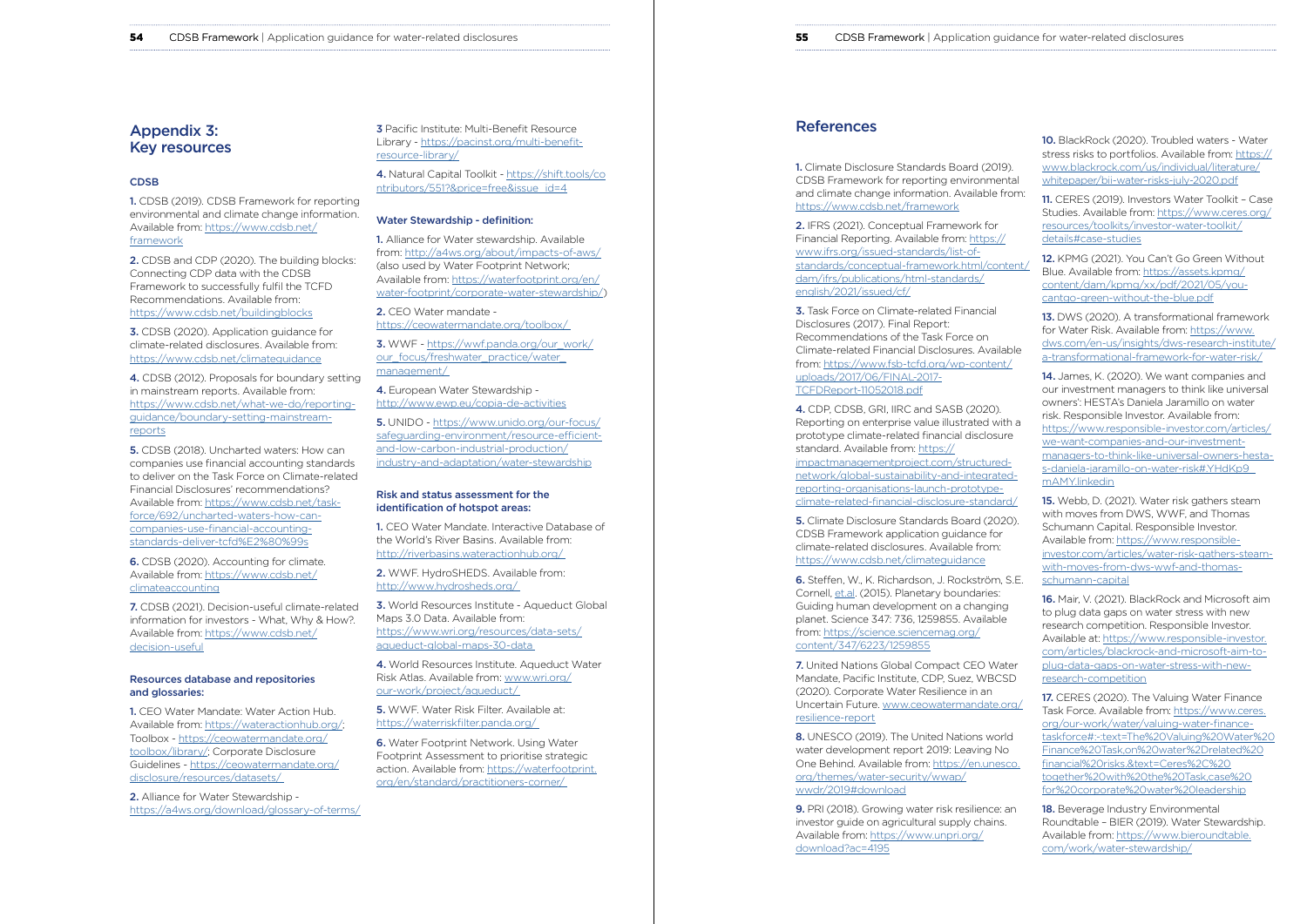**56** CDSB Framework | Application guidance for water-related disclosures **57** CDSB Framework | Application guidance for water-related disclosures

19. International Council of Mining & Metals - ICMM (2017). A Practical Guide to Consistent Water Reporting . Available from: [https://www.icmm.com/en-gb/guidance/](https://www.icmm.com/en-gb/guidance/environmental-stewardship/water-reporting) [environmental-stewardship/water-reporting](https://www.icmm.com/en-gb/guidance/environmental-stewardship/water-reporting)

21. CDP (2020). Cleaning up their act: Are companies responding to the risks and opportunities posed by water pollution? Available from: [https://www.cdp.net/en/](https://www.cdp.net/en/research/global-reports/cleaning-up-their-act) [research/global-reports/cleaning-up-their-act](https://www.cdp.net/en/research/global-reports/cleaning-up-their-act)

20. South Pole (2020). An Investor Guide on Basin Water Security Engagement: Aligning with SDG 6. Available from: [https://www.southpole.com/uploads/media/](https://www.southpole.com/publications/an-investor-guide-on-basin-water-security-engagement) [an-investorguide-basin-water-security](https://www.southpole.com/publications/an-investor-guide-on-basin-water-security-engagement)[engagement.pdf](https://www.southpole.com/publications/an-investor-guide-on-basin-water-security-engagement)

22. South Pole (2020). Methodology for Water Risk Assessments of Equity Portfolios. Available from: [https://www.southpole.com/uploads/](https://www.southpole.com/uploads/media/methodology-for-water-risk-assessments-of-equity-portfolios.pdf) [media/methodology-for-water](https://www.southpole.com/uploads/media/methodology-for-water-risk-assessments-of-equity-portfolios.pdf)[riskassessments-of-equity-portfolios.pdf](https://www.southpole.com/uploads/media/methodology-for-water-risk-assessments-of-equity-portfolios.pdf)

23. CERES (2015). An Investor Handbook for Water Risk Integration. Available from: [https://www.ceres.org/sites/default/files/](https://www.ceres.org/resources/reports/investor-handbook-water-integration) [reports/2017-03/Ceres\\_](https://www.ceres.org/resources/reports/investor-handbook-water-integration) [ESGWaterRisk\\_041515\\_Print.pdf](https://www.ceres.org/resources/reports/investor-handbook-water-integration)

25. WWF (2018). Valuing rivers how the diverse benefits of healthy rivers underpin economies. Available from: [http://awsassets.panda.org/](http://awsassets.panda.org/downloads/wwf_valuing_rivers__final_.pdf) downloads/wwf\_valuing\_rivers \_\_final\_.pdf

27. UN High Level Panel On Water. Water Infrastructure and Investment. Available from: [https://sustainabledevelopment.un.org/content/](https://sustainabledevelopment.un.org/content/documents/hlpwater/08-WaterInfrastInvest.pdf) [documents/hlpwater/08-WaterInfrastInvest.pdf](https://sustainabledevelopment.un.org/content/documents/hlpwater/08-WaterInfrastInvest.pdf)

29. The Economist (2021). Investors start to pay attention to water risk. Available from: [https://www.economist.com/finance](https://www.economist.com/finance-andeconomics/2021/01/09/investors-start-to-payattention-to-water-risk)[andeconomics/2021/01/09/investors-start-to](https://www.economist.com/finance-andeconomics/2021/01/09/investors-start-to-payattention-to-water-risk)[payattention-to-water-risk](https://www.economist.com/finance-andeconomics/2021/01/09/investors-start-to-payattention-to-water-risk)

24. World Economic Forum (2020). The Global Risk Report 2020. Available from: [http://www3.weforum.org/docs/WEF\\_Global\\_](http://www3.weforum.org/docs/WEF_Global_Risk_Report_2020.pdf) [Risk\\_Report\\_2020.pdf](http://www3.weforum.org/docs/WEF_Global_Risk_Report_2020.pdf)

32. CEO Water Mandate (2014). Definitions. Available from: [https://ceowatermandate.org/](https://ceowatermandate.org/terminology/detailed-definitions/) [terminology/detailed-definitions/](https://ceowatermandate.org/terminology/detailed-definitions/)

26. World Bank Group (2016). High and Dry: Climate Change, Water, and the Economy. World Bank, Washington, DC. © World Bank. Available from: [https://openknowledge.](https://openknowledge.worldbank.org/handle/10986/23665) [worldbank.org/handle/10986/23665](https://openknowledge.worldbank.org/handle/10986/23665)

36. Capitals Coalition (2016). Natural Capital Protocol. Available from: [https://capitalscoalition.org/capitals-approach/](https://capitalscoalition.org/capitals-approach/natural-capital-protocol/?fwp_filter_tabs=training_material) [natural-capital-protocol/?fwp\\_filter\\_](https://capitalscoalition.org/capitals-approach/natural-capital-protocol/?fwp_filter_tabs=training_material) [tabs=training\\_material](https://capitalscoalition.org/capitals-approach/natural-capital-protocol/?fwp_filter_tabs=training_material)

28. Credite Suisse (2020). Water Scarcity. The key challenges in meeting the demand. Available from: [https://www.credit-suisse.com/](https://www.credit-suisse.com/about-us-news/en/articles/news-and-expertise/water-scarcitya-new-report-by-credit-suisse-202001.html) [about-us-news/en/articles/news-and-expertise/](https://www.credit-suisse.com/about-us-news/en/articles/news-and-expertise/water-scarcitya-new-report-by-credit-suisse-202001.html) [water-scarcitya-new-report-by-credit](https://www.credit-suisse.com/about-us-news/en/articles/news-and-expertise/water-scarcitya-new-report-by-credit-suisse-202001.html)[suisse-202001.html](https://www.credit-suisse.com/about-us-news/en/articles/news-and-expertise/water-scarcitya-new-report-by-credit-suisse-202001.html)

30. CERES (2020). Ceres Case Study: Water Footprinting Analysis of Major Global Indices. Available from: [https://www.ceres.org/sites/](https://www.ceres.org/sites/default/files/Ceres%20Case%20Study-%20Water%20Footprinting%20Analysis%20of%20Major%20Global%20Indices.pdf) [default/files/Ceres%20Case%20Study-%20](https://www.ceres.org/sites/default/files/Ceres%20Case%20Study-%20Water%20Footprinting%20Analysis%20of%20Major%20Global%20Indices.pdf) [Water%20Footprinting%20Analysis%20of%20](https://www.ceres.org/sites/default/files/Ceres%20Case%20Study-%20Water%20Footprinting%20Analysis%20of%20Major%20Global%20Indices.pdf) [Major%20Global%20Indices.pdf](https://www.ceres.org/sites/default/files/Ceres%20Case%20Study-%20Water%20Footprinting%20Analysis%20of%20Major%20Global%20Indices.pdf)

31. Nordea (2019). Waterproof Investments - Analysis of water-related risks within South African companies. Available from: [https://www.nordea.com/en/doc/final-nordea](https://www.nordea.com/en/doc/final-nordea-sustianable-finance-0321.pdf)[sustianable-finance-0321.pdf](https://www.nordea.com/en/doc/final-nordea-sustianable-finance-0321.pdf)

33. WWF (2019). Freshwater risks & opportunities: an overview and call to action for the financial sector. Available from: [https://d2ouvy59p0dg6k.cloudfront.net/](https://d2ouvy59p0dg6k.cloudfront.net/downloads/wwf_waterrisk_financialvalue_part4_keypiece_web.pdf) [downloads/wwf\\_waterrisk\\_financialvalue\\_](https://d2ouvy59p0dg6k.cloudfront.net/downloads/wwf_waterrisk_financialvalue_part4_keypiece_web.pdf) [part4\\_keypiece\\_web.pdf](https://d2ouvy59p0dg6k.cloudfront.net/downloads/wwf_waterrisk_financialvalue_part4_keypiece_web.pdf)

34. CDP (2020). Water Security Questionnaire. Available from: [https://www.cdp.net/en/](https://www.cdp.net/en/guidance/guidance-for-companies) [guidance/guidance-for-companies](https://www.cdp.net/en/guidance/guidance-for-companies)

35. CEO Water Mandate (2010). Corporate Water Accounting – Identifying water-related business risks. Available from: [https://ceowatermandate.org/accounting/](https://ceowatermandate.org/accounting/core-functions/) [core-functions/](https://ceowatermandate.org/accounting/core-functions/)

37. IPCC (2019). Sea Level Rise and Implications for Low-Lying Islands, Coasts and Communities. In: IPCC Special Report on the Ocean and Cryosphere in a Changing Climate. Available from:<https://www.ipcc.ch/srocc/>

38. IPCC (2018): Global Warming of 1.5°C. Available from:<https://www.ipcc.ch/sr15/>

39. UN Global Compact (2021). Establishing your water stewardship journey. Available from: [https://www.unglobalcompact.org/take-action/](https://www.unglobalcompact.org/take-action/action/water-stewardship-journey) [action/water-stewardship-journey](https://www.unglobalcompact.org/take-action/action/water-stewardship-journey)

40. Capitals Coalition (2020). Principles of Integrated Capitals Assessments. Available from: [https://capitalscoalition.org/principles-of](https://capitalscoalition.org/principles-of-integrated-capitals-assessments/)[integrated-capitals-assessments/](https://capitalscoalition.org/principles-of-integrated-capitals-assessments/)

41. International Integrated Reporting Council (2013). International Framework. Available from: [https://integratedreporting.org/wp-content/](https://integratedreporting.org/wp-content/uploads/2015/03/13-12-08-THEINTERNATIONAL-IR-FRAMEWORK-2-1.pdf) [uploads/2015/03/13-12-08-](https://integratedreporting.org/wp-content/uploads/2015/03/13-12-08-THEINTERNATIONAL-IR-FRAMEWORK-2-1.pdf) [THEINTERNATIONAL-IR-FRAMEWORK-2-1.pdf](https://integratedreporting.org/wp-content/uploads/2015/03/13-12-08-THEINTERNATIONAL-IR-FRAMEWORK-2-1.pdf)

42. CEO Water Mandate (2021). Volumetric Water Benefit Accounting (VWBA): A Practical Guide to Implementing Water Replenishment Targets. Available from: [https://ceowatermandate.org/posts/](https://ceowatermandate.org/posts/waterreplenishment-guide/) [waterreplenishment-guide/](https://ceowatermandate.org/posts/waterreplenishment-guide/)

43. BIER (2020). Context-Based Decision Guide for Water Reuse and Recycling. Available from: [https://www.bieroundtable.com/wp-content/](https://www.bieroundtable.com/wp-content/uploads/Context-Based-Decision-Guide-for-Water-Reuse-and-Recycling.pdf) [uploads/Context-Based-Decision-Guide-for-](https://www.bieroundtable.com/wp-content/uploads/Context-Based-Decision-Guide-for-Water-Reuse-and-Recycling.pdf)[Water-Reuse-and-Recycling.pdf](https://www.bieroundtable.com/wp-content/uploads/Context-Based-Decision-Guide-for-Water-Reuse-and-Recycling.pdf)

44. CERES (2019). Investors Water Toolkit - Understanding water risks. Available from: [https://www.ceres.org/resources/toolkits/](https://www.ceres.org/resources/toolkits/investor-water-toolkit/details#translating-water-issues-to-material-risk) [investor-water-toolkit/details#translating-water](https://www.ceres.org/resources/toolkits/investor-water-toolkit/details#translating-water-issues-to-material-risk)[issues-to-material-risk](https://www.ceres.org/resources/toolkits/investor-water-toolkit/details#translating-water-issues-to-material-risk)

45. Natural England (2019). The Biodiversity Metric 2.0. Available from: [http://nepubprod.](http://nepubprod.appspot.com/publication/5850908674228224) [appspot.com/publication/5850908674228224](http://nepubprod.appspot.com/publication/5850908674228224)

46. Biodiversity Information System of Europe (2020). Streamlined European Biodiversity Indicators. Available from: [https://biodiversity.](https://biodiversity.europa.eu/track/streamlined-european-biodiversity-indicators) [europa.eu/track/streamlined-european](https://biodiversity.europa.eu/track/streamlined-european-biodiversity-indicators)[biodiversity-indicators](https://biodiversity.europa.eu/track/streamlined-european-biodiversity-indicators)

47. UNEP-WCMC (2020). Corporate biodiversity indicators. Available from: [https://www.unep-wcmc.org/resources-and](https://www.unep-wcmc.org/resources-and-data/aligning-measures-review-corporate-reporting-disclosure)[data/aligning-measures-review-corporate](https://www.unep-wcmc.org/resources-and-data/aligning-measures-review-corporate-reporting-disclosure)[reporting-disclosure](https://www.unep-wcmc.org/resources-and-data/aligning-measures-review-corporate-reporting-disclosure)

48. Value Balancing Alliance (2021). Available from: [https://www.valuebalancing.com/](https://www.value-balancing.com/)

49. Secretariat of the Convention on Biological Diversity (2015) Water and Biodiversity: Summary of the findings of (GBO4) and implications for action as they relate to water. Available from: [https://www.cbd.int/gbo/gbo4/](https://www.cbd.int/gbo/gbo4/gbo4-water-en.pdf) [gbo4-water-en.pdf](https://www.cbd.int/gbo/gbo4/gbo4-water-en.pdf)

50. UNEP (2015). LCIA Characterization Factors. Available from: [https://www.lifecycleinitiative.](https://www.lifecycleinitiative.org/training-resources/lcia-cfs/) [org/training-resources/lcia-cfs/](https://www.lifecycleinitiative.org/training-resources/lcia-cfs/)